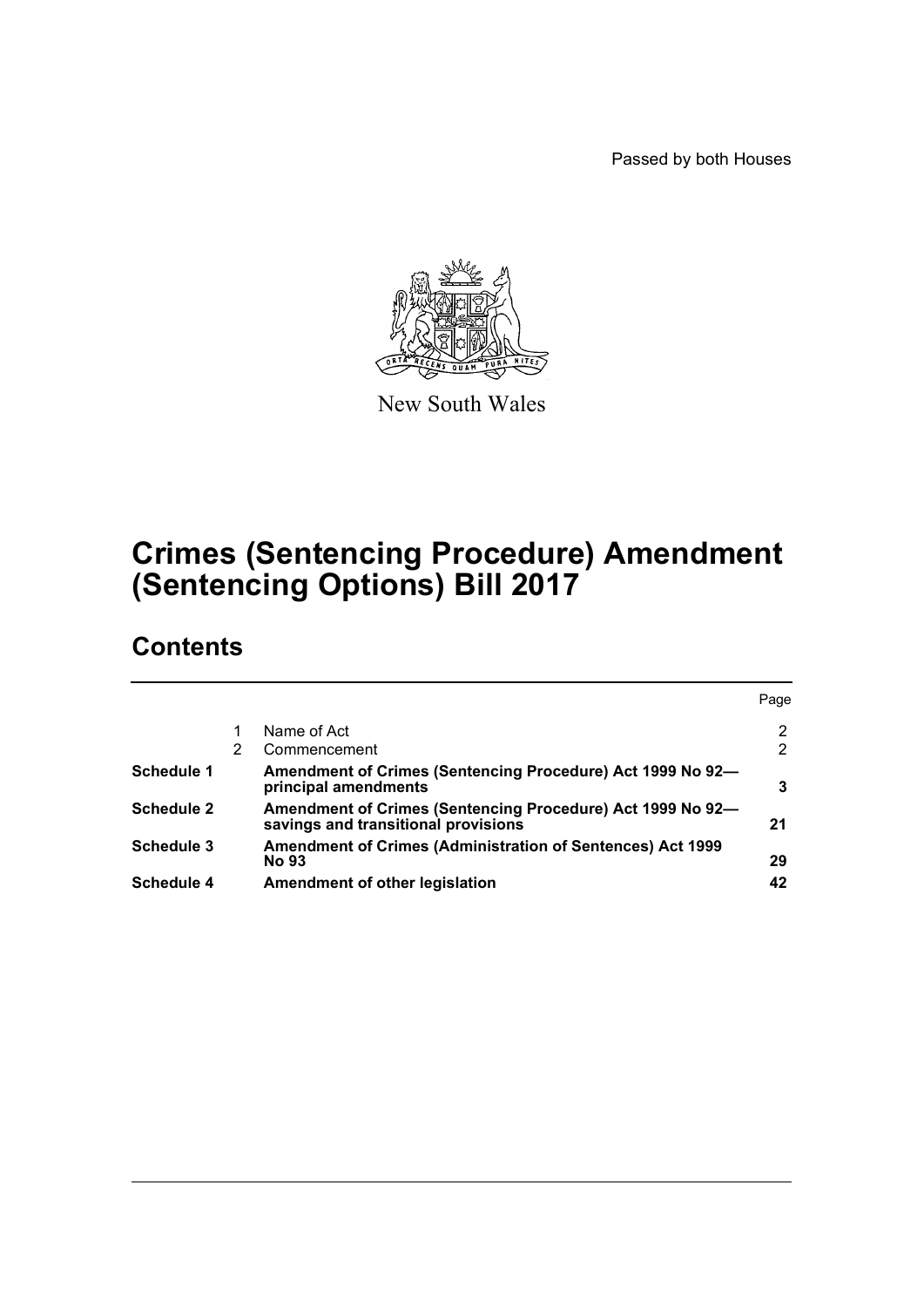*I certify that this public bill, which originated in the Legislative Assembly, has finally passed the Legislative Council and the Legislative Assembly of New South Wales.*

> *Clerk of the Legislative Assembly. Legislative Assembly, Sydney,* , 2017



New South Wales

# **Crimes (Sentencing Procedure) Amendment (Sentencing Options) Bill 2017**

Act No , 2017

An Act to amend the *Crimes (Sentencing Procedure) Act 1999* with respect to sentencing options available to courts for persons found guilty of offences; to abolish home detention orders, community service orders, suspended sentences and good behaviour bonds; to make consequential and other amendments to the *Crimes (Administration of Sentences) Act 1999* and other legislation; and for other purposes.

See also the *Justice Legislation Amendment (Committals and Guilty Pleas) Act 2017* and the *Crimes (High Risk Offenders) Amendment Act 2017*.

*I have examined this bill and find it to correspond in all respects with the bill as finally passed by both Houses.*

*Assistant Speaker of the Legislative Assembly.*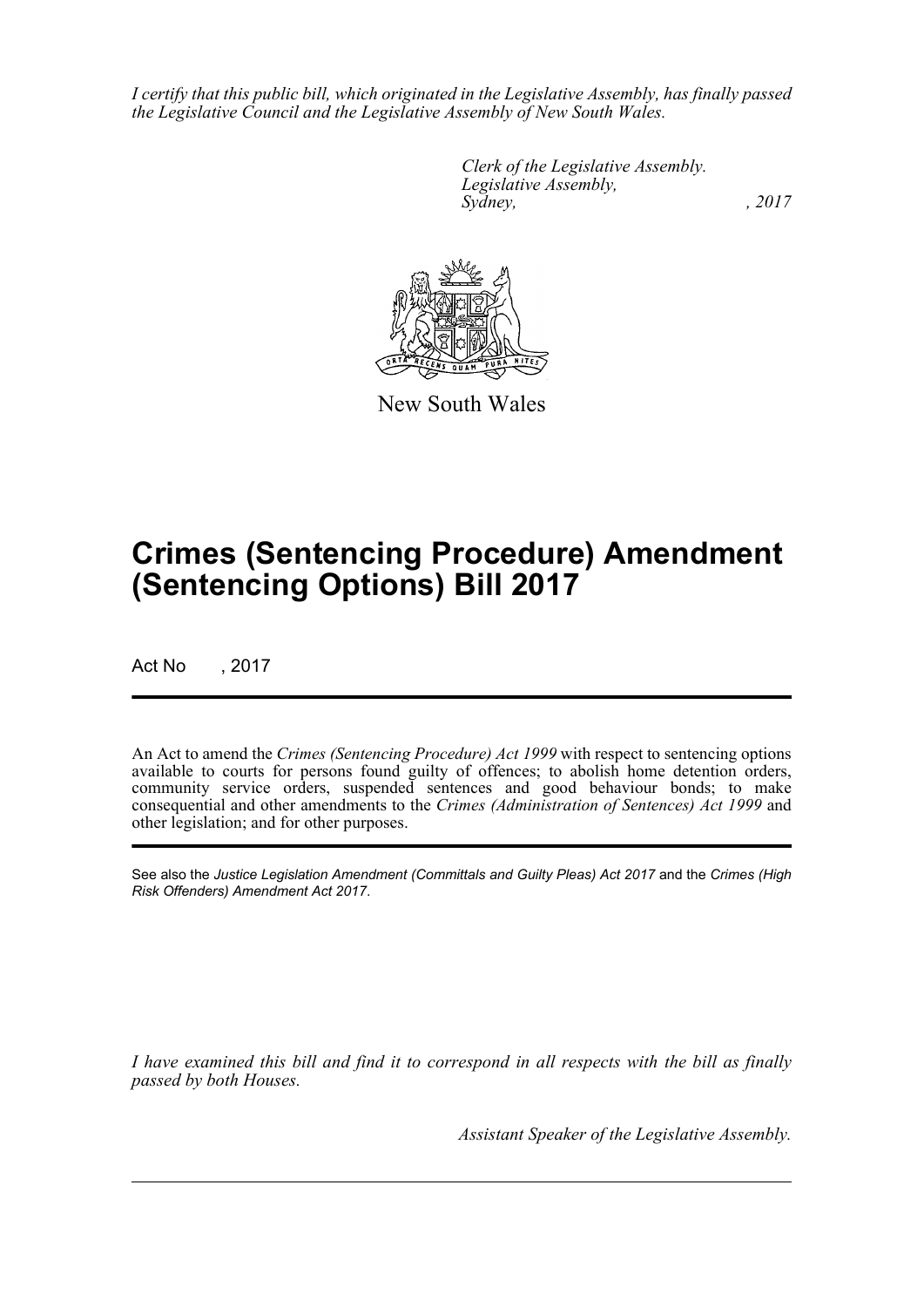## <span id="page-2-0"></span>**The Legislature of New South Wales enacts:**

#### **1 Name of Act**

This Act is the *Crimes (Sentencing Procedure) Amendment (Sentencing Options) Act 2017*.

## <span id="page-2-1"></span>**2 Commencement**

This Act commences on a day or days to be appointed by proclamation.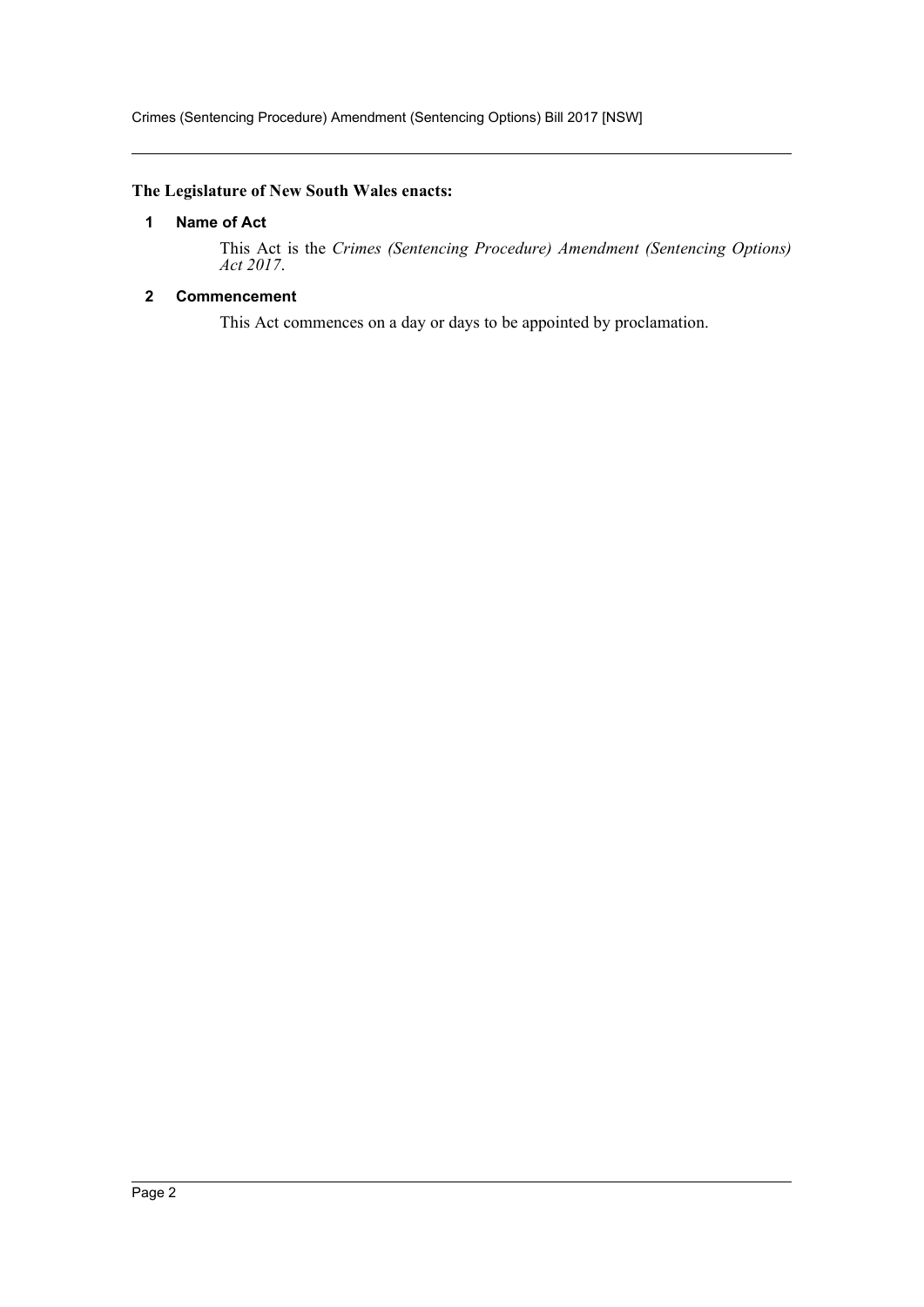## <span id="page-3-0"></span>**Schedule 1 Amendment of Crimes (Sentencing Procedure) Act 1999 No 92—principal amendments**

## **[1] Section 3 Interpretation**

Insert in alphabetical order in section 3 (1):

*Commissioner* means the Commissioner of Corrective Services, Department of Justice. *community correction order* means an order referred to in section 8.

*community corrections officer* has the same meaning as it has in the *Crimes (Administration of Sentences) Act 1999*.

*community service work condition*—see sections 73A and 89.

*conditional release order* means an order referred to in section 9.

*Corrective Services NSW* has the same meaning as it has in the *Crimes (Administration of Sentences) Act 1999*.

*domestic violence offence* has the same meaning as it has in the *Crimes (Domestic and Personal Violence) Act 2007*.

*home detention condition*—see section 73A.

*juvenile justice officer* has the same meaning as it has in the *Children (Detention Centres) Act 1987*.

*Parole Authority* means the State Parole Authority constituted by section 183 of the *Crimes (Administration of Sentences) Act 1999*.

*proceed to* a conviction includes record a conviction. *supervision condition*—see sections 73, 89 and 99.

#### **[2] Section 3 (1), definitions of "community service order", "good behaviour bond" and home detention order"**

Omit the definitions.

#### **[3] Section 3 (1), definition of "full-time detention"**

Omit the definition. Insert instead:

*full-time detention* means detention in a correctional centre.

#### **[4] Sections 4A and 4B**

Insert after section 4:

#### **4A Domestic violence offenders—requirement for full-time detention or supervision**

- (1) If a court finds a person guilty of a domestic violence offence, the court must impose on the person either:
	- (a) a sentence of full-time detention, or
	- (b) a supervised order.
- (2) However, the court is not required to impose either of those sentencing options if the court is satisfied that a different sentencing option is more appropriate in the circumstances and gives reasons for reaching that view.
- (3) For the purposes of this section, a *supervised order* is an order (being an intensive correction order, community correction order or conditional release order) that is subject to a supervision condition.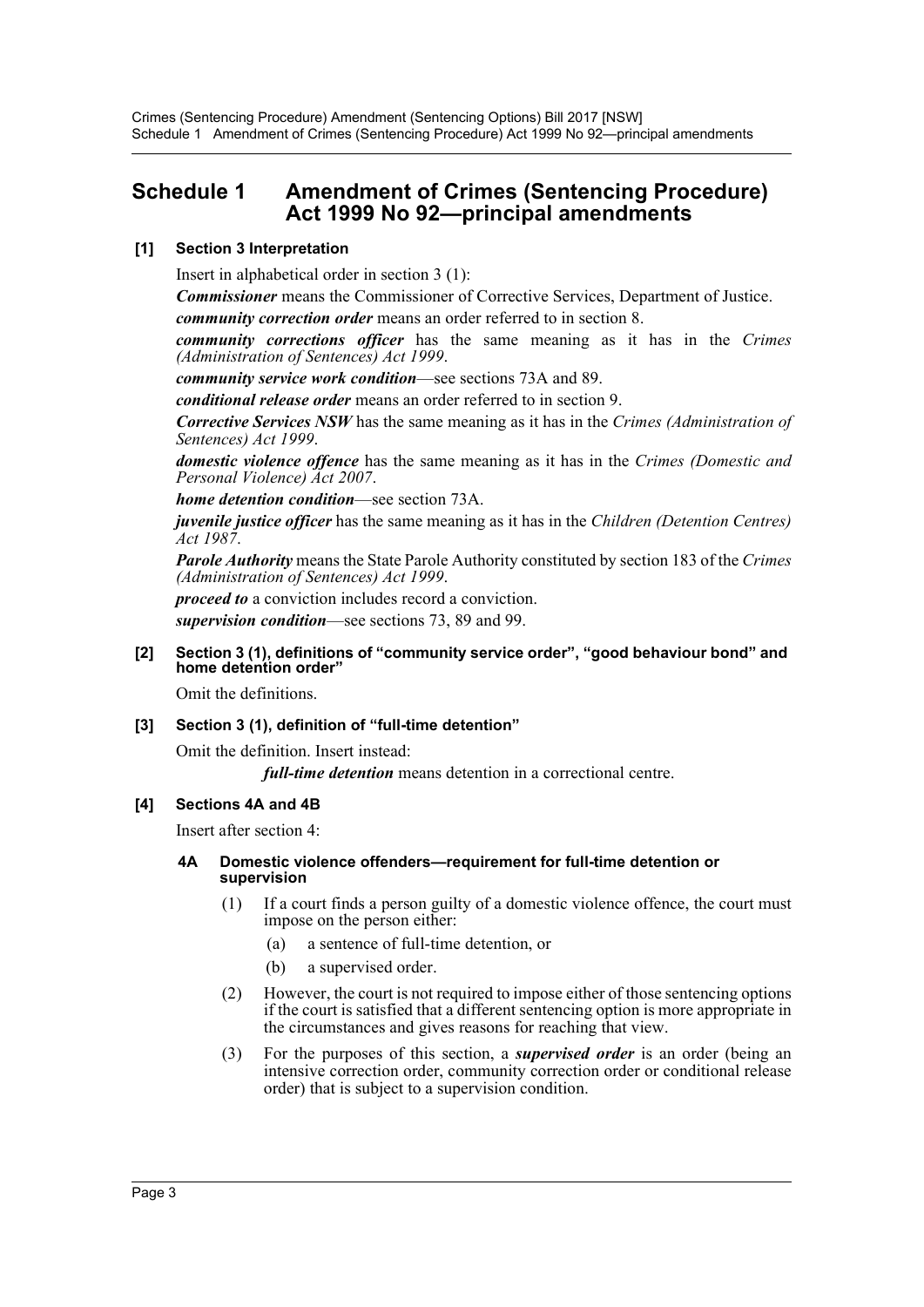## **4B Domestic violence offenders—protection and safety of victims**

- (1) An intensive correction order must not be made in respect of:
	- (a) a sentence of imprisonment for a domestic violence offence, or
	- (b) an aggregate sentence of imprisonment for 2 or more offences, any 1 or more of which is a domestic violence offence,

unless the sentencing court is satisfied that the victim of the domestic violence offence, and any person with whom the offender is likely to reside, will be adequately protected (whether by conditions of the intensive correction order or for some other reason).

- (2) If the sentencing court finds a person guilty of a domestic violence offence, the court must not impose a home detention condition if the court reasonably believes that the offender will reside with the victim of the domestic violence offence.
- (3) Before making a community correction order or conditional release order in respect of a person whom the sentencing court finds guilty of a domestic violence offence, the court must consider the safety of the victim of the offence.

## **[5] Section 5 Penalties of imprisonment**

Omit "or home detention order" from section 5 (5).

#### **[6] Section 6 Home detention**

Omit the section.

#### **[7] Section 7**

Omit the section. Insert instead:

#### **7 Intensive correction orders**

- (1) A court that has sentenced an offender to imprisonment in respect of 1 or more offences may make an intensive correction order directing that the sentence or sentences be served by way of intensive correction in the community.
- (2) If the court makes an intensive correction order directing that a sentence of imprisonment be served by way of intensive correction in the community, the court is not to set a non-parole period for the sentence.
- (3) This section does not apply to an offender who is under the age of 18 years.
- (4) This section is subject to the provisions of Part 5.

**Note.** Among other matters, Part 5 provides that a single offence cannot be the subject of an intensive correction order if the imprisonment imposed exceeds 2 years, and that multiple offences cannot be the subject of an intensive correction order or orders if the imprisonment imposed exceeds 3 years.

#### **[8] Section 8**

Omit the section. Insert instead:

#### **8 Community correction orders**

(1) Instead of imposing a sentence of imprisonment on an offender, a court that has convicted a person of an offence may make a community correction order in relation to the offender.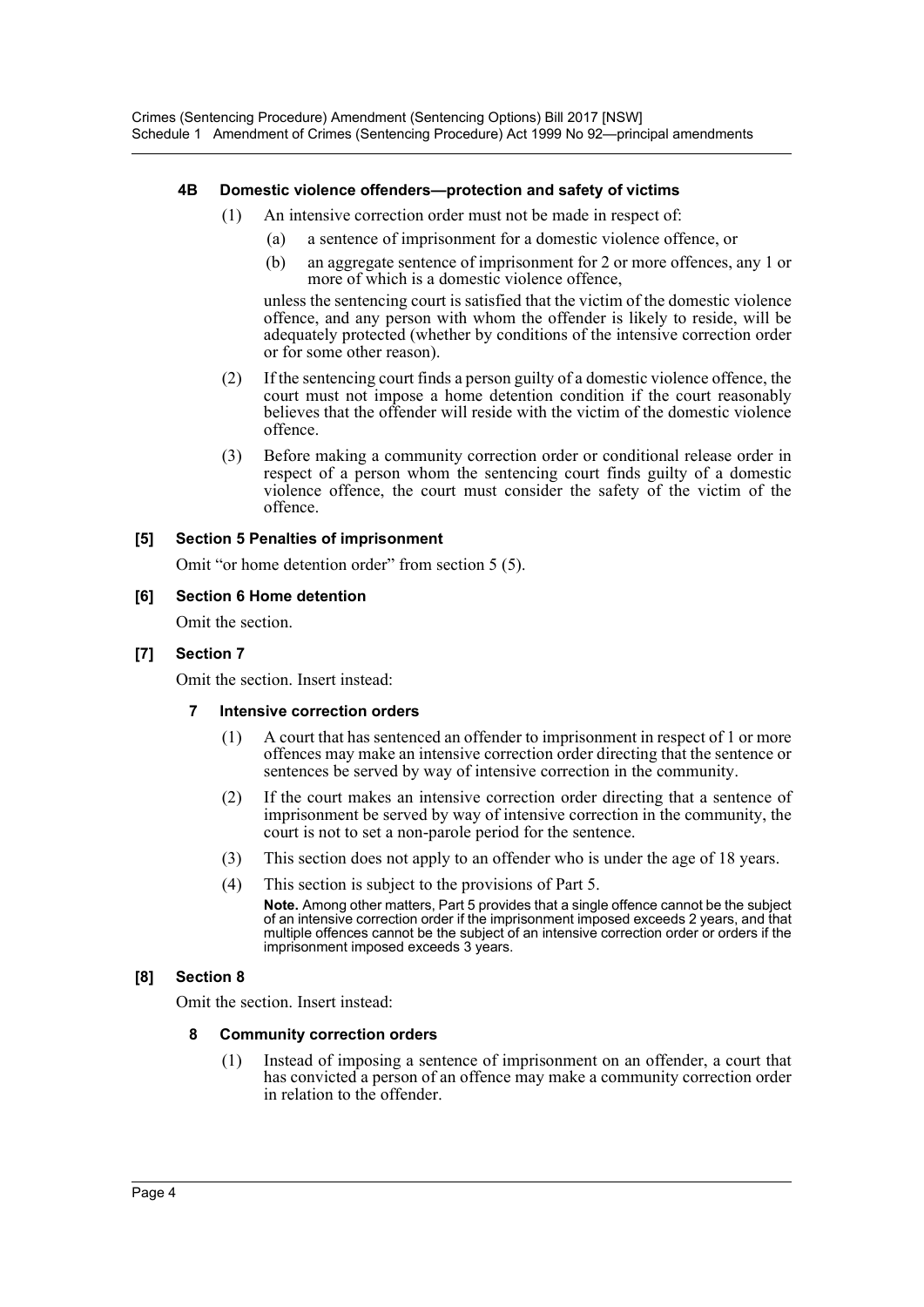- (2) A community service work condition must not be imposed on a community correction order made in relation to an offender to whom the *Children (Community Service Orders) Act 1987* applies.
- (3) This section is subject to the provisions of Part 7.

## **[9] Section 9**

Omit the section. Insert instead:

#### **9 Conditional release orders**

- (1) Instead of imposing a sentence of imprisonment or a fine (or both) on an offender, a court that finds a person guilty of an offence may make a conditional release order discharging the offender, if:
	- (a) the court proceeds to conviction, or
	- (b) the court does not proceed to conviction but makes an order under section  $10(1)$  (b).
- (2) In deciding whether to make a conditional release order with a conviction, the sentencing court is to have regard to the following factors:
	- (a) the person's character, antecedents, age, health and mental condition,
	- (b) whether the offence is of a trivial nature,
	- (c) the extenuating circumstances in which the offence was committed,
	- (d) any other matter that the court thinks proper to consider.

**Note.** These factors are considered under section 10 in respect of an order under section 10 (1) (b) in connection with a conditional release order without a conviction.

- (3) To avoid doubt and without limitation:
	- (a) a fine and a conditional release order cannot be imposed in relation to the offender in respect of the same offence, and
	- (b) a conditional release order with a conviction may be made as an alternative to imposing a fine.
- (4) This section is subject to the provisions of Part 8.

#### **[10] Section 10 Dismissal of charges and conditional discharge of offender**

Omit section 10 (1) (b). Insert instead:

(b) an order discharging the person under a conditional release order (in which case the court proceeds to make a conditional release order under section 9),

#### **[11] Section 10 (1A)**

Insert after section 10 (1):

(1A) A reference in any legislation (including this Act) to an order under this section includes, in the case of an order under subsection (1) (b), a reference to a conditional release order made under section 9 pursuant to that paragraph.

#### **[12] Section 10 (2) (b)**

Omit the paragraph. Insert instead:

(b) that it is expedient to discharge the person under a conditional release order.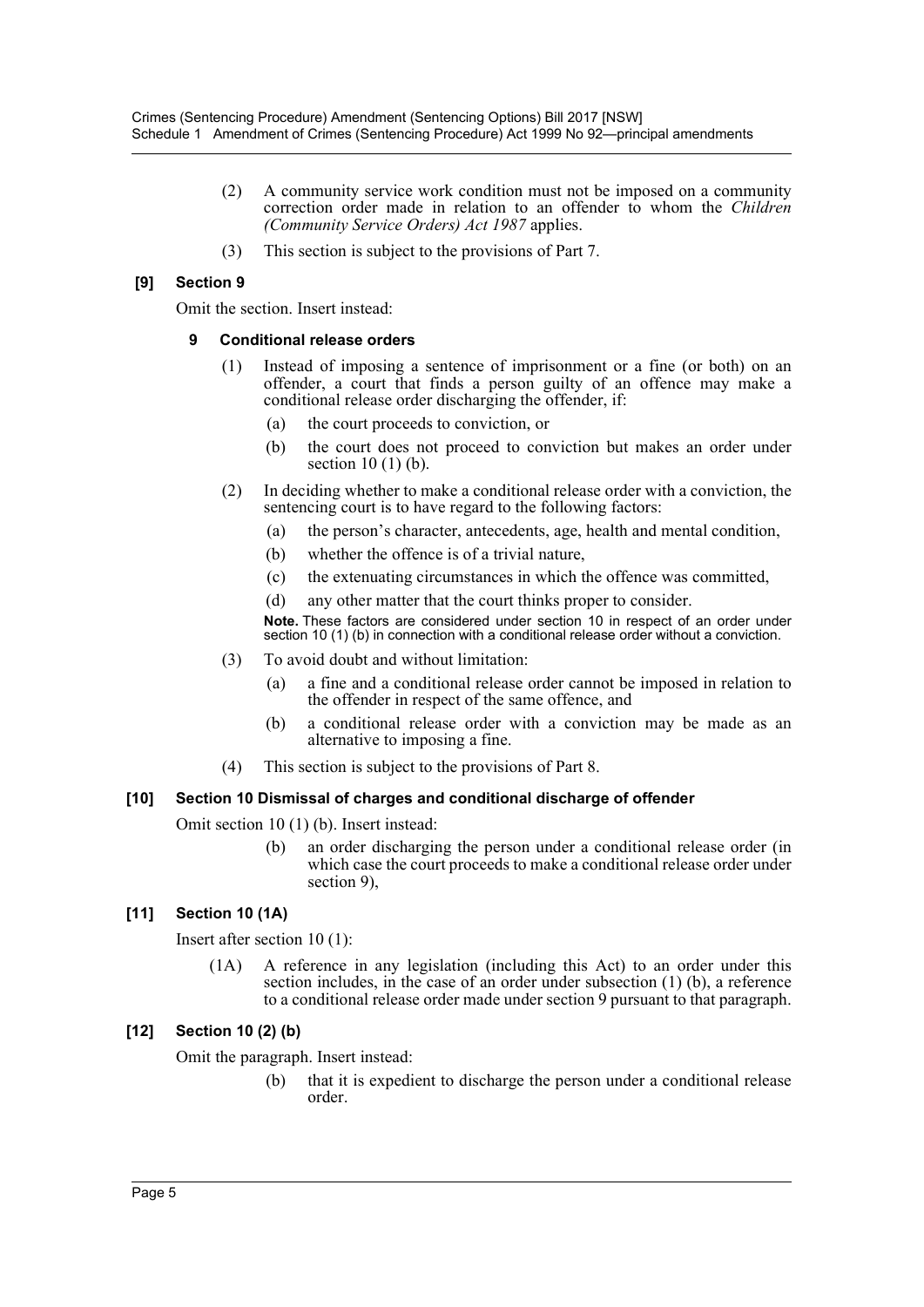Crimes (Sentencing Procedure) Amendment (Sentencing Options) Bill 2017 [NSW] Schedule 1 Amendment of Crimes (Sentencing Procedure) Act 1999 No 92—principal amendments

#### **[13] Section 10 (4)**

Insert at the end of the subsection:

**Note.** Certain other Acts and regulations contain provisions to the effect that an order under this section made in respect of an offence is to be treated as a conviction for certain purposes of the legislation concerned. Accordingly, those provisions apply to an order under subsection (1) (b) in respect of the offence and a conditional release order made pursuant to that paragraph.

## **[14] Section 12 Suspended sentences**

Omit the section.

**[15] Section 13 Community service orders and good behaviour bonds to be alternative penalties only**

Omit the section.

**[16] Section 14 Fines as an additional penalty to good behaviour bond**

Omit the section.

## **[17] Part 2, Divisions 4B and 4C**

Insert after section 17A:

## **Division 4B Assessment reports**

#### **17B Definition of and provisions relating to "assessment report"**

(1) In this Division:

*assessment report* means a report made by a community corrections officer or a juvenile justice officer under this Part.

- (2) The purpose of an assessment report is to assist a sentencing court to determine the appropriate sentence options and conditions to impose on the offender during sentencing proceedings.
- (3) An assessment report is made by a community corrections officer or a juvenile justice officer.
- (4) The regulations may make provision for or with respect to matters to be addressed in, and the preparation and furnishing of, an assessment report.

#### **17C Request for assessment report**

- (1) Except as provided by section 17D:
	- (a) the sentencing court may request, but is not obliged to request, an assessment report on an offender, and
	- (b) the request may be made at any time during the sentencing proceedings, whether before or after imposing a sentence.
- (2) If a court refers an offender for assessment in relation to a sentence and a sentence of imprisonment has been imposed in respect of the offence concerned:
	- (a) the referral stays the execution of the sentence and the operation of section 48, and
	- (b) the offender is to be remanded in custody, or granted bail in accordance with the *Bail Act 2013*,

until the court decides whether or not to make an intensive correction order.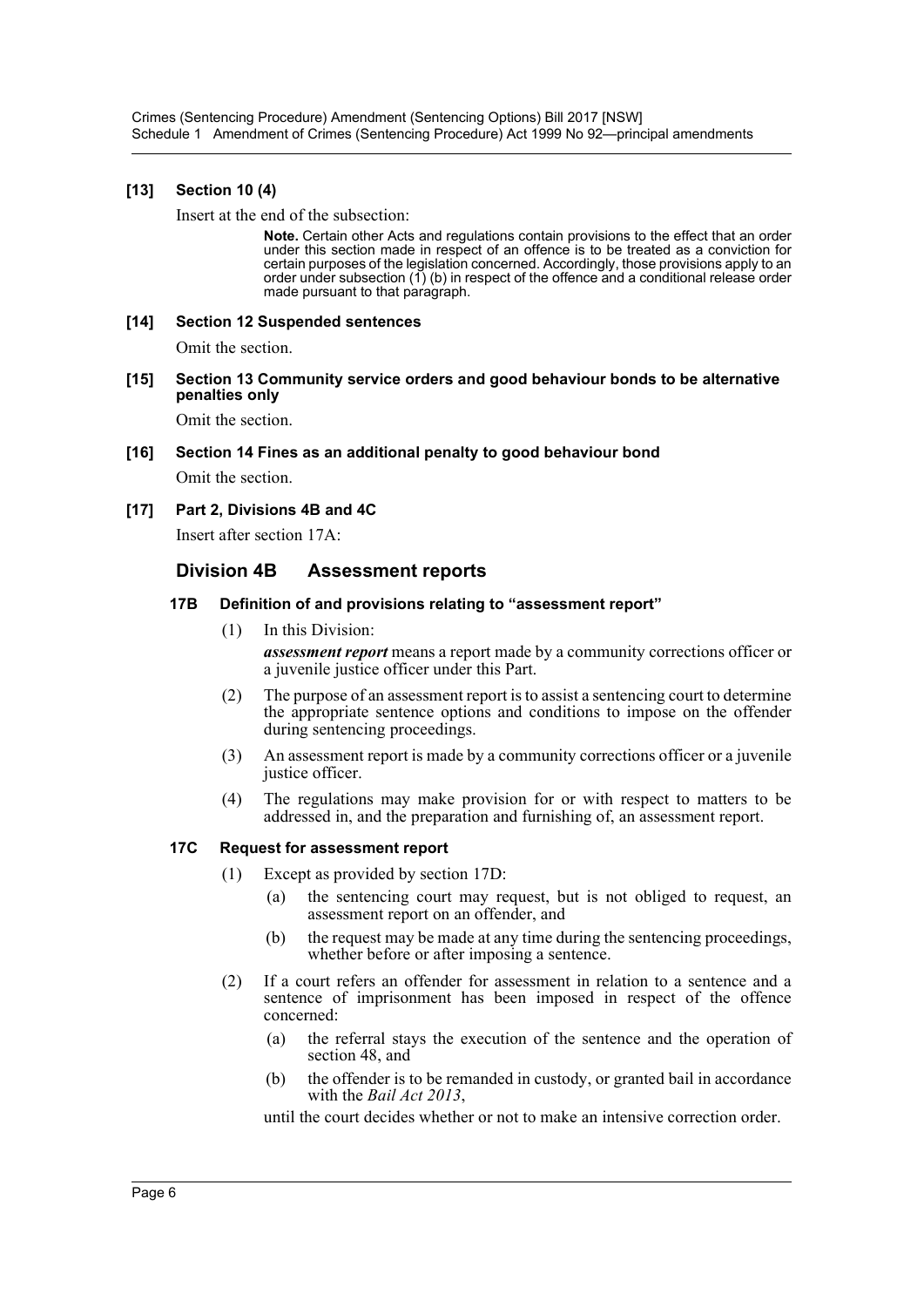#### **17D Requirement for assessment report**

- (1) The sentencing court must not make an intensive correction order in respect of an offender unless it has obtained a relevant assessment report in relation to the offender.
- (2) The sentencing court must not impose a home detention condition on an intensive correction order unless it has obtained an assessment report relating to the imposition of such a condition in relation to the offender.
- (3) The sentencing court must not request an assessment report relating to the imposition of a home detention condition on an intensive correction order unless it has imposed a sentence of imprisonment on the offender for a specified term.
- (4) The sentencing court must not impose a community service work condition on an intensive correction order or community correction order unless it has obtained an assessment report relating to the imposition of such a condition in relation to the offender.
- (5) The assessment reports referred to in this section may be in the 1 report or in more than 1 report.

**Note.** See also sections 73A (3) and 89 (4) regarding the imposition of home detention conditions and community service work conditions.

## **Division 4C Provisions relating to certain orders**

## **17E Definitions**

In this Division:

*relevant orders* means the following orders (or any combination of 1 or more of them):

- (a) intensive correction orders,
- (b) community correction orders,
- (c) conditional release orders.

#### **17F Multiple orders**

- (1) Only 1 relevant order can be in force at the same time in respect of the same offence in relation to the same offender.
- (2) Subject to subsection (1), 2 or more relevant orders can be in force at the same time in respect of 2 or more offences in relation to the same offender.
- (3) For the purposes of subsection (1), an intensive correction order prevails over a community correction order, and a community correction order prevails over a conditional release order.
- (4) For the purposes of subsection (2) and subject to sections 17G and 17H, if there is an inconsistency as to how any conditions of the relevant orders operate together, then to the extent of the inconsistency:
	- (a) a condition of an intensive correction order prevails over a condition of a community correction order, and
	- (b) a condition of a community correction order prevails over a condition of a conditional release order, and
	- (c) despite paragraphs (a) and (b), a standard condition prevails over a condition that is not a standard condition.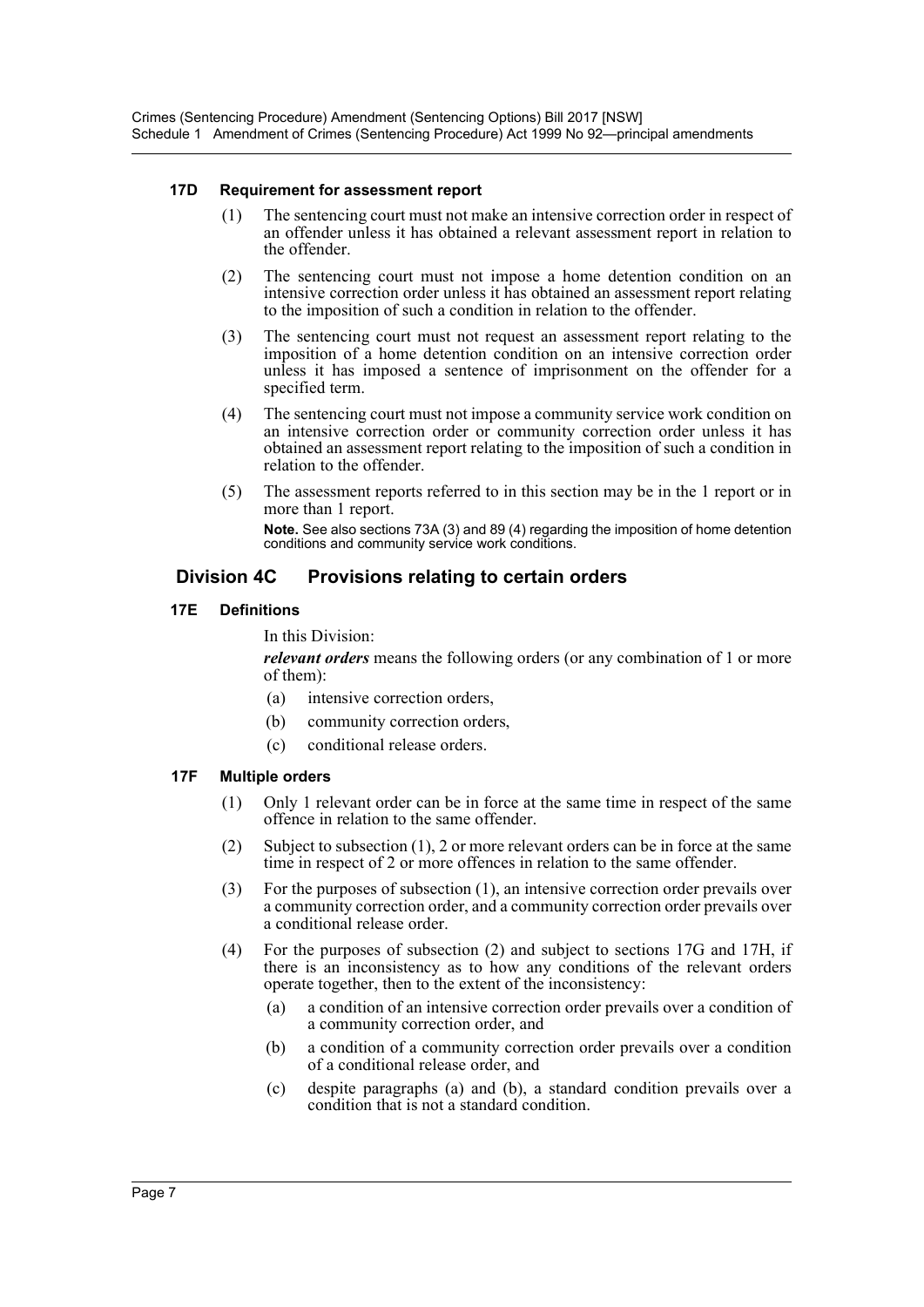## **17G Community service work conditions under multiple orders**

- (1) A relevant order (the *new order*) may not be made if the sum of:
	- (a) the number of hours of community service work to be performed under the new order, and
	- (b) the number of hours of community service work remaining to be performed under any other relevant order (an *existing order*),

exceeds 750 hours (if any one of the orders is an intensive correction order) or 500 hours (if all the orders are community correction orders).

**Note.** Community service work conditions can be imposed on intensive correction orders and community correction orders, but cannot be imposed on conditional release orders.

- (2) In calculating the sum referred to in subsection (1), the hours of community service work to be performed under the new order are to be disregarded to the extent to which they run concurrently with those to be performed under any existing order.
- (3) The hours of community service work to be performed under the new order are taken to run concurrently with those to be performed under any existing order.

#### **17H Curfew conditions under multiple orders**

(1) This section applies where 2 or more curfew conditions apply under 2 or more relevant orders in respect of the same period of 24 hours (the *period of 24 hours*).

**Note.** Curfew conditions can be imposed on intensive correction orders and community correction orders, but cannot be imposed on conditional release orders.

- (2) If all the relevant orders are intensive correction orders, this section does not affect the curfew conditions.
- (3) If all the relevant orders are community correction orders, the following provisions apply:
	- (a) The offender cannot be required to observe a curfew in respect of more than 12 hours in the period of 24 hours. Any excess is to be disregarded.
	- (b) The offender is required in the period of 24 hours to observe only the curfew imposed by the 1 curfew condition that specifies more hours than the other or others.
- (4) If at least 1 of the relevant orders is an intensive correction order and at least 1 is a community correction order, the following provisions apply:
	- (a) This section does not affect any curfew condition imposed on an intensive correction order.
	- (b) The offender cannot be required, as a result of the curfew conditions imposed on the relevant orders, to observe a curfew in respect of more than the greater of:
		- the hours required by curfew conditions imposed on the intensive correction order or intensive correction orders in the period of 24 hours, or
		- (ii) 12 hours in the period of 24 hours.

Any excess is to be disregarded.

(c) In determining the number of hours under 2 or more curfew conditions imposed on 2 or more community correction orders, regard is to be had only to the 1 curfew condition that specifies more hours than the other or others.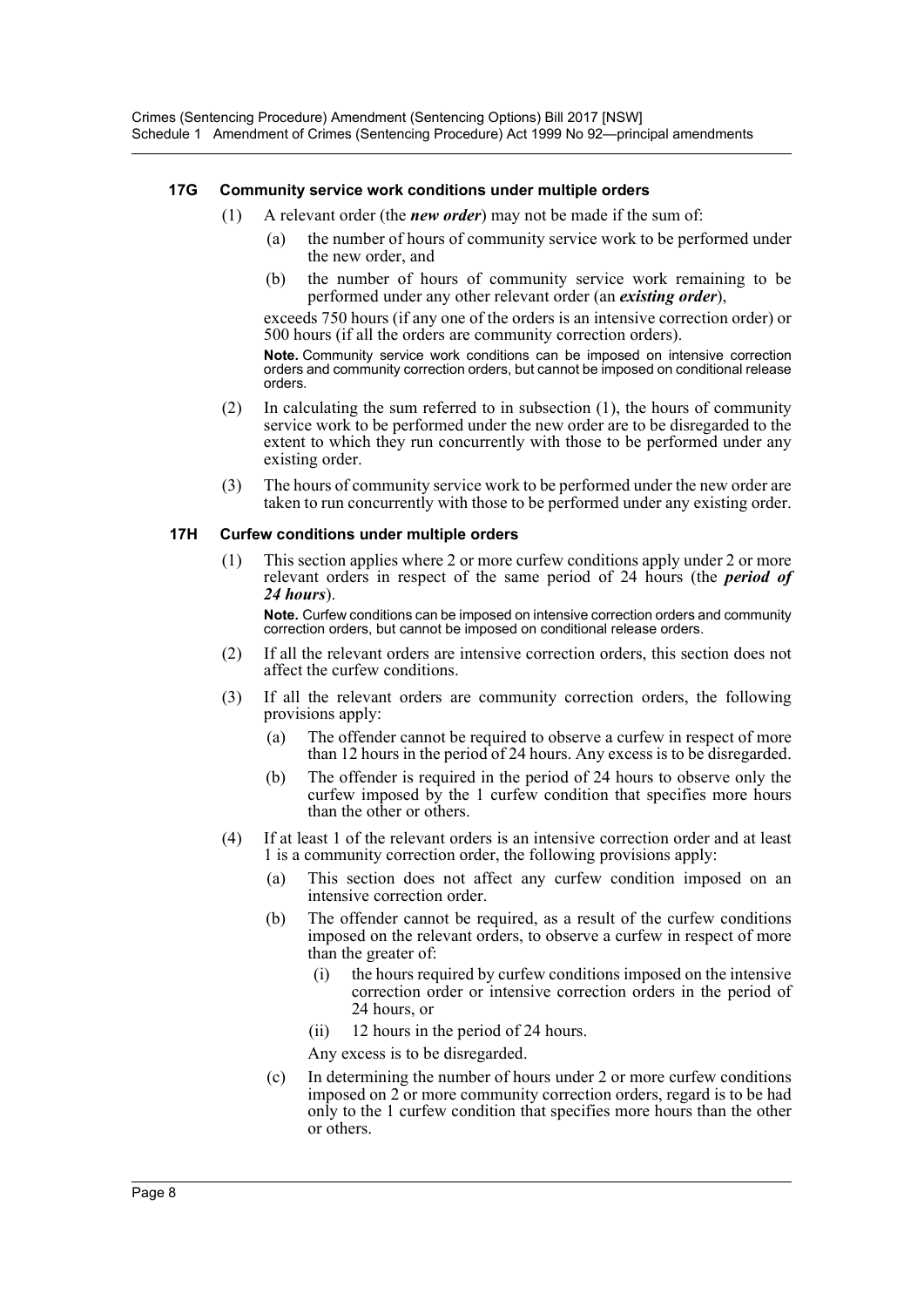(5) The regulations under the *Crimes (Administration of Sentences) Act 1999* may make provision for or with respect to the manner of determining numbers of hours for the purposes of this section and any excess to be disregarded under this section.

## **17I Explanation of relevant order to offender**

- Having made a relevant order in relation to an offender, the sentencing court must ensure that reasonable steps are taken to explain to the offender (in language that the offender can readily understand):
	- (a) the offender's obligations under the order, and
	- (b) the consequences that may follow if the offender fails to comply with those obligations.
- (2) A relevant order is not invalidated by a failure to comply with this section.

## **17J Notice of relevant order to be given**

- (1) As soon as practicable after a relevant order is made, the registrar or another officer of the sentencing court must cause notice of the order to be given to the offender and to Corrective Services NSW.
- (2) The notice must include such information about the relevant order as may be prescribed by the regulations.
- (3) Notice of an order does not need to be given to Corrective Services NSW unless the order is subject to a supervision condition or a community service work condition.
- (4) A relevant order is not invalidated by a failure to comply with this section.

## **[18] Section 24 Court to take other matters into account**

Omit "community service order, good behaviour bond" from section 24 (b). Insert instead "community correction order, conditional release order".

## **[19] Section 24 (b) (i) and (ii)**

Omit "or bond" wherever occurring.

## **[20] Section 24 (c)**

Omit "or good behaviour bond" wherever occurring.

## **[21] Section 25 Local Court not to impose certain penalties if offender is absent**

Omit section 25 (1) (c)–(e). Insert instead:

- (d) a community correction order,
- (e) a conditional release order,

#### **[22] Section 31 Definitions**

Omit ", home detention order or community service order" from paragraph (b) of the definition of *impose a penalty*.

Insert instead "or community correction order".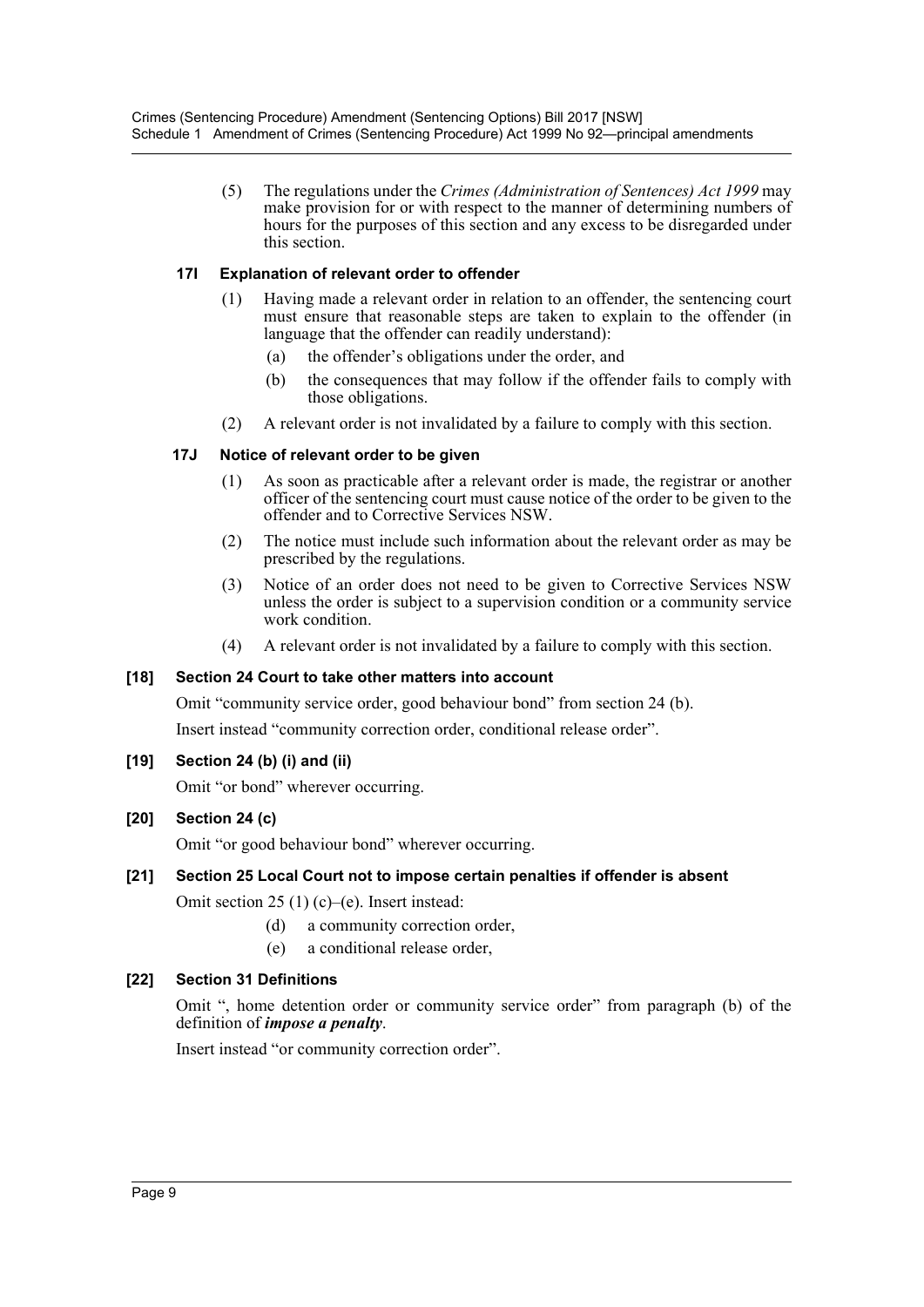Crimes (Sentencing Procedure) Amendment (Sentencing Options) Bill 2017 [NSW] Schedule 1 Amendment of Crimes (Sentencing Procedure) Act 1999 No 92—principal amendments

#### **[23] Section 43 Court may reopen proceedings to correct sentencing errors**

Omit "home detention order or community service order" from paragraph (b) of the definition of *impose a penalty* in section 43 (6).

Insert instead "community correction order or conditional release order".

#### **[24] Section 43 (6), paragraph (c) of definition of "impose a penalty"**

Omit the paragraph.

## **[25] Section 43 (6), paragraph (d) of definition of "impose a penalty"**

Omit "10, 11 or 12". Insert instead "10 or 11".

#### **[26] Section 47 Commencement of sentence**

Omit section 47 (1). Insert instead:

(1) A sentence of imprisonment commences, subject to section 71 and to any direction under subsection (2), on the day on which the sentence is imposed.

#### **[27] Section 62 Warrant of commitment**

Omit section 62 (4). Insert instead:

- (4) This section does not apply:
	- (a) while action is being taken under Part 5 in relation to the making of an intensive correction order, or
	- (b) to a sentence of imprisonment that is the subject of an intensive correction order.

#### **[28] Section 63 Offenders to be photographed and fingerprinted**

Omit "or home detention order" from section 63 (2).

#### **[29] Part 5**

Omit the Part. Insert instead:

## **Part 5 Sentencing procedures for intensive correction orders**

#### **Division 1 Preliminary**

#### **64 Application**

This Part applies in circumstances in which a court is considering, or has made, an intensive correction order.

#### **65 Definition**

In this Part:

*assessment report*, in relation an offender, means an assessment report within the meaning of Division 4B of Part 2 made in respect of the offender.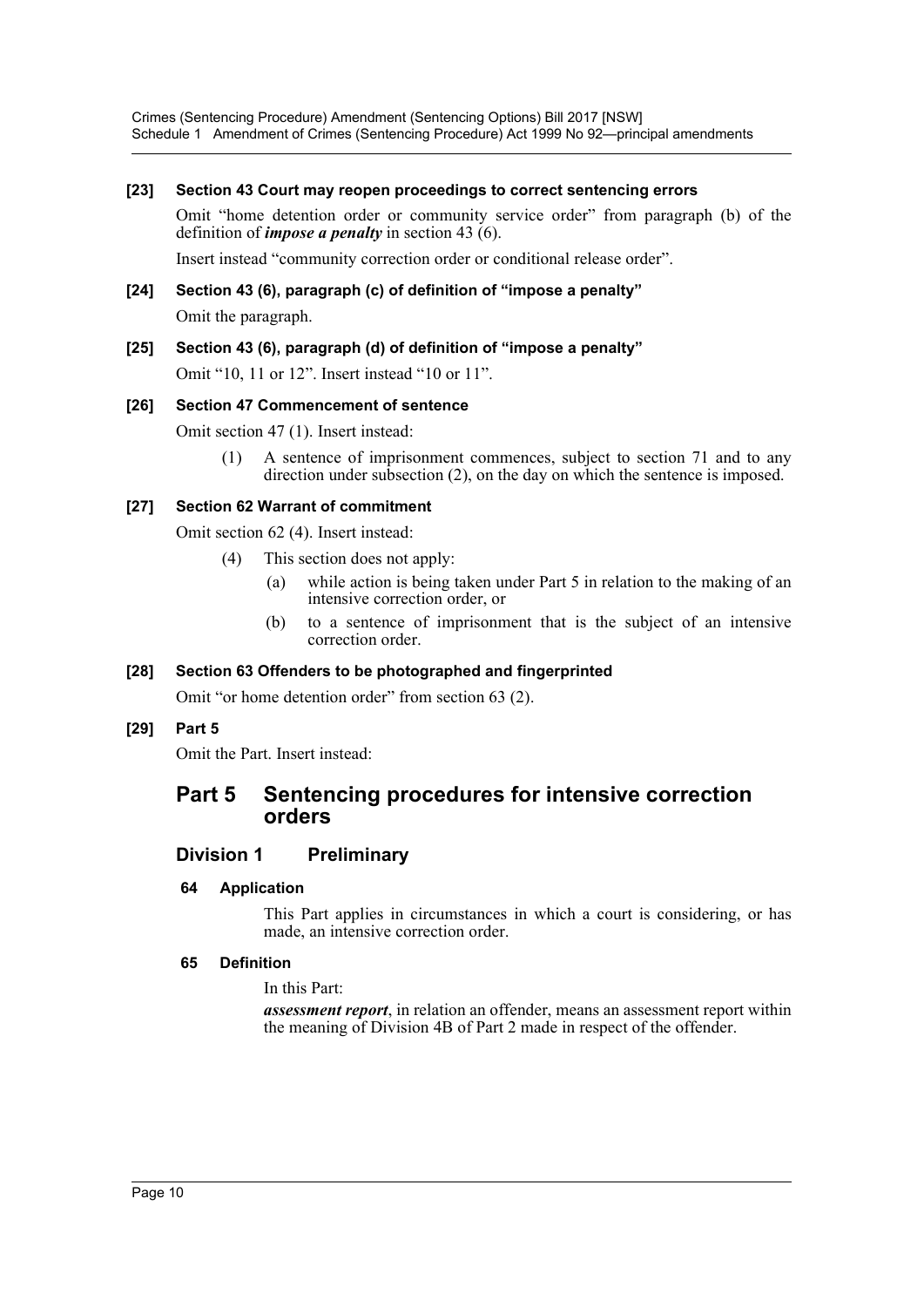#### **Division 2 Restrictions on power to make intensive correction orders**

## **66 Community safety and other considerations**

- (1) Community safety must be the paramount consideration when the sentencing court is deciding whether to make an intensive correction order in relation to an offender.
- (2) When considering community safety, the sentencing court is to assess whether making the order or serving the sentence by way of full-time detention is more likely to address the offender's risk of reoffending.
- (3) When deciding whether to make an intensive correction order, the sentencing court must also consider the provisions of section 3A (Purposes of sentencing) and any relevant common law sentencing principles, and may consider any other matters that the court thinks relevant.

#### **67 Intensive correction order not available for certain offences**

- (1) An intensive correction order must not be made in respect of a sentence of imprisonment for any of the following offences:
	- (a) murder or manslaughter,
	- (b) a prescribed sexual offence,
	- (c) a terrorism offence within the meaning of the *Crimes Act 1914* of the Commonwealth or an offence under section 310J of the *Crimes Act 1900*,
	- (d) an offence relating to a contravention of a serious crime prevention order under section 8 of the *Crimes (Serious Crime Prevention Orders) Act 2016*,
	- (e) an offence relating to a contravention of a public safety order under section 87ZA of the *Law Enforcement (Powers and Responsibilities) Act 2002*,
	- (f) an offence involving the discharge of a firearm,
	- (g) an offence that includes the commission of, or an intention to commit, an offence referred to in paragraphs  $(a)$ – $(f)$ ,
	- (h) an offence of attempting, or of conspiracy or incitement, to commit an offence referred to in paragraphs  $(a)$ – $(g)$ .
- (2) For the purposes of this section:

*Commonwealth Criminal Code* means the Criminal Code set out in the Schedule to the *Criminal Code Act 1995* of the Commonwealth.

*firearm* means a firearm as defined in the *Firearms Act 1996*.

*prescribed sexual offence* means:

- (a) an offence under Division 10 or 10A of Part 3 of the *Crimes Act 1900*, being:
	- (i) an offence the victim of which is a person under the age of 16 years, or
	- (ii) an offence the victim of which is a person of any age and the elements of which include sexual intercourse (as defined by section 61H of that Act), or
- (b) an offence under section 91D, 91E, 91F, 91G or 91H of the *Crimes Act 1900*, or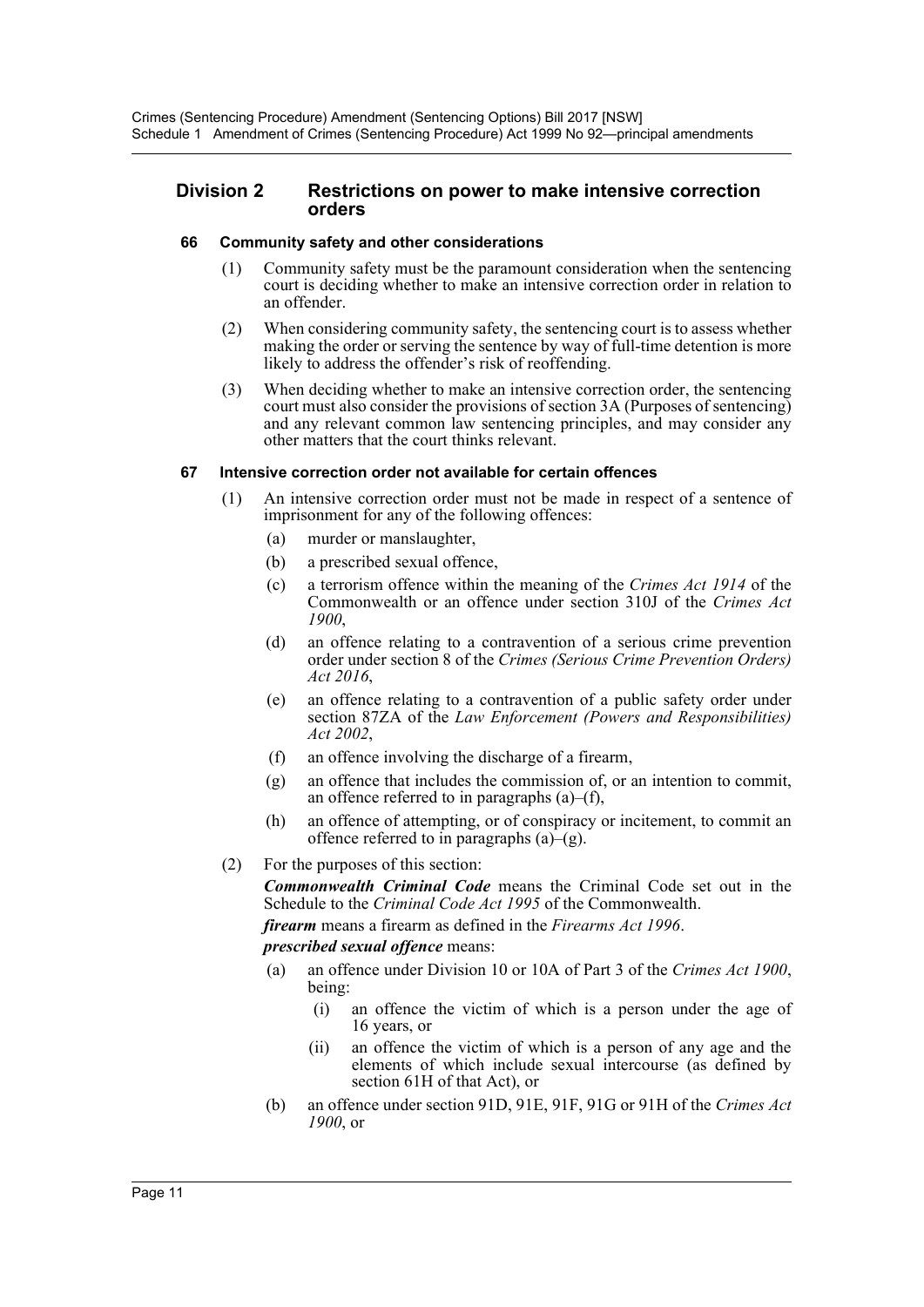- (c) an offence under section 91J, 91K or 91L of the *Crimes Act 1900*, being an offence the victim of which is a person under the age of 16 years, or
- (d) an offence against section 50BA, 50BB, 50BC, 50BD, 50DA or 50DB of the *Crimes Act 1914* of the Commonwealth, being an offence the victim of which was a person under the age of 16 years, or
- (e) an offence against section 71.8, 71.12, 271.4, 271.7, 272.8 (1) or (2), 272.9 (1) or (2), 272.10 (1), 272.11 (1), 272.12 (1) or (2), 272.13 (1) or (2), 272.14 (1), 272.15 (1), 272.18 (1), 272.19 (1), 272.20 (1) or (2), 273.5, 273.6, 273.7, 471.16 (1) or (2), 471.17 (1), 471.19 (1) or (2), 471.20 (1), 471.22 (1), 471.24, 471.25, 471.26, 474.19 (1), 474.20 (1), 474.22 (1), 474.23 (1), 474.24A (1), 474.25A (1) or (2), 474.25B (1), 474.26, 474.27 (1), (2) or (3), 474.27A of the *Commonwealth Criminal Code*, being an offence the victim of which was a person under the age of 16 years, or
- (f) an offence against section 233BAB of the *Customs Act 1901* of the Commonwealth involving items of child pornography or child abuse material, or
- (g) an offence that, at the time it was committed, was a prescribed sexual offence within the meaning of this definition.
- (3) To avoid doubt, subsection (1) extends to a sentence of imprisonment for 2 or more offences any 1 of which includes an offence referred to in that subsection.

#### **68 Intensive correction orders not available where imprisonment exceeds limits**

- (1) An intensive correction order must not be made in respect of a single offence if the duration of the term of imprisonment imposed for the offence exceeds 2 years.
- (2) An intensive correction order may be made in respect of an aggregate sentence of imprisonment. However, the order must not be made if the duration of the term of the aggregate exceeds 3 years.
- (3) Two or more intensive correction orders may be made in respect of each of 2 or more offences. However, the orders must not be made if:
	- (a) the duration of the term of any individual term of imprisonment exceeds 2 years, and
	- (b) the duration of the term of imprisonment imposed for all the offences exceeds 3 years.

#### **69 Assessment of suitability of offender for intensive correction order**

- (1) In deciding whether or not to make an intensive correction order, the sentencing court is to have regard to:
	- (a) the contents of the assessment report referred to in section 17D (1) relating to the offender, and
	- (b) such evidence from a community corrections officer as the court considers necessary for the purpose of deciding whether to make such an order.
- (2) Subject to section 73A (3), the sentencing court is not bound by the assessment report.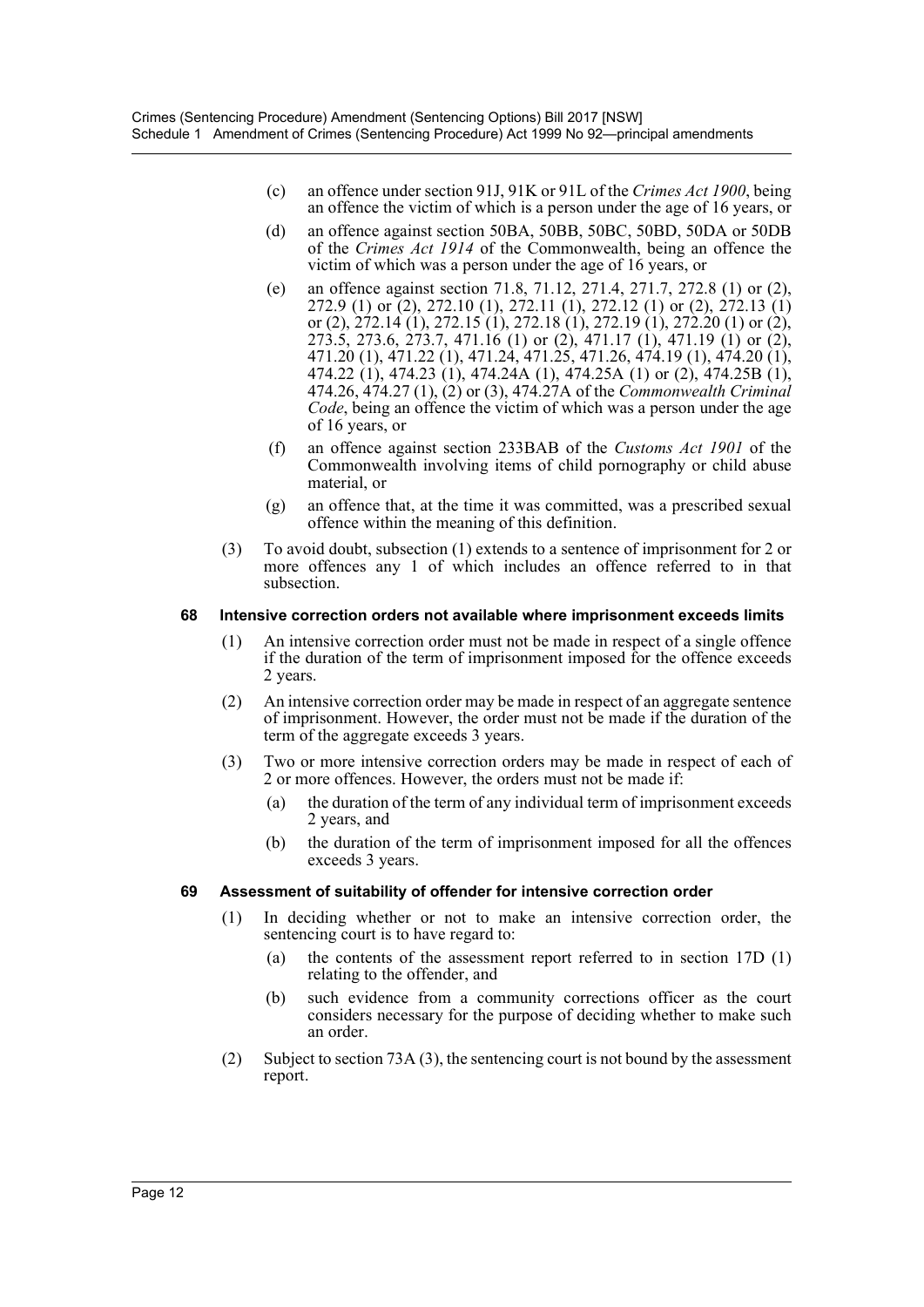## **Division 3 Term and commencement**

#### **70 Term of intensive correction order**

Unless sooner revoked, the term of an intensive correction order is the same as the term or terms of imprisonment in respect of which the order is made. **Note.** Section 68 contains provisions regarding the term or terms of imprisonment in respect of which intensive correction orders may be made.

## **71 Commencement of intensive correction order**

- (1) An intensive correction order commences on the date on which it is made.
- (2) Subsection (1) does not apply to an intensive correction order made in relation to a sentence of imprisonment that is to be served consecutively (or partly concurrently and partly consecutively) with some other sentence of imprisonment the subject of an intensive correction order.

## **Division 4 Conditions**

## **72 Conditions generally**

An intensive correction order is subject to the following conditions:

- (a) standard conditions imposed by the sentencing court under section 73,
- (b) any additional conditions imposed by the sentencing court under section 73A,
- (c) any further conditions imposed by the sentencing court under section 73B,
- (d) any conditions imposed by the Parole Authority under section 81A or 164 of the *Crimes (Administration of Sentences) Act 1999*.

**Note 1.** Provisions relating to a breach of obligations under an intensive correction order are contained in sections 163 and 164 of the *Crimes (Administration of Sentences) Act 1999*.

**Note 2.** After an offender is sentenced by the sentencing court, conditions of an intensive correction order are imposed, varied or revoked by the Parole Authority rather than the court.

## **73 Standard conditions**

- (1) The sentencing court must at the time of sentence impose on an intensive correction order the standard conditions of an intensive correction order.
- (2) The standard conditions of an intensive correction order are the following:
	- (a) a condition that the offender must not commit any offence,
		- (b) a condition that the offender must submit to supervision by a community corrections officer.

**Note.** Regulations may be made under the *Crimes (Administration of Sentences) Act 1999* to prescribe the offender's obligations under a standard condition of an intensive correction order.

#### **73A Additional conditions**

- (1) In addition to the standard conditions, the sentencing court must at the time of sentence impose on an intensive correction order at least 1 of the additional conditions referred to in subsection (2).
- (2) The additional conditions of an intensive correction order that are available to be imposed are the following conditions (as directed by the sentencing court):
	- (a) a home detention condition,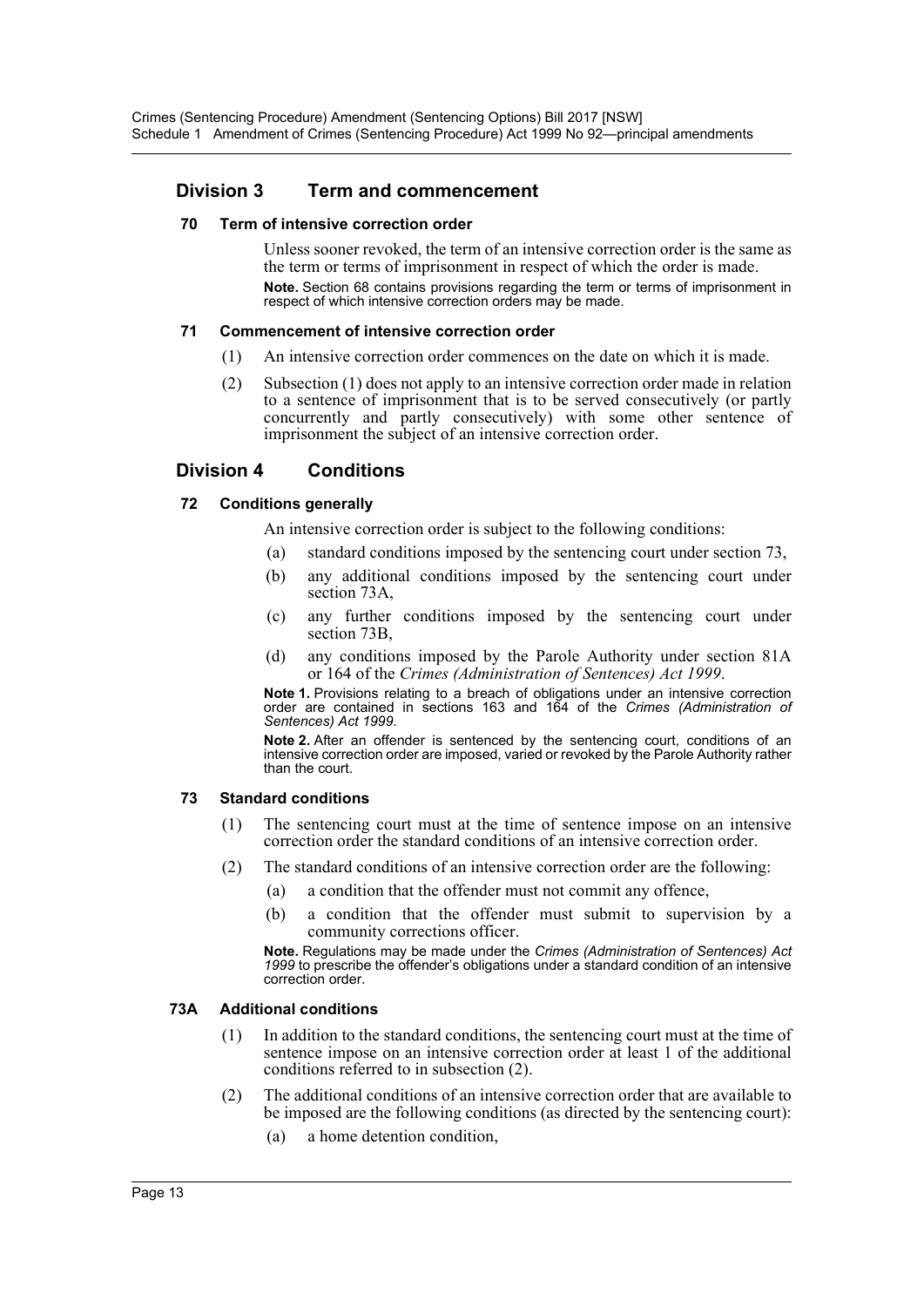- (b) an electronic monitoring condition,
- (c) a curfew condition imposing a specified curfew,
- (d) a community service work condition requiring the performance of community service work for a specified number of hours (not exceeding 750 hours),
- (e) a rehabilitation or treatment condition requiring the offender to participate in a rehabilitation program or to receive treatment,
- (f) an abstention condition requiring abstention from alcohol or drugs or both,
- (g) a non-association condition prohibiting association with particular persons,
- (h) a place restriction condition prohibiting the frequenting of or visits to a particular place or area.
- (3) The sentencing court must not impose a home detention condition or community service work condition on an intensive correction order unless an assessment report states that the offender is suitable to be the subject of such a condition.

**Note.** The provisions of section 17D (2), (3) and (4) refer specifically to assessment reports regarding home detention conditions and community service work conditions.

(4) The sentencing court may limit the period during which an additional condition imposed by it on an intensive correction order is in force. **Note.** Regulations may be made under the *Crimes (Administration of Sentences) Act 1999* to prescribe the offender's obligations under an additional condition of an intensive correction order.

#### **73B Further conditions**

- (1) The sentencing court may at the time of sentence impose further conditions on an intensive correction order.
- (2) This section does not permit the sentencing court to impose any further conditions so as to be inconsistent with:
	- (a) any of the standard conditions of an intensive correction order, or
	- (b) any of the additional conditions (whether or not imposed on the intensive correction order) referred to in section 73A (2).
- (3) The sentencing court may limit the period during which a further condition imposed by it on an intensive correction order is in force.

#### **[30] Part 6 Sentencing procedures for home detention orders**

Omit the Part.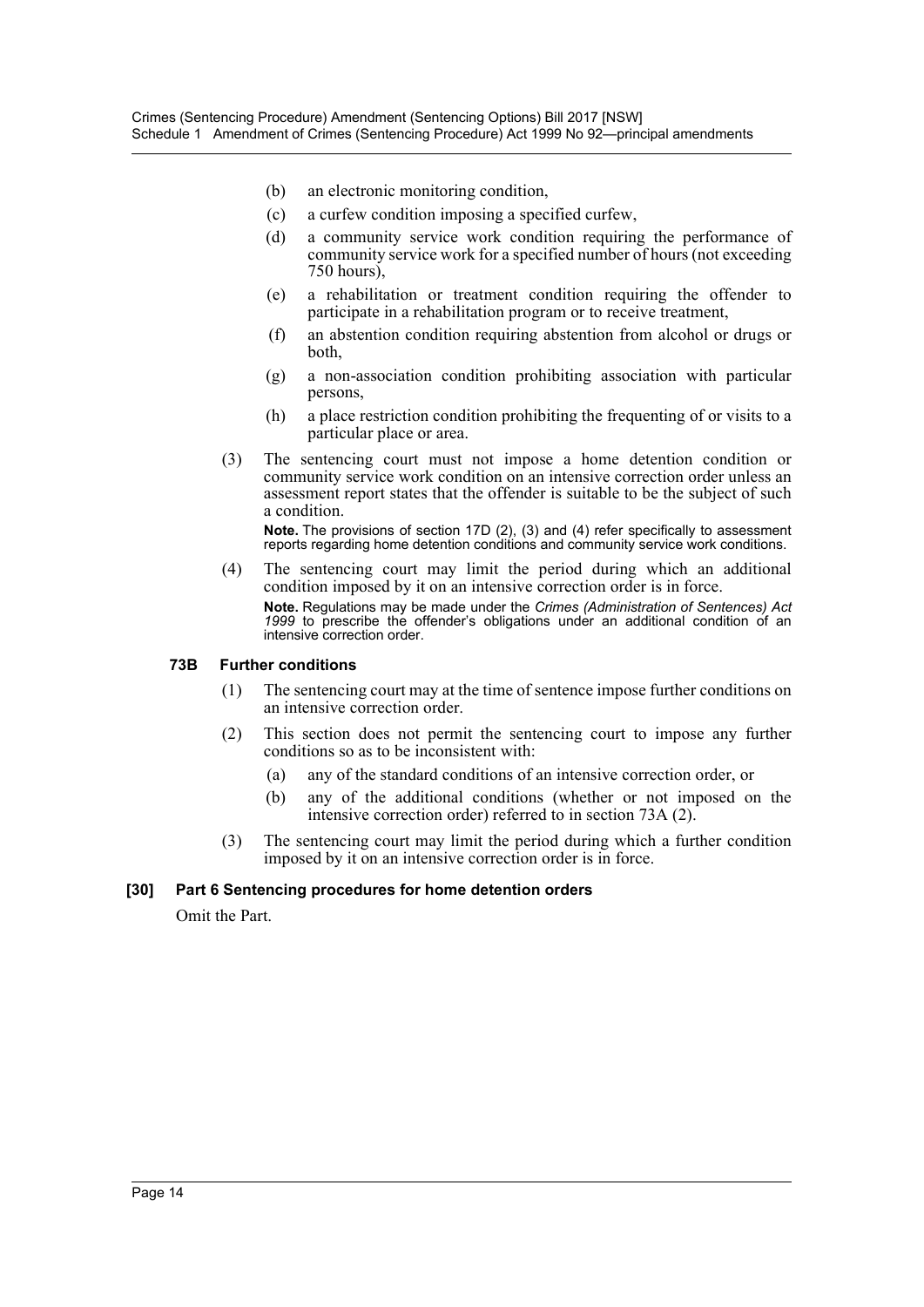## **[31] Parts 7 and 8**

Omit the Parts. Insert instead:

## **Part 7 Sentencing procedures for community correction orders**

## **Division 1 Preliminary**

## **84 Application**

This Part applies in circumstances in which a court is considering, or has made, a community correction order.

## **Division 2 Term and commencement**

## **85 Term of community correction order**

- (1) The term of a community correction order is the period specified in the order.
- (2) The maximum term of a community correction order is 3 years.

#### **86 Commencement of community correction order**

A community correction order commences on the date on which it is made.

## **Division 3 Conditions**

## **87 Conditions generally**

A community correction order is subject to the following conditions:

- (a) standard conditions imposed by the sentencing court under section 88,
- (b) any additional conditions imposed by the sentencing court under section 89,
- (c) any further conditions imposed by the sentencing court under section 90.

#### **88 Standard conditions**

- (1) The sentencing court must at the time of sentence impose on a community correction order the standard conditions of a community correction order.
- (2) The standard conditions of a community correction order are the following:
	- (a) a condition that the offender must not commit any offence,
	- (b) a condition that the offender must appear before the court if called on to do so at any time during the term of the community correction order.

**Note.** Regulations may be made under the *Crimes (Administration of Sentences) Act 1999* to prescribe the offender's obligations under a standard condition of a community correction order.

#### **89 Additional conditions**

- (1) The sentencing court may at the time of sentence, or subsequently on the application of a community corrections officer or juvenile justice officer or the offender:
	- (a) impose on a community correction order any of the additional conditions of a community correction order, or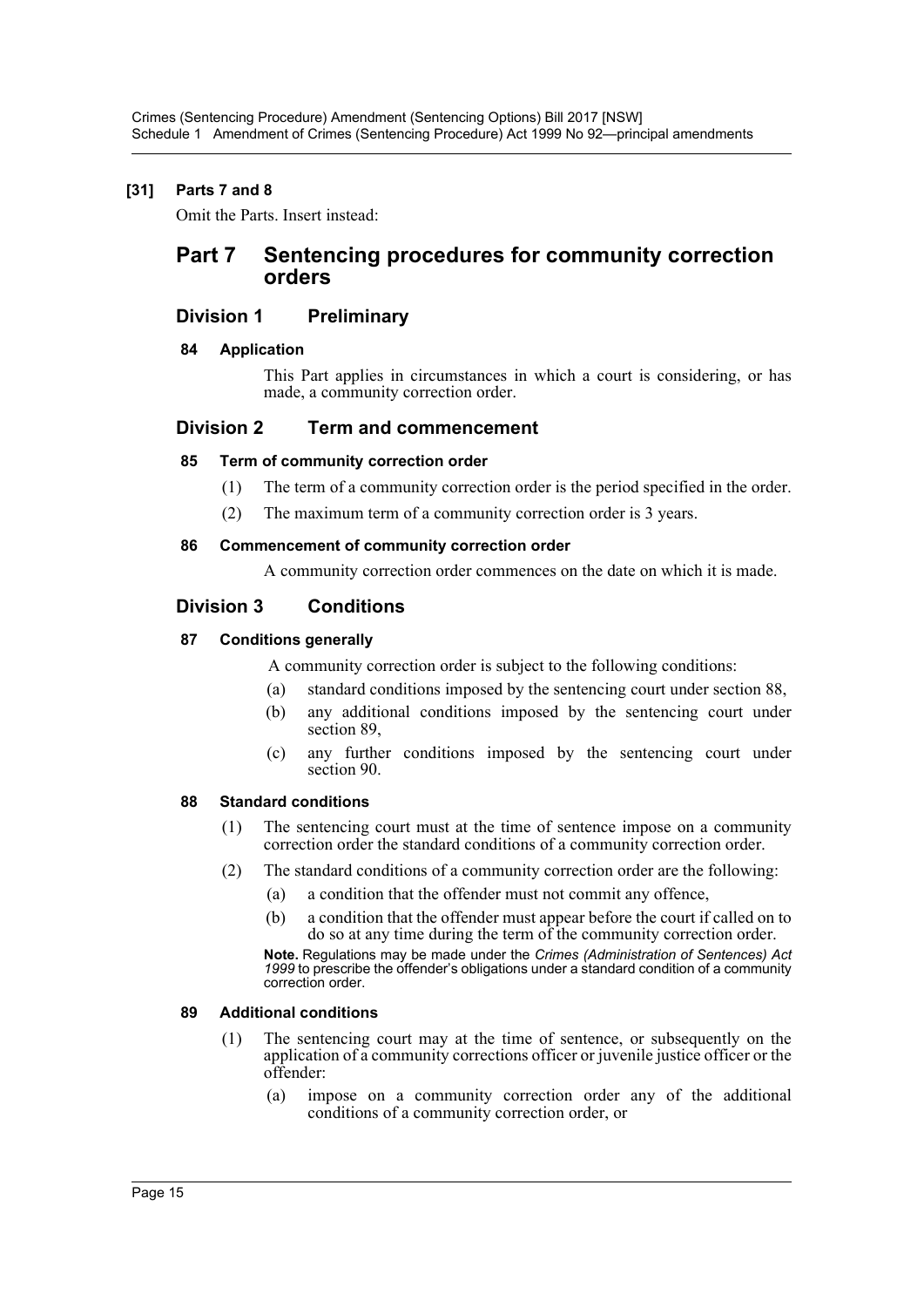- (b) vary or revoke any such additional conditions imposed by it on a community correction order.
- (2) The additional conditions of a community correction order that are available to be imposed are the following conditions (as directed by the sentencing court):
	- (a) a curfew condition imposing a specified curfew (not exceeding 12 hours in any period of 24 hours),
	- (b) a community service work condition requiring the performance of community service work for a specified number of hours (not exceeding 500 hours),
	- (c) a rehabilitation or treatment condition requiring the offender to participate in a rehabilitation program or to receive treatment,
	- (d) an abstention condition requiring abstention from alcohol or drugs or both,
	- (e) a non-association condition prohibiting association with particular persons,
	- (f) a place restriction condition prohibiting the frequenting of or visits to a particular place or area,
	- (g) a supervision condition requiring the offender to submit to supervision:
		- (i) by a community corrections officer, except as provided by subparagraph (ii) or (iii), or
		- (ii) if the offender was under the age of 18 years when the condition was imposed, by a juvenile justice officer until the offender has reached that age, or
		- (iii) if the offender was under the age of 18 years when the condition was imposed but has since reached that age, by a juvenile justice officer where the officer chooses to continue supervision.
- (3) An additional condition of any of the following kinds must not be imposed on a community correction order:
	- (a) a home detention condition,
	- (b) an electronic monitoring condition,
	- (c) a curfew condition imposing a curfew exceeding 12 hours in any period of 24 hours.
- (4) The sentencing court must not impose a community service work condition on a community correction order unless an assessment report states that the offender is suitable to be the subject of such a condition. **Note.** The provisions of section 17D (4) refer specifically to assessment reports

regarding community service work conditions.

(5) The sentencing court may limit the period during which an additional condition on a community correction order is in force.

**Note.** Regulations may be made under the *Crimes (Administration of Sentences) Act 1999* to prescribe the offender's obligations under an additional condition of a community correction order.

#### **90 Further conditions**

- (1) The sentencing court may at the time of sentence, or subsequently on the application of a community corrections officer or juvenile justice officer or the offender:
	- (a) impose further conditions on a community correction order, or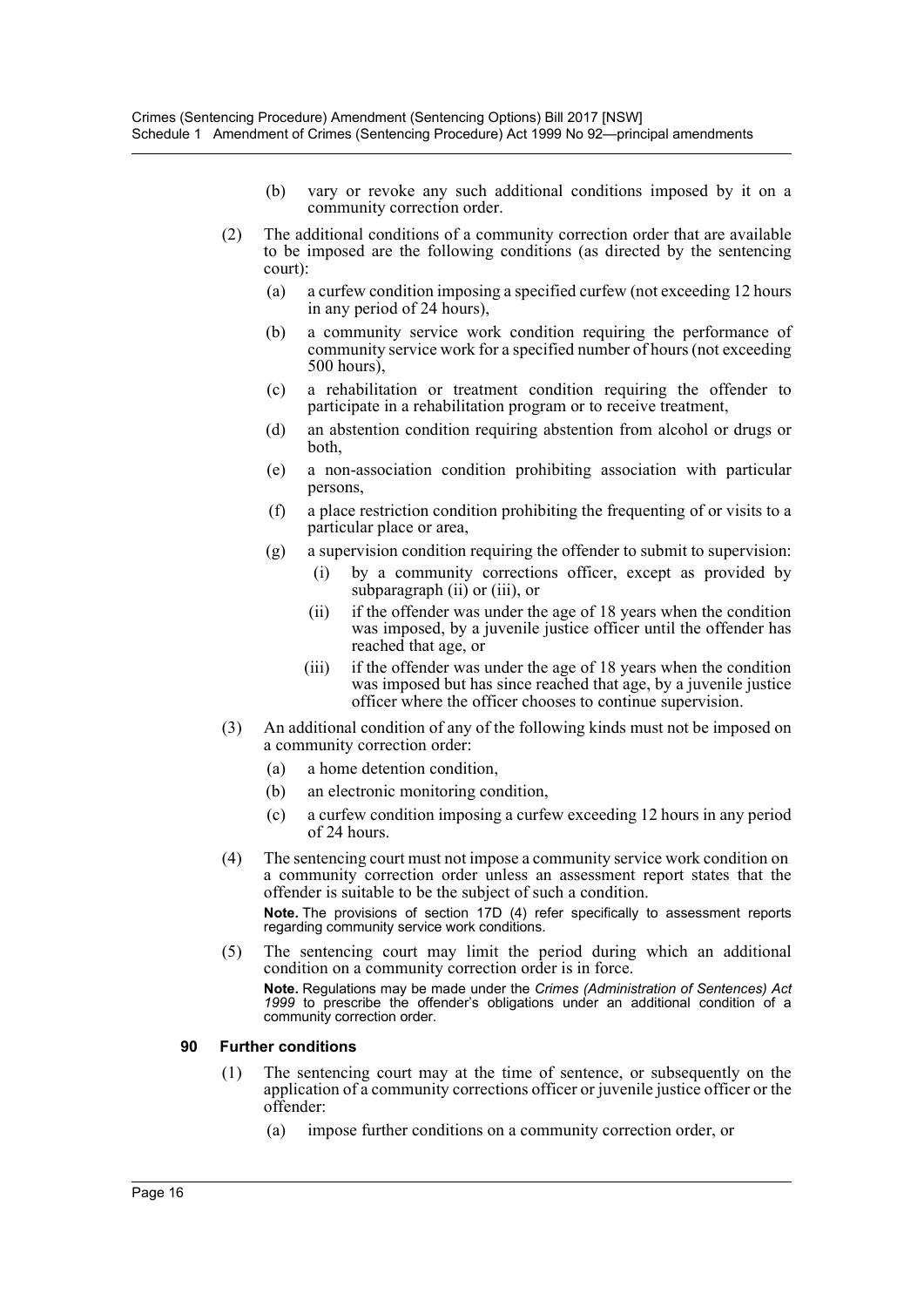- (b) vary or revoke any such further conditions imposed by it on a community correction order.
- (2) This section does not permit the sentencing court to impose any further conditions, or vary any such further conditions, if the conditions as imposed or varied:
	- (a) would be inconsistent with:
		- (i) any of the standard conditions of a community correction order, or
		- (ii) any of the additional conditions (whether or not actually imposed on the community service order) referred to in section 89 (2), or
	- (b) would not be permitted under section 89 (3).
- (3) The sentencing court may limit the period during which a further condition on a community correction order is in force.

## **91 Power of court in dealing with applications**

- (1) The sentencing court may refuse to consider an application by the offender under section 89 or 90 if the court is satisfied that the application is without merit.
- (2) The sentencing court may, with the consent of the community corrections officer or juvenile justice officer and the offender, deal with the application with or without parties being present and in open court or in the absence of the public.
- (3) To avoid doubt, a court may deal with an application even though the court is constituted differently from the court as constituted at the time of the sentence.

## **Part 8 Sentencing procedures for conditional release orders**

## **Division 1 Preliminary**

#### **94 Application**

This Part applies in circumstances in which a court is considering, or has made, a conditional release order.

## **Division 2 Term and commencement**

#### **95 Term of conditional release order**

- (1) The term of a conditional release order is the period specified in the order.
- (2) The maximum term of a conditional release order is 2 years.

#### **96 Commencement of conditional release order**

A conditional release order commences on the date on which it is made.

## **Division 3 Conditions**

## **97 Conditions generally**

A conditional release order is subject to the following conditions:

(a) standard conditions imposed by the sentencing court under section 98,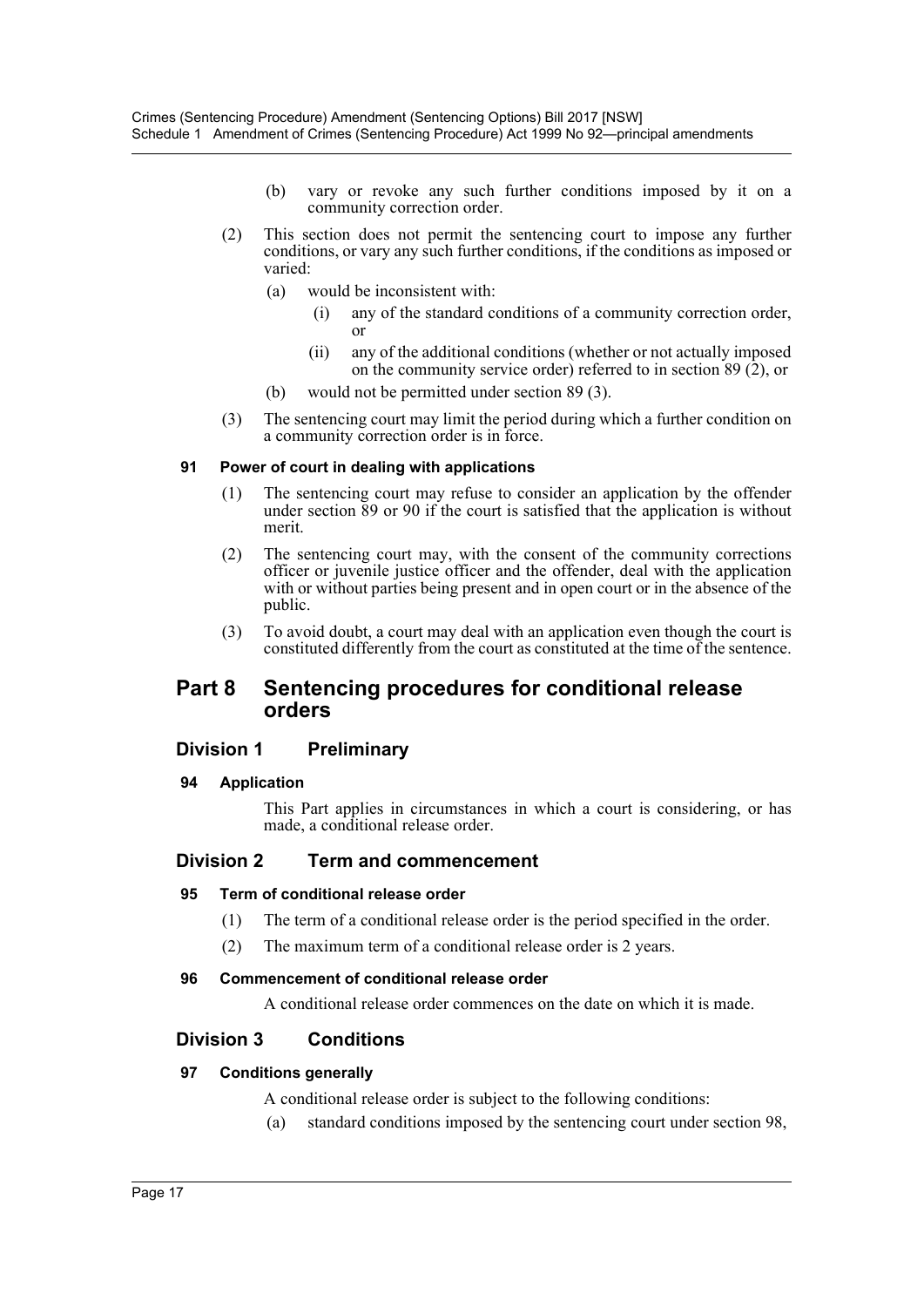- (b) any additional conditions imposed by the sentencing court under section 99,
- (c) any further conditions imposed by the sentencing court under section 99A.

**Note.** Provisions relating to a breach of obligations under a conditional release order are contained in section 108C of the *Crimes (Administration of Sentences) Act 1999*.

#### **98 Standard conditions**

- (1) The sentencing court must at the time of sentence impose on a conditional release order the standard conditions of a conditional release order.
- (2) The standard conditions of a conditional release order are the following:
	- (a) a condition that the offender must not commit any offence,
	- (b) a condition that the offender must appear before the court if called on to do so at any time during the term of the conditional release order.

**Note.** Regulations may be made under the *Crimes (Administration of Sentences) Act 1999* to prescribe the offender's obligations under a standard condition of a conditional release order.

#### **99 Additional conditions**

- (1) The sentencing court may at the time of sentence, or subsequently on the application of a community corrections officer or juvenile justice officer or the offender:
	- (a) impose on a conditional release order any of the additional conditions of a conditional release order, or
	- (b) vary or revoke any such additional conditions imposed by it on a conditional release order.
- (2) The additional conditions of a conditional release order that are available to be imposed are the following (as directed by the sentencing court):
	- (a) a rehabilitation or treatment condition requiring the offender to participate in a rehabilitation program or to receive treatment,
	- (b) an abstention condition requiring abstention from alcohol or drugs or both,
	- (c) a non-association condition prohibiting association with particular persons,
	- (d) a place restriction condition prohibiting the frequenting of or visits to a particular place or area,
	- (e) a supervision condition requiring the offender to submit to supervision:
		- (i) by a community corrections officer, except as provided by subparagraph (ii) or (iii), or
		- (ii) if the offender was under the age of 18 years when the condition was imposed, by a juvenile justice officer until the offender has reached that age, or
		- (iii) if the offender was under the age of 18 years when the condition was imposed but has since reached that age, by a juvenile justice officer where the officer chooses to continue supervision.
- (3) An additional condition of any of the following kinds must not be imposed on a conditional release order:
	- (a) a home detention condition,
	- (b) an electronic monitoring condition,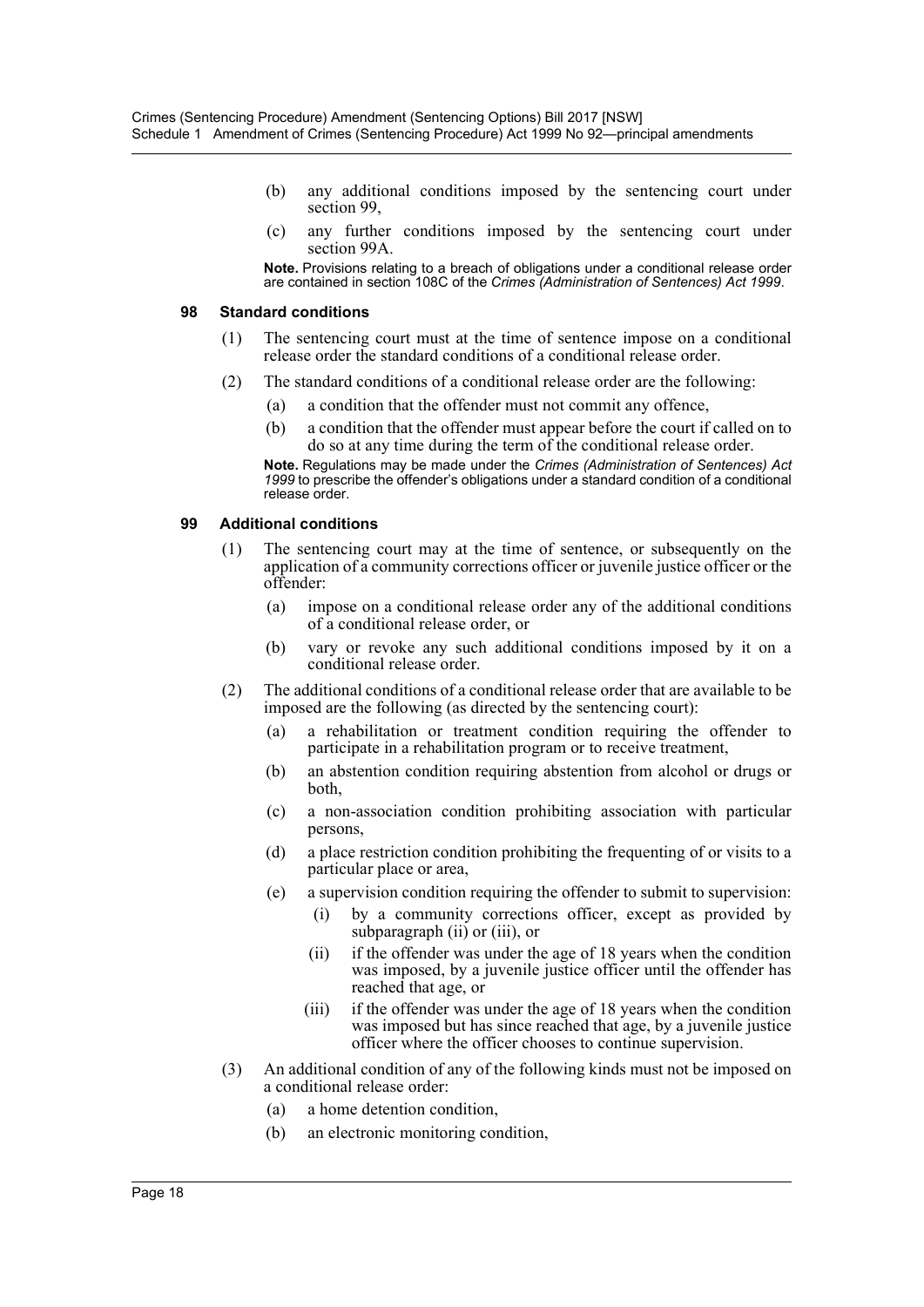- (c) a curfew condition,
- (d) a community service work condition.
- (4) The sentencing court may limit the period during which an additional condition on a conditional release order is in force.

**Note.** Regulations may be made under the *Crimes (Administration of Sentences) Act* 1999 to prescribe the offender's obligations under an additional condition of a conditional release order.

#### **99A Further conditions**

- (1) The sentencing court may at the time of sentence, or subsequently on the application of a community corrections officer or juvenile justice officer or the offender:
	- (a) impose further conditions on a conditional release order, or
	- (b) vary or revoke any such further conditions imposed by it on a conditional release order.
- (2) This section does not permit the sentencing court to impose any further conditions, or vary any such further conditions, if the condition as imposed or varied:
	- (a) would be inconsistent with:
		- (i) any of the standard conditions of a conditional release order, or
		- (ii) any of the additional conditions (whether or not actually imposed on the conditional release order) referred to in section 99  $(2)$ , or
	- (b) would not be permitted under section 99 (3).
- (3) The sentencing court may limit the period during which a further condition on a conditional release order is in force.

#### **100 Power of court in dealing with applications**

- (1) The sentencing court may refuse to consider an application by the offender under section 99 or 99A if the court is satisfied that the application is without merit.
- (2) The sentencing court may, with the consent of the community corrections officer or juvenile justice officer and the offender, deal with the application with or without parties being present and in open court or in the absence of the public.
- (3) To avoid doubt, a court may deal with an application even though the court is constituted differently from the court as constituted at the time of the sentence.

#### **[32] Section 100R Proceedings for breach of order**

Omit section 100R (2). Insert instead:

- (2) If the offender fails to appear, the court may:
	- (a) issue a warrant for the offender's arrest, or
	- (b) authorise an authorised officer to issue a warrant for the offender's arrest.
- (2A) If, however, at the time the court proposes to call on an offender to appear before it, the court is satisfied that the location of the offender is unknown, the court may immediately:
	- (a) issue a warrant for the offender's arrest, or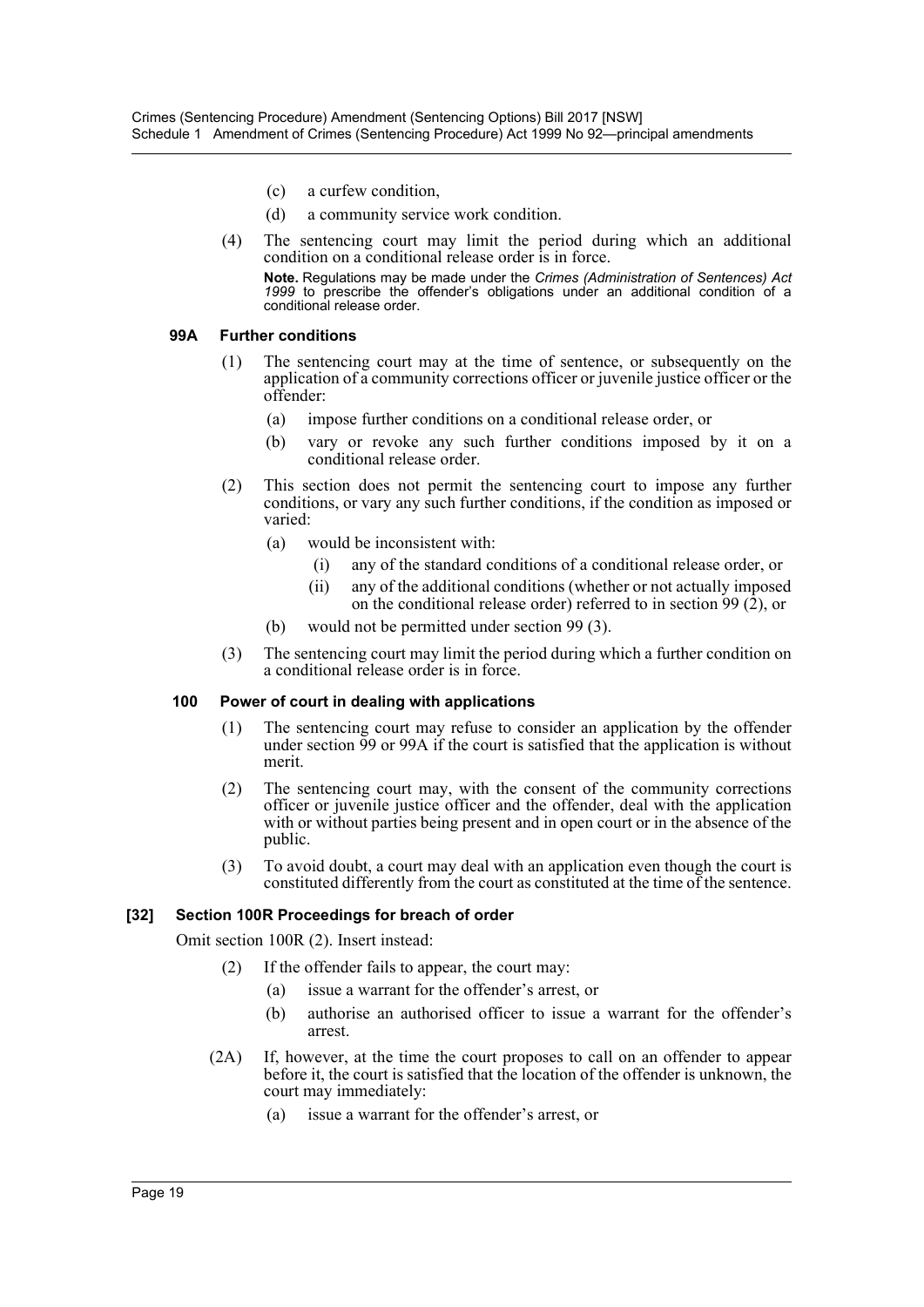(b) authorise an authorised officer to issue a warrant for the offender's arrest.

## **[33] Section 100T Right to decide not to participate in intervention program**

Omit "section 98 (1A) or (1B)" from section 100T (4). Insert instead "section 100R (2) or (2A)".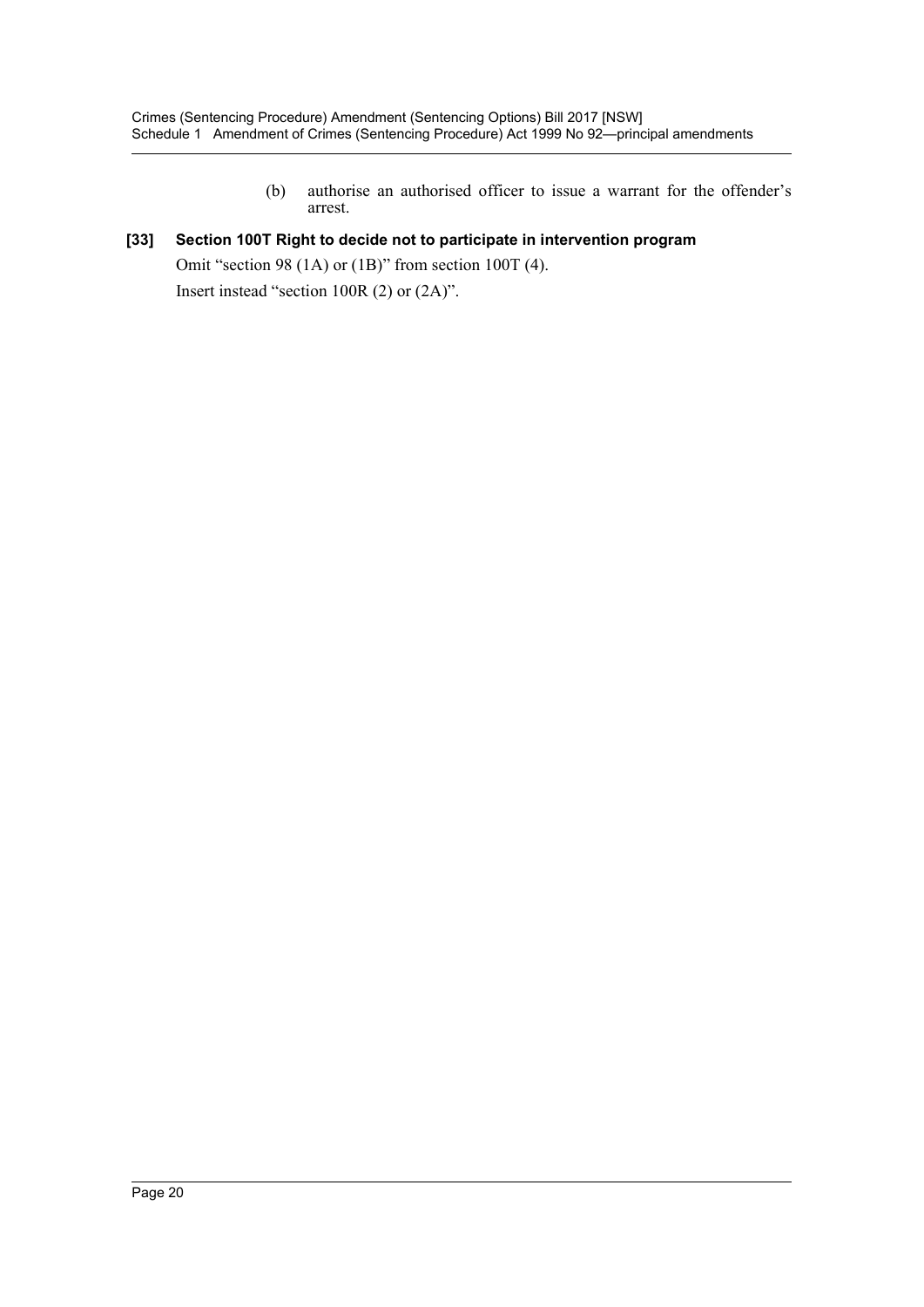## <span id="page-21-0"></span>**Schedule 2 Amendment of Crimes (Sentencing Procedure) Act 1999 No 92—savings and transitional provisions**

**Schedule 2 Savings, transitional and other provisions**

Insert after Part 28:

## **Part 29 Provisions consequent on enactment of Crimes (Sentencing Procedure) Amendment (Sentencing Options) Act 2017**

## **Division 1 Preliminary**

#### **70 Definitions**

In this Part:

*amending Act* means the *Crimes (Sentencing Procedure) Amendment (Sentencing Options) Act 2017*.

*commencement day* means the day appointed for the commencement of the insertion, repeal or amendment (made by the amending Act) that is relevant to the provision in which the expression occurs.

## **Division 2 Existing bonds and orders**

#### **71 Existing home detention orders under section 6**

- (1) This clause applies to a home detention order (*the home detention order*) made under section 6 before its repeal by the amending Act and in force immediately before the commencement day. A reference in this clause to the home detention order includes a reference to the sentence of imprisonment that is being served by way of home detention, including any period during which the offender is required to be subject to a parole order.
- (2) The home detention order is taken to be an intensive correction order (*the intensive correction order*) made under section 7 as substituted by the amending Act.
- (3) The sentence of imprisonment served by way of the home detention order is taken to be a sentence of imprisonment served by way of the intensive correction order.
- (4) The intensive correction order is on the commencement day subject only to:
	- (a) the standard conditions of an intensive correction order, and
	- (b) a home detention condition, and
	- (c) any conditions imposed under section 103 (1) (b) or (c) of the *Crimes (Administration of Sentences) Act 1999* and in force immediately before the commencement day in respect of the home detention order, and
	- (d) any other conditions prescribed by or determined under the regulations.
- (5) Subject to this Act and the *Crimes (Administration of Sentences) Act 1999*, the intensive correction order operates for the same term as the home detention order.
- (6) A parole order made in relation to the home detention order ceases to have effect on and from the commencement day.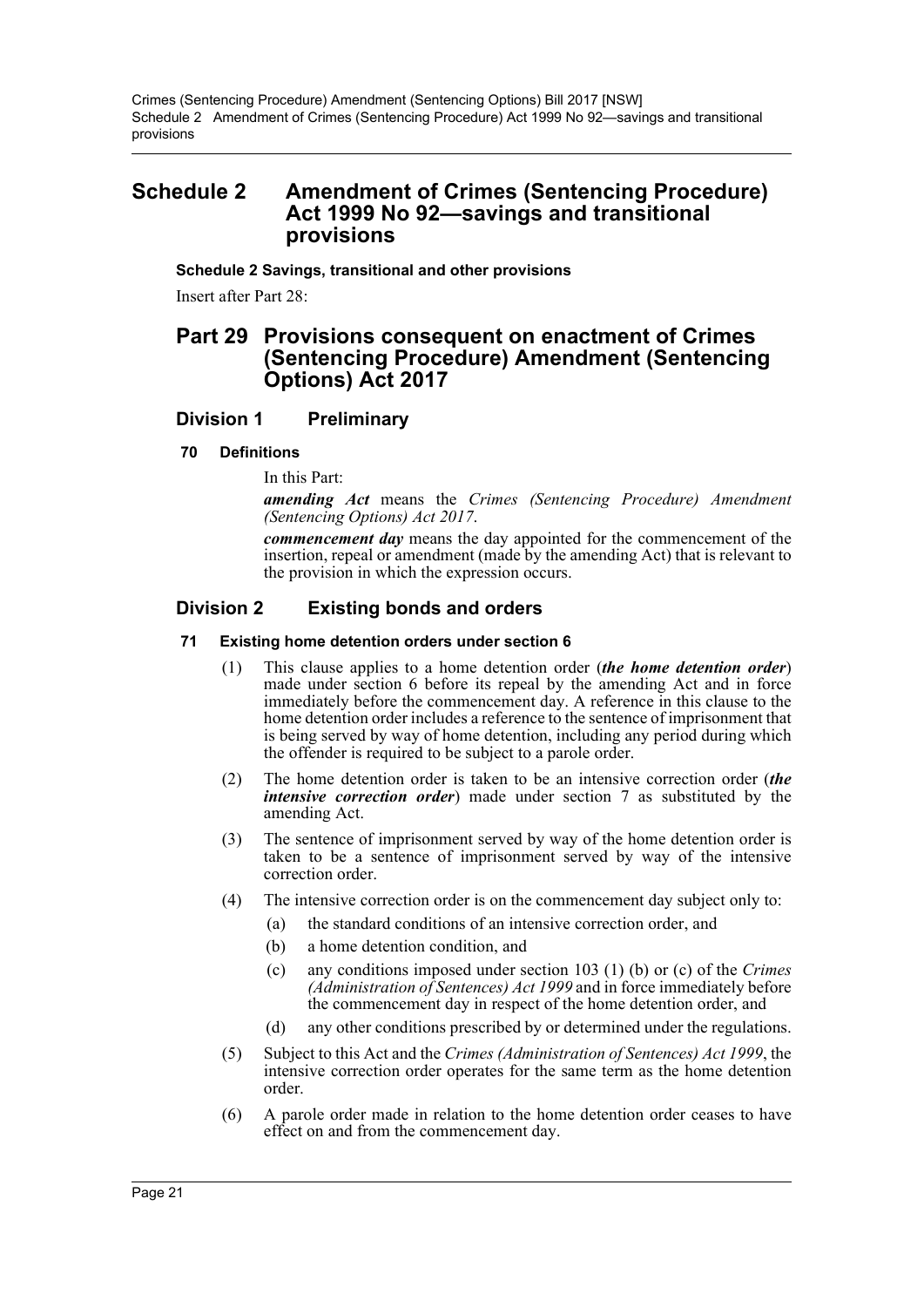- (7) If a home detention order includes a period in which the offender is required to be subject to a parole order, the period during which the offender would have been subject to the parole order is to be served subject to the standard conditions of the intensive correction order only.
- (8) Without limitation, the regulations may make provision for or with respect to conditions that apply to intensive correction orders referred to in this clause. **Note.** Clause 125 of Schedule 5 to the *Crimes (Administration of Sentences) Act 1999* provides for the manner in which the Parole Authority is to exercise its functions under section 81A of that Act (Conditions—Parole Authority) in relation to the conditions of an intensive correction order referred to in this clause.

## **72 Existing intensive correction orders under section 7**

- (1) This clause applies to an intensive correction order (*the intensive correction order*) made under section 7 before its substitution by the amending Act and in force immediately before the commencement day.
- (2) The intensive correction order is taken to have been made under section 7 as substituted by the amending Act.
- (3) The intensive correction order is on the commencement day subject only to:
	- (a) the standard conditions of an intensive correction order, and
	- (b) any conditions imposed under section 81 (3) of the *Crimes (Administration of Sentences) Act 1999* and in force immediately before the commencement day in respect of the intensive order, and
	- (c) any other conditions prescribed by or determined under the regulations including conditions for or relating to a community service work requirement.
- (4) Sections 163 and 164 of the *Crimes (Administration of Sentences) Act 1999* as in force on or after the commencement day apply to the intensive correction order in respect of action that may be taken for a breach of the order.
- (5) The conditions imposed on the intensive correction order by the court under section 81 of the *Crimes (Administration of Sentences) Act 1999* as in force before the commencement day cease to apply to the order. This subclause does not limit subclause (3) or (4).

**Note.** Clause 125 of Schedule 5 to the *Crimes (Administration of Sentences) Act 1999* provides for the manner in which the Parole Authority is to exercise its functions under section 81A of that Act (Conditions—Parole Authority) in relation to the conditions of an intensive correction order referred to in this clause.

#### **73 Existing community service orders under section 8**

- (1) This clause applies to a community service order (*the community service order*) made under section 8 before its substitution by the amending Act and in force immediately before the commencement day.
- (2) The community service order is taken to be a community correction order (*the community correction order*) made under section 8 as substituted by the amending Act.
- (3) The community correction order is on the commencement day subject only to:
	- (a) the standard condition referred to in section 88 (2) (b) as inserted by the amending Act (that the offender must appear before the court if called on to do so at any time during the term of the community correction order), and
	- (b) a community service work condition, and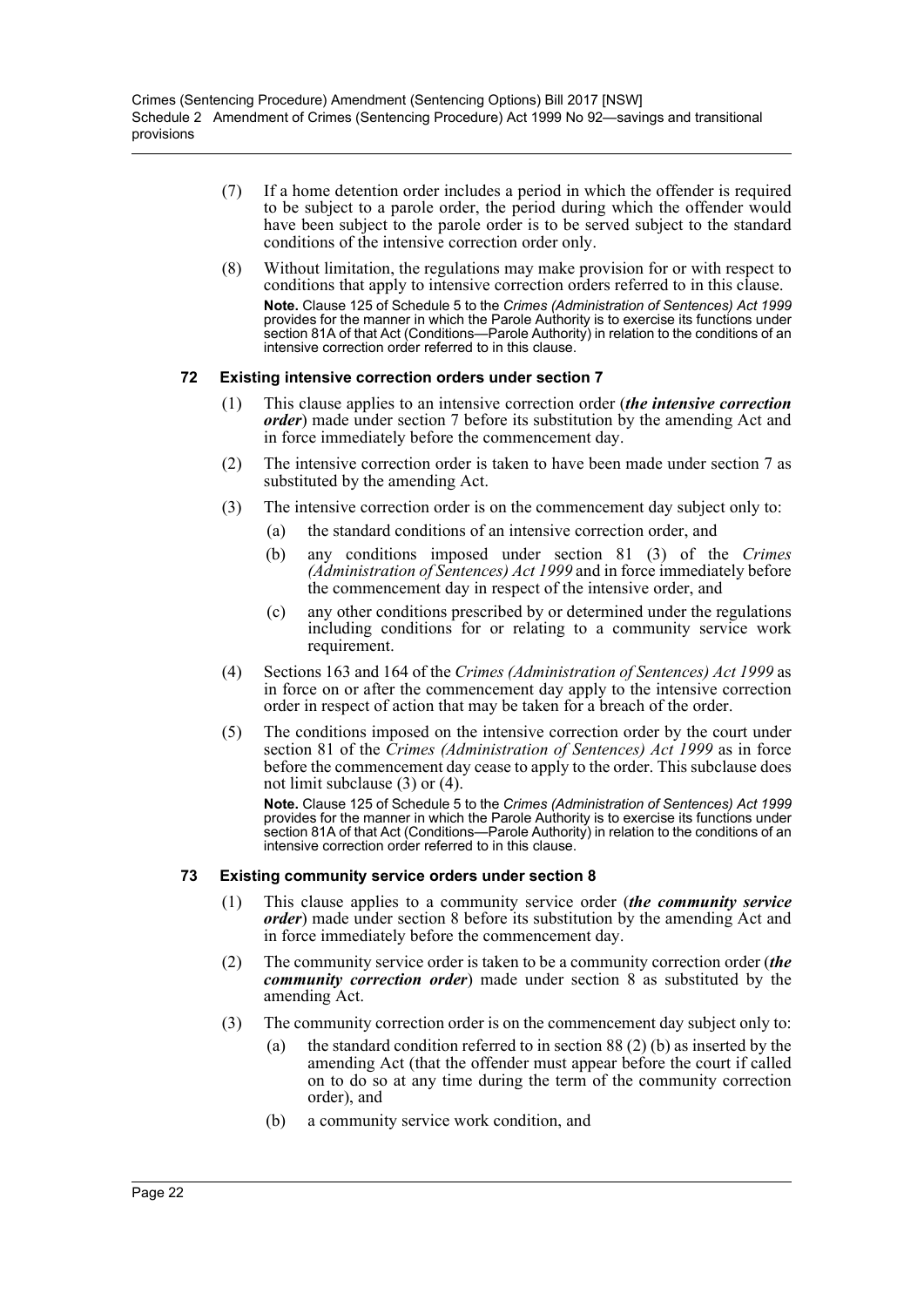- (c) any other conditions prescribed by or determined under the regulations.
- (4) Subject to this Act and the *Crimes (Administration of Sentences) Act 1999*, the community correction order operates for the same term as the community service order.
- (5) Without limitation, the regulations may make provision for or with respect to community service work required by or under community correction orders referred to in this clause.

## **74 Existing good behaviour bonds under section 9**

- (1) This clause applies to a good behaviour bond entered into under section 9 of this Act (*the section 9 bond*) before its substitution by the amending Act and in force immediately before the commencement day.
- (2) The section 9 bond is taken to be a community correction order (*the community correction order*) made under section 8 as substituted by the amending Act.
- (3) The community correction order is on conversion subject only to:
	- (a) the standard conditions of a community correction order, and
	- (b) any conditions imposed on the section 9 bond under section 95 (c) before the commencement day and in force immediately before that day, and
	- (c) any other conditions prescribed by or determined under the regulations.
- (4) The community correction order expires on the date set by the sentencing court before the commencement day in relation to the section 9 bond.
- (5) If a condition relating to supervision was imposed on the section 9 bond by a court before the commencement day and was in force immediately before that day, the offender is subject to such obligations in respect of the condition as may be prescribed by regulations made under the *Crimes (Administration of Sentences) Act 1999*.
- (6) Any warrant issued under section 98 in respect of the section 9 bond before the commencement day continues to have effect. The warrant authorises a police officer to arrest and bring the offender before a court to be dealt with for an alleged breach of the section 9 bond.
- (7) An offender who is brought before a court on a warrant referred to in subclause (6) is to be dealt with under sections 107C and 107D of the *Crimes (Administration of Sentences) Act 1999*.

## **75 Existing good behaviour bonds under section 10 (1) (b)**

- (1) This clause applies to a good behaviour bond entered into under section  $10(1)(\overline{b})$  (*the section 10 bond*) before its substitution by the amending Act and in force immediately before the commencement day.
- (2) The section 10 bond is taken to be a conditional release order (*the conditional release order*) made under section 9 as substituted by the amending Act, without proceeding to conviction, pursuant to section  $10(1)(b)$  as in force on and after the commencement day.
- (3) The conditional release order is on the commencement day subject only to:
	- (a) the standard conditions of a conditional release order, and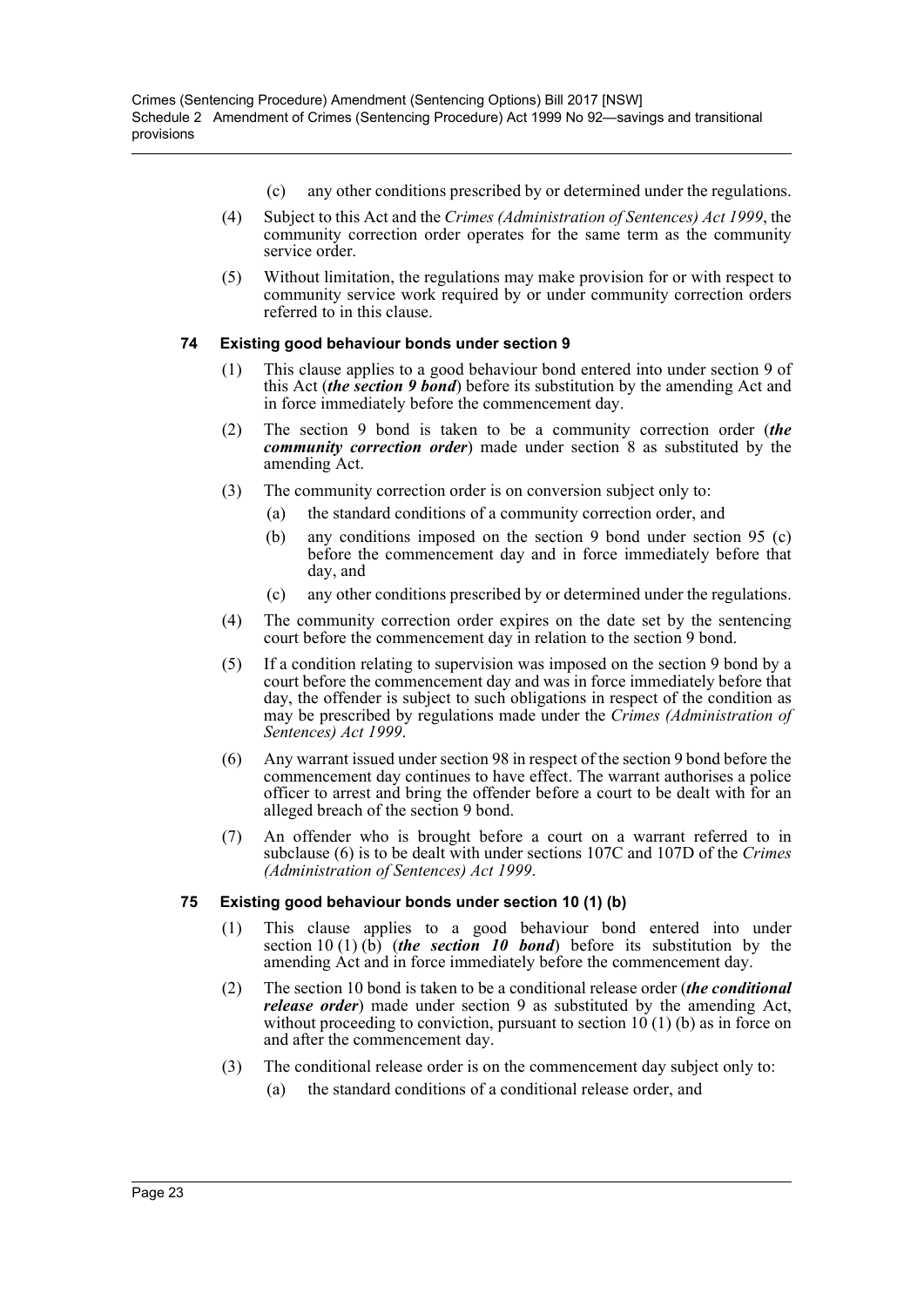- (b) any condition imposed on the section 10 bond under section 95 (c) before the commencement day and in force immediately before that day, and
- (c) any other conditions prescribed by or determined under the regulations.
- (4) The conditional release order expires on the date set by the sentencing court before the commencement day in relation to the section 10 bond.
- (5) If a supervision condition was imposed on the section 10 bond by a court before the commencement day and was in force immediately before that day, the offender is subject to such obligations in respect of the condition as may be prescribed by regulations made under the *Crimes (Administration of Sentences) Act 1999*.
- (6) Any warrant issued under section 98 in respect of a section 10 bond before the commencement day continues to have effect. The warrant authorises a police officer to arrest and bring the offender before a court to be dealt with for an alleged breach of the section 10 bond.
- (7) An offender who is brought before a court on a warrant referred to in subclause (6) is to be dealt with under sections 108C and 108D of the *Crimes (Administration of Sentences) Act 1999* (variations, breach and revocations).

#### **76 Existing suspended sentence orders under section 12**

- (1) This clause applies to an order (*the suspended sentence order*) made under section 12 before its repeal by the amending Act:
	- (a) suspending execution of a sentence of imprisonment, and
	- (b) directing that the offender enter into a good behaviour bond,

and in force immediately before the commencement day.

- (2) The repeal of section 12 and any associated provisions does not affect the continuity of operation of the suspended sentence order. The order continues in force despite the repeal of that section, subject to this Act.
- (3) This Act and the regulations continue to apply to and in respect of the following as if the amending Act had not been enacted:
	- (a) the suspended sentence order and good behaviour bond,
	- (b) the person subject to the order and bond,
	- (c) action that may be taken for failure to comply with any of the conditions of the bond.
- (4) If a court (under section 98 as previously in force but continuing to apply under subclause (3)) revokes the good behaviour bond:
	- (a) the suspended sentence order ceases to have effect in relation to the sentence of imprisonment suspended by the order, and
	- (b) the court must either:
		- (i) order that the offender be sentenced or re-sentenced to imprisonment to be served in full-time detention, or
		- (ii) make an intensive correction order under this Act, as amended by the amending Act, in respect of the offence concerned, and
	- (c) this Act (including Part 4), as amended by the amending Act, applies to the sentencing or re-sentencing of the offender under this clause in the same way as it applies to the sentencing of an offender on a conviction, and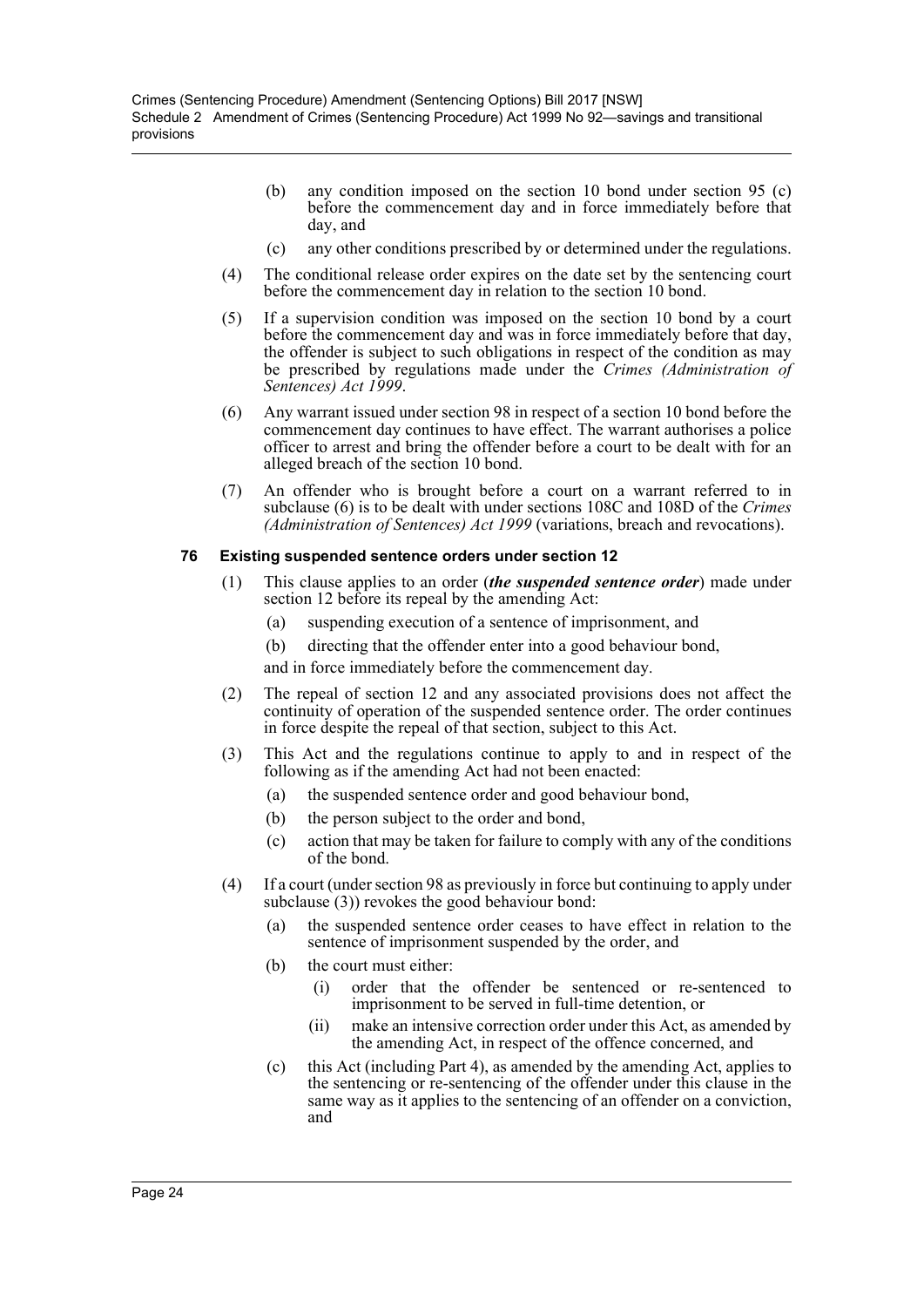- (d) section 24 applies to the sentencing or re-sentencing of the offender under this clause in the same way as it applies to the sentencing of an offender on a conviction, but taking into account:
	- (i) the fact that the offender has been the subject of the good behaviour bond, and
	- (ii) anything done by the offender in compliance with the offender's obligations under the good behaviour bond, and
- (e) the offender who under this clause is sentenced or re-sentenced by a court for an offence has the same rights of appeal as the offender would have had if the offender had been sentenced by that court on being convicted of the offence.
- (5) However, subclauses (2), (3) and (4) cease to have effect in relation to the suspended sentence order at the end of the period of 3 years commencing with the commencement day (unless the order had already expired or otherwise ceased to be in force).
- (6) If the suspended sentence order was still in force immediately before the end of that period of 3 years, the offender is required to appear before the court and is to be re-sentenced. If the offender fails to appear, the court may issue a warrant for the offender's arrest.
- (7) Without limitation, the regulations may make provision for or with respect to the revocation of the suspended sentence order and for the re-sentencing of the offender.

#### **77 References in other legislation**

Except in so far as the context or subject matter otherwise indicates or requires or the regulations otherwise provide, a reference (however expressed) in another Act, or statutory rule under another Act, to:

- (a) a home detention order, is taken to include a reference to an intensive correction order that is subject to a home detention condition, and
- (b) a community service order, is taken to include a reference to a community correction order, and
- (c) a good behaviour bond, is taken to include a reference to a community correction order or a conditional release order or both.

#### **78 Variations of conditions of converted orders**

- (1) Subject to subclause (2), nothing in clauses 71–75 prevents the imposition, variation or revocation (in accordance with this Act) of conditions referred to in those clauses after the commencement day.
- (2) However, in the case of an application made to a court (under section 89, 90, 99 or 99A) for the imposition, variation or revocation of a condition on:
	- (a) the community correction order referred to in clause 73 (2) or 74 (2), or
	- (b) the conditional release order referred to in clause 75 (2),

the court must, as far as practicable, not make an order that would result in the conditions of the community correction order or conditional release order being more onerous than the conditions that applied to the order immediately before the commencement day.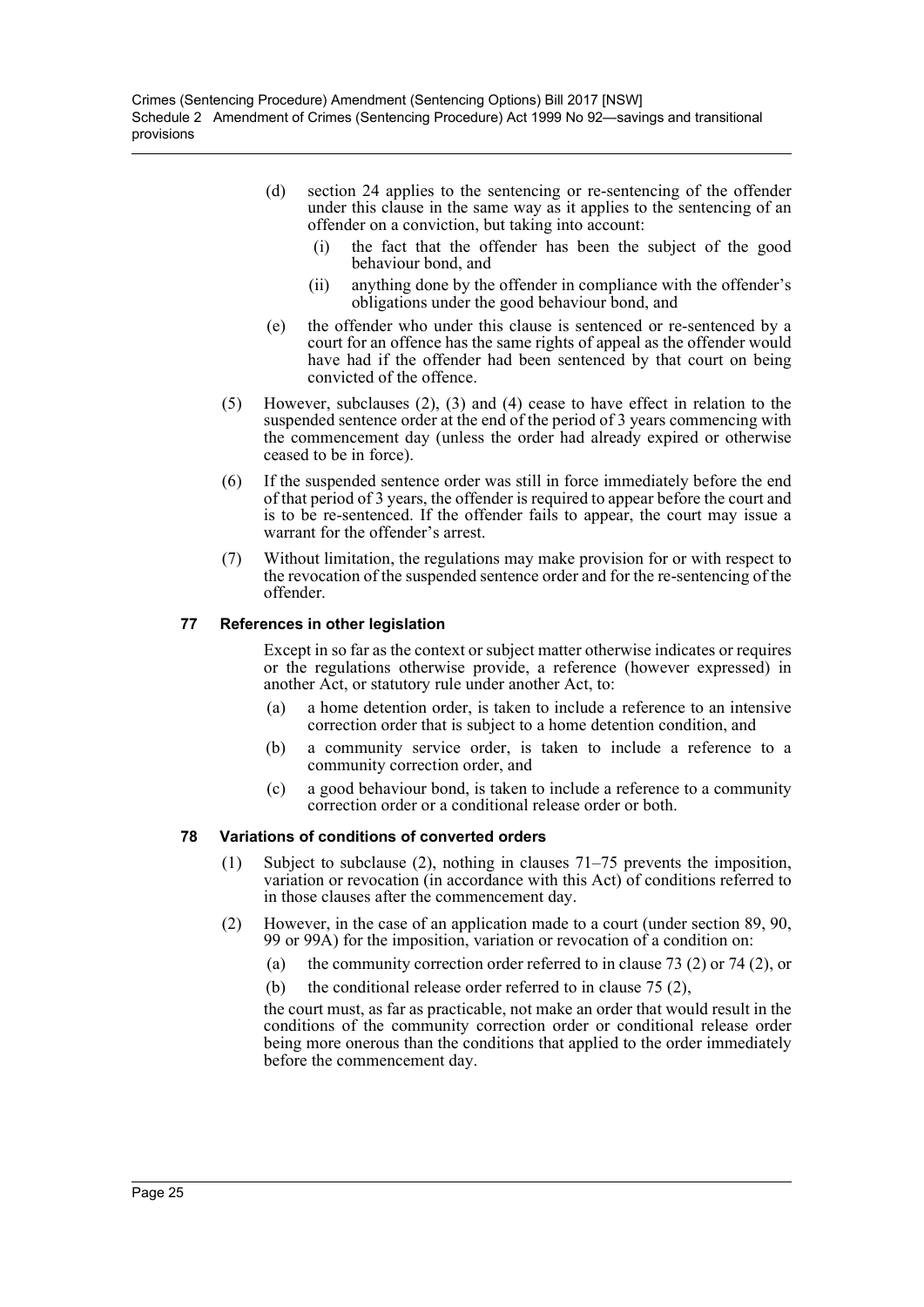## **Division 3 Periodic detention orders**

## **79 Application of this Part**

This Part applies to a periodic detention order (*the periodic detention order*):

- (a) made before the repeal of section 6 (Periodic detention) by the *Crimes (Sentencing Legislation) Amendment (Intensive Correction Orders) Act 2010*, and
- (b) continued in force by that Act after that repeal.

#### **80 Existing periodic detention orders**

- (1) This clause applies to the periodic detention order to which this Part applies and that was in force immediately before the commencement day.
- (2) The periodic detention order ceases to apply to the offender named in the order on and from the commencement day.
- (3) The Commissioner must notify the court that sentenced the offender, or a court prescribed by the regulations (*the court*), of that fact within 14 days commencing with the commencement day, and provide the court with such information about the offender and the periodic detention order as may be prescribed by the regulations.
- (4) On being notified under subclause (3), the court may call on the offender to appear before it on a date to be fixed by the court to be re-sentenced.
- (5) If the offender fails to appear, the court may issue a warrant for the offender's arrest.
- (6) When re-sentencing the offender, the court must, without limitation, take into account:
	- (a) the gravity of the offence for which the periodic detention order was made, and
	- (b) the offender's record of performance during periodic detention and compliance with applicable requirements of periodic detention, and
	- (c) the offender's current circumstances.

#### **81 Existing warrants for revoked periodic detention orders**

- (1) This clause applies where:
	- (a) a warrant (*the warrant*) had been issued under section 181 of the *Crimes (Administration of Sentences) Act 1999* or section 26 of the *Periodic Detention of Prisoners Act 1981* in respect of a periodic detention order to which this Part applies, and
	- (b) the warrant was in force immediately before the commencement day but the periodic detention order had been revoked before that day.
- (2) The warrant continues in force after the commencement day.

#### **82 Provisions regarding warrants referred to in clauses 80 and 81**

- (1) This clause applies to:
	- (a) warrants issued under clause 80, and
	- (b) warrants referred to in clause 81.
- (2) A police officer who arrests or has custody of the offender named in a warrant to which this clause applies may convey the offender to the correctional centre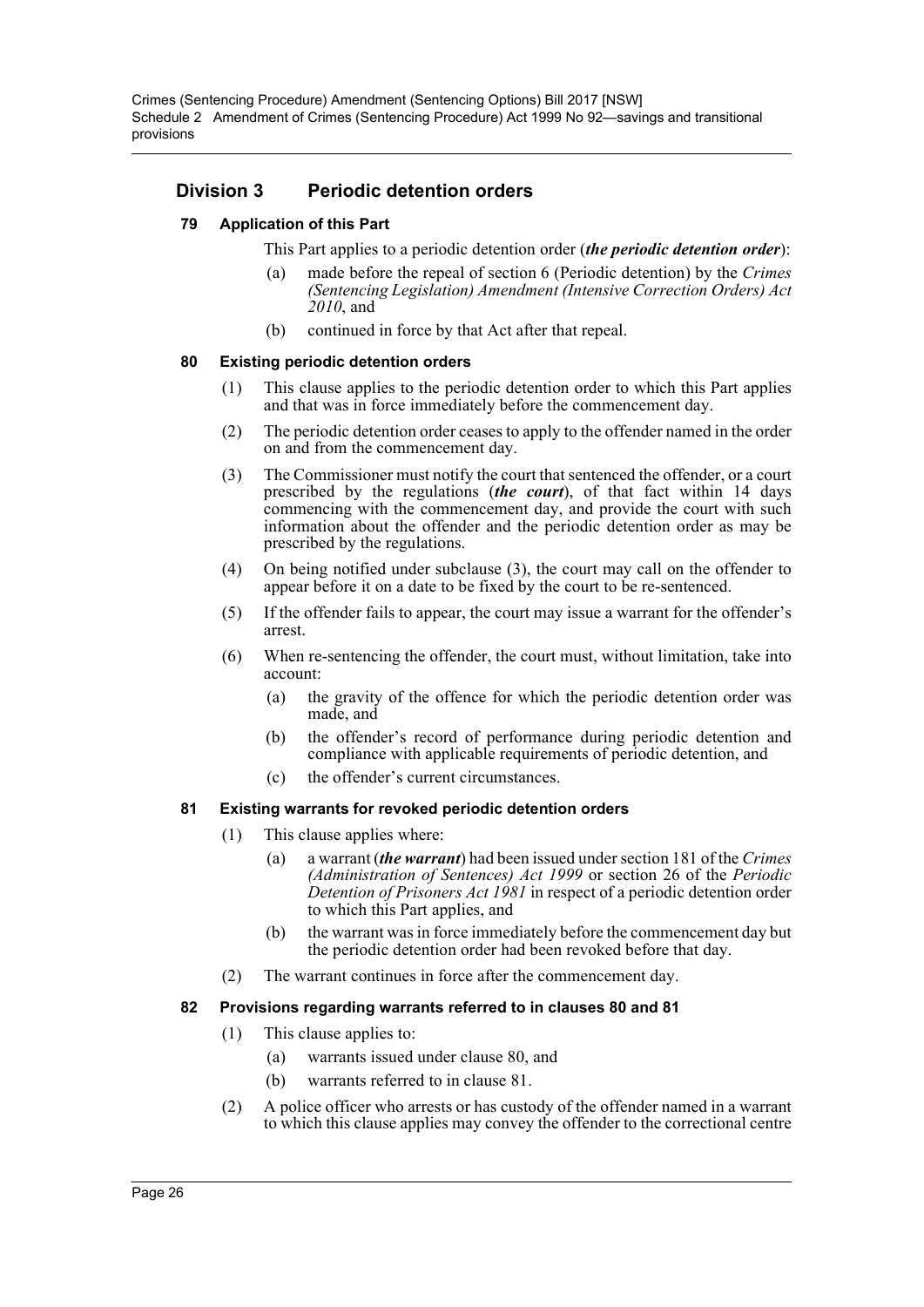named in the warrant and deliver the offender into the custody of the governor of that correctional centre.

- (3) The governor of the correctional centre that has received an offender into his or her custody under subclause (2) must notify the court that sentenced the offender, or a court of equivalent jurisdiction, within 14 days that the offender has been received into his or her custody.
- (4) On receiving a notice from the governor of a correctional centre under subclause (3), the court must direct the governor to cause the offender to be brought before the court to be re-sentenced on a date to be fixed by the court.
- (5) Without limitation, the regulations may make provision for or with respect to:
	- (a) the return to custody of offenders subject to warrants to which this clause applies, and
	- (b) the re-sentencing of offenders under this clause, and
	- (c) the issue and execution of warrants for those purposes.

## **Division 4 Other provisions**

#### **83 Court to take community service order or good behaviour bond into account when sentencing**

In sentencing an offender, the court must, under section 24, also take into account:

- (a) in the case of an offender who is being sentenced as a result of failing to comply with the offender's obligations under a community service order or good behaviour bond to which a clause of Division 2 applies:
	- (i) the fact that the person has been the subject of such an order or bond, and
	- (ii) anything done by the offender in compliance with the offender's obligations under the order or bond, and
- (b) in the case of an offender who is being sentenced as a result of deciding not to participate in, or to continue to participate in a good behaviour bond to which a clause of Division 2 applies, anything done by the offender in compliance with the offender's obligations under the good behaviour bond.

#### **84 Correction and adjustment of sentences**

- (1) A reference in section 43 to imposing a sentence extends to the making of a home detention order, a community service order, an order under section 12 or an order that provides for an offender to enter into a good behaviour bond.
- (2) Section 43 extends to authorising the court to sentence the offender, or convict and sentence the offender, in accordance with this Act as amended by the amending Act, as if the order had not been made.

#### **85 Procedure following failure to enter into good behaviour bond**

If a person:

- (a) was the subject of an order under section 9 (as in force before the date of the substitution of that section by the amending Act) directing the person to enter into a good behaviour bond, and:
	- (i) the order was in force immediately before that date, and
	- (ii) the person had not entered into such a bond in accordance with the order before that date, or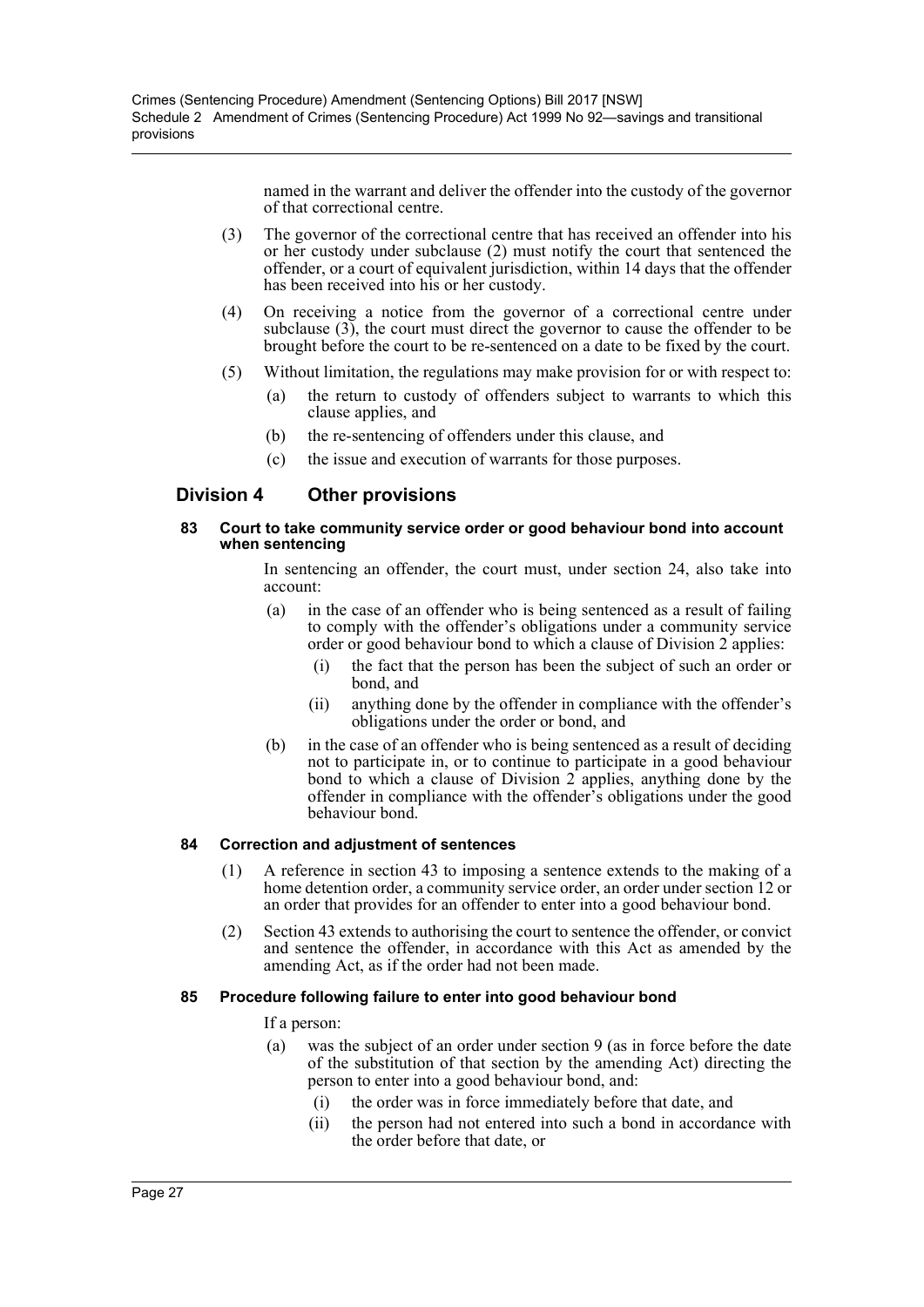- (b) was the subject of an order under section 10 (1) (b) (in force immediately before the date of the substitution of that paragraph by the amending Act) discharging the person on condition that the person enter into a good behaviour bond, and:
	- (i) the order was in force immediately before that date, and
	- (ii) the person had not entered into such a bond in accordance with the order before that date,

the court may sentence the offender, or convict and sentence the offender, in accordance with this Act as amended by the amending Act, as if the order had not been made.

#### **86 Appeals in respect of converted order and bonds**

- (1) This clause applies to an order or bond (*an original order or bond*) referred to in clause 71 (1), 72 (1), 73 (1), 74 (1) or 75 (1). **Note.** Clauses 71–75 deal respectively with existing home detention orders, intensive correction orders, community service orders, section 9 bonds and section 10 bonds, which were made or entered into before the commencement day.
- (2) An appeal in respect of an original order or bond that was pending immediately before the commencement day is not affected by the amending Act. However:
	- (a) if the court hearing the appeal sentences or re-sentences the offender, it must do so in accordance with this Act as in force on and after the commencement day, or
	- (b) to the extent the court confirms the original order or bond, this clause does not affect the operation of whichever of clauses 71–75 is relevant to the order.
- (3) An appeal may be made in respect of an original order or bond on or after the commencement day as if the amending Act had not been enacted. However:
	- (a) if the court hearing the appeal sentences or re-sentences the offender, it must do so in accordance with this Act as in force on and after the commencement day, or
	- (b) to the extent the court confirms the original order or bond, this clause does not affect the operation of whichever of clauses 71–75 is relevant to the order.

**Note.** This subclause does not confer a right of appeal where a right of appeal did not exist before the commencement day.

#### **87 Regulations**

- (1) The regulations made under clause 1 in relation to the amending Act or under another clause of this Part have effect despite anything to the contrary in this Part.
- (2) To avoid doubt, the regulations made under clause 1 may be made in relation to amendments made by Schedules 1–4 to the amending Act. Nothing in this subclause affects any power under another Act that is amended by Schedule 3 or 4 to the amending Act to make regulations of a savings or transitional nature.
- (3) The regulations made under clause 1 may make separate savings and transitional provisions or amend this Part to consolidate the savings and transitional provisions.
- (4) This clause does not affect the meaning or construction of any other Part of this Schedule.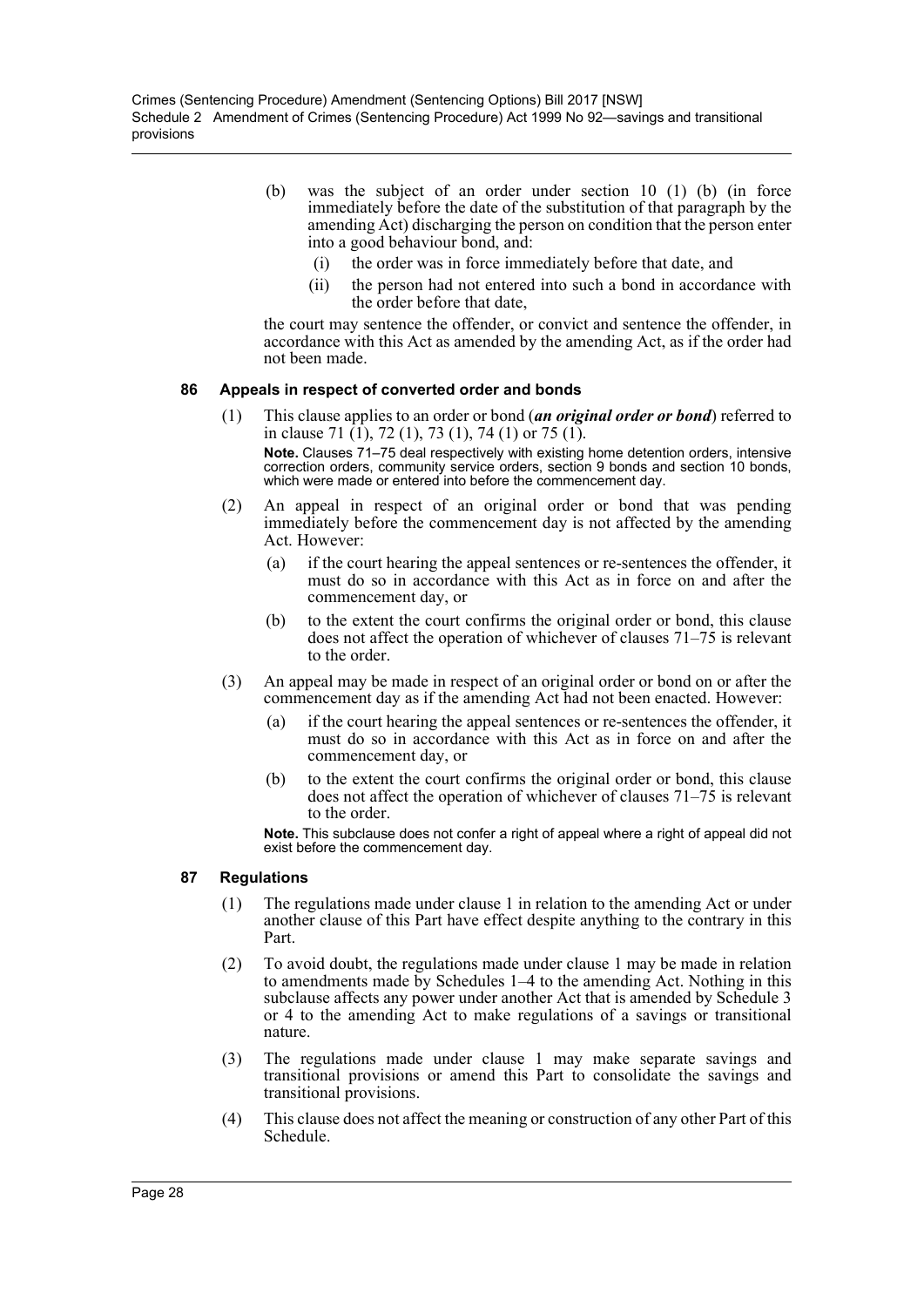## <span id="page-29-0"></span>**Schedule 3 Amendment of Crimes (Administration of Sentences) Act 1999 No 93**

## **[1] Section 3 Interpretation**

Omit the definitions of *community service order*, *home detention order* and *ICO Management Committee* from section 3 (1).

## **[2] Section 3 (1)**

Insert in alphabetical order:

*community correction order* means an order in force under section 8 of the *Crimes (Sentencing Procedure) Act 1999* or section 79 of the *Fines Act 1996*. *conditional release order* means an order in force under section 9 of the *Crimes (Sentencing Procedure) Act 1999*.

## **[3] Section 40 Certain unlawful absences not to affect length of sentence**

Omit ", home detention order" from section 40 (1) (c).

## **[4] Part 3 Imprisonment by way of intensive correction in the community**

Omit the introductory note.

#### **[5] Sections 81–82A**

Omit sections 81 and 82. Insert instead:

#### **81 Conditions governing intensive correction orders**

Conditions on an intensive correction order:

- (a) are imposed at the time of sentence by the sentencing court under the *Crimes (Sentencing Procedure) Act 1999* (see Part 5 of that Act), and
- (b) may be imposed, varied or revoked by the Parole Authority under this Act (see sections 81A and 164 of this Act).

#### **81A Conditions—Parole Authority**

- (1) The Parole Authority may, on the application of a community corrections officer or the offender:
	- (a) impose any conditions on an intensive correction order, or
	- (b) vary or revoke any conditions of an intensive correction order, including conditions imposed by the sentencing court.
- (2) The Parole Authority must not:
	- (a) vary or revoke a standard condition under this section, or
	- (b) impose a condition under this section unless the sentencing court could have imposed the condition under Part 5 of the *Crimes (Sentencing Procedure) Act 1999*, or
	- (c) vary a condition under this section unless the sentencing court could have imposed the varied condition under that Part, or
	- (d) impose a condition imposing a period of home detention or a condition requiring community service work unless a report prepared by a community corrections officer states that the imposition of such a condition is appropriate in the circumstances.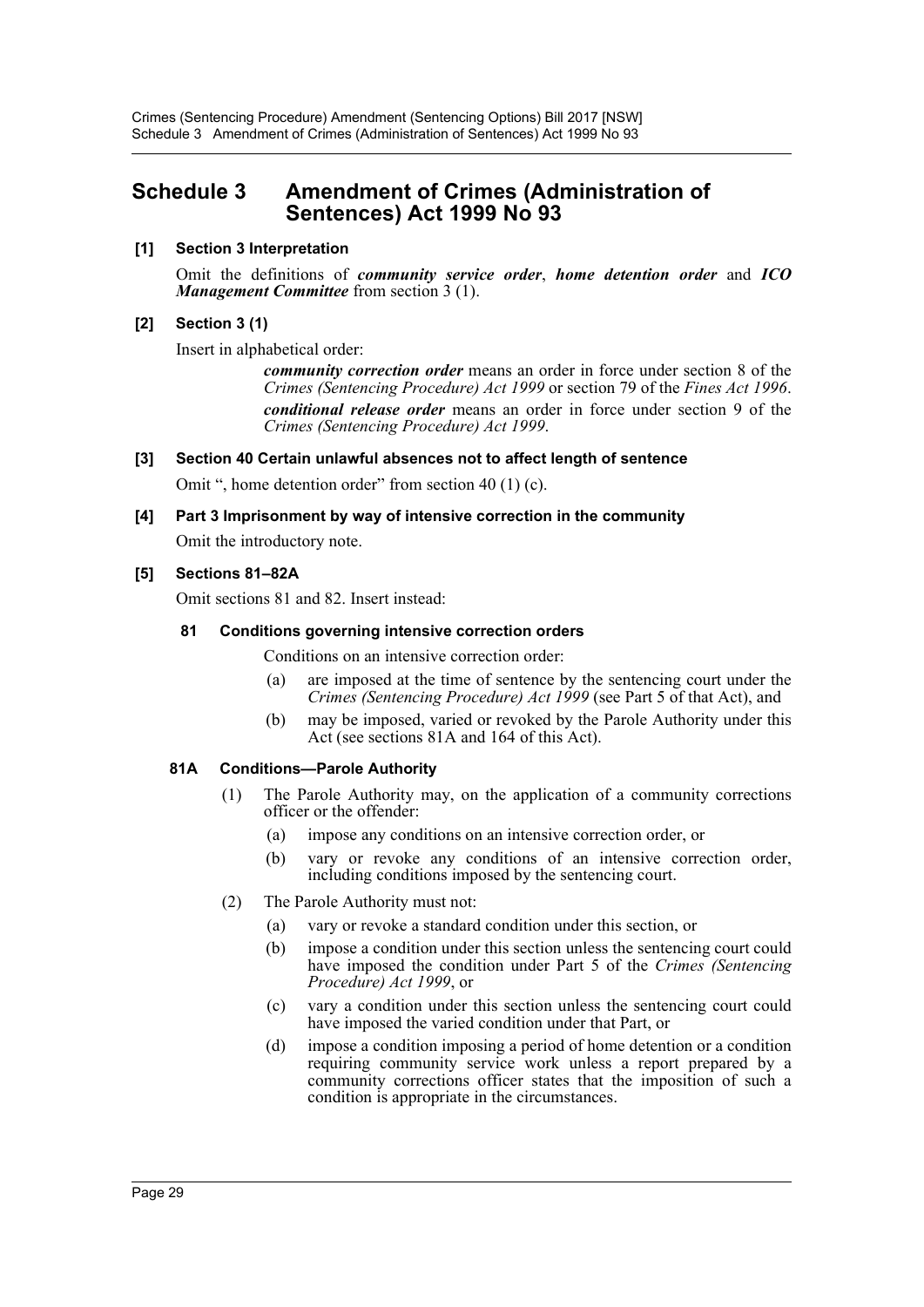(3) If the Parole Authority revokes an additional condition on an intensive correction order, it must replace it with another additional condition, unless there is already another additional condition in force with respect to the order.

#### **82 Administration of intensive correction orders and obligations of offenders**

- (1) The regulations may make provision for or with respect to:
	- (a) the administration of intensive correction orders, including any conditions of those orders, whether by the establishment of a scheme for their management or otherwise, and
	- (b) without limitation:
		- (i) any matter relating to carrying out or complying with any of the conditions of an intensive correction order (including, for example, conditions relating to supervision, home detention, electronic monitoring, curfews and community service work), and
		- (ii) the functions of persons involved in the administration of intensive correction orders, and
		- (iii) the manner in which an offender's failure to comply with the offender's obligations under an intensive correction order may be dealt with, and
		- (iv) the service of notices on an offender.
- (2) The obligations of an offender under an intensive correction order, including the obligations of an offender under a condition of the order, are to be as prescribed by the regulations.

#### **82A Suspension of certain conditions of intensive correction order**

- (1) This section applies to the following conditions of an intensive correction order:
	- (a) a condition referred to in section 73 (2) (b) of the *Crimes (Sentencing Procedure) Act 1999* (a *supervision condition*),
	- (b) a curfew condition, non-association condition or place restriction condition referred to in section 73A (2) of that Act.
- (2) A community corrections officer may, by order in writing and subject to the regulations, suspend the application of a supervision condition to an offender for a period or periods or indefinitely.
- (3) A community corrections officer may, by order given orally or in writing and subject to the regulations, suspend the application of any other condition to which this section applies to an offender for a period or periods.
- (4) The suspension may be unconditional or subject to conditions.
- (5) For the purposes of this Act, a failure to comply with a condition of the suspension is taken to be a failure to comply with the obligations of the intensive correction order. This subsection does not limit the power of the community corrections officer to revoke the suspension order.
- (6) The regulations may make provision for or with respect to the following:
	- (a) the periods for which a condition may be suspended,
	- (b) notice to an offender of the making or revocation of a suspension order,
	- (c) requiring the power to make, amend or revoke a suspension order to be exercised subject to and in accordance with any specified requirements.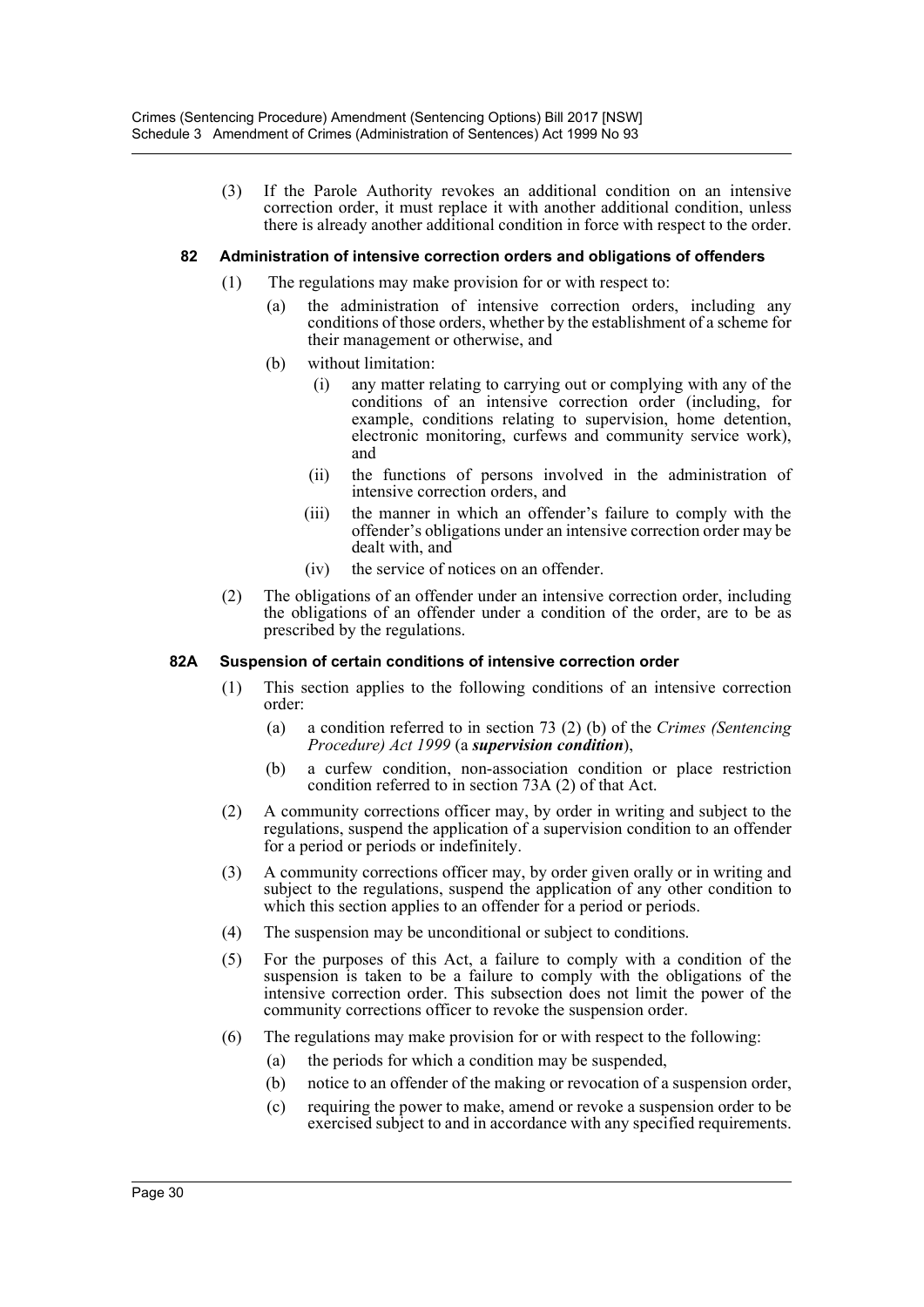## **[6] Section 83**

Omit the section. Insert instead:

#### **83 Duration of intensive correction order**

Unless sooner revoked, an offender's intensive correction order expires at the end of the term of the sentence or sentences to which it relates.

#### **[7] Part 3, Division 2 Permission for non-compliance with work or reporting requirements**

Omit the Division.

#### **[8] Part 3, Division 3 Breach of intensive correction order**

Insert after the heading:

**Note.** Sections 163 and 164 deal with the actions that may be taken by a community corrections officer and the Parole Authority for breaches of an intensive correction order.

#### **[9] Sections 89 and 90**

Omit the sections.

#### **[10] Section 92 ICO Management Committee**

Omit the section.

#### **[11] Section 93 Regulations**

Omit the section.

- **[12] Part 4 Imprisonment by way of home detention** Omit the Part.
- **[13] Parts 4B and 4C**

Insert after Part 4A:

## **Part 4B Administration of community correction orders**

#### **107A Conditions governing community correction orders**

Conditions on a community correction order are imposed by the sentencing court under the *Crimes (Sentencing Procedure) Act 1999* (see Part 7 of that Act) or by a court under section 107D.

#### **107B Administration of community correction orders and obligations of offenders**

- (1) The regulations may make provision for or with respect to:
	- (a) the administration of community correction orders, including any conditions of those orders, whether by the establishment of a scheme for their management or otherwise, and
	- (b) without limitation:
		- (i) any matter relating to carrying out or complying with any of the conditions of a community correction order (including, for example, conditions relating to supervision, curfews and community service work), and
		- (ii) the functions of persons involved in the administration of community correction orders, and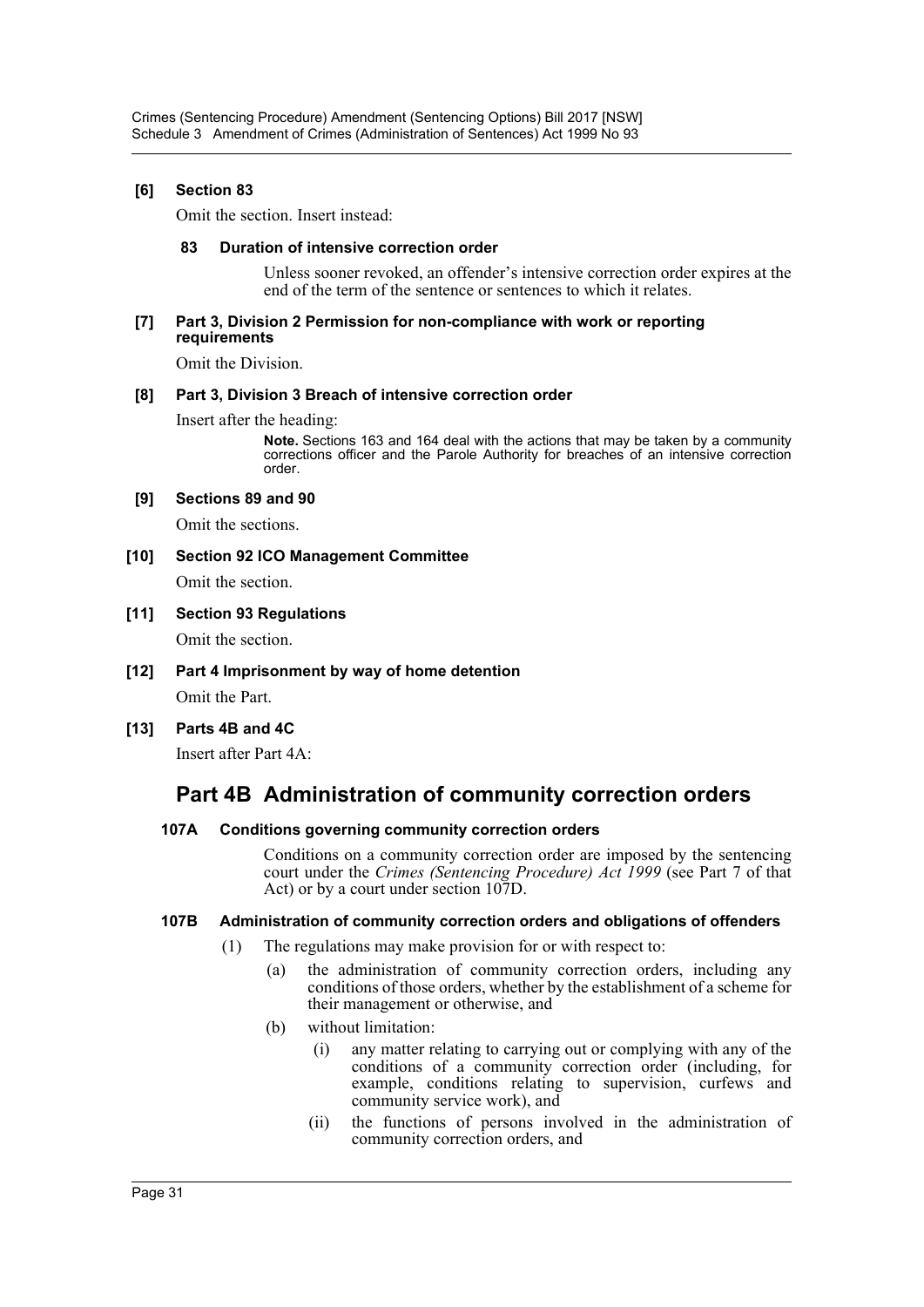- (iii) the manner in which an offender's failure to comply with the offender's obligations under a community correction order may be dealt with, and
- (iv) the service of notices on an offender.
- (2) The obligations of an offender under a community correction order, including the obligations of an offender under a condition of the order, are to be as prescribed by the regulations.

## **107C Breach of community correction order**

- (1) If it suspects that an offender may have failed to comply with any of the conditions of a community correction order:
	- (a) the court that made the order, or
	- (b) any other court of like jurisdiction, or
	- (c) with the offender's consent, any other court of superior jurisdiction,

may call on the offender to appear before it.

- (2) If the offender fails to appear, the court may:
	- (a) issue a warrant for the offender's arrest, or
	- (b) authorise an authorised officer to issue a warrant for the offender's arrest.
- (3) If, however, at the time the court proposes to call on an offender to appear before it, the court is satisfied that the location of the offender is unknown, the court may immediately:
	- (a) issue a warrant for the offender's arrest, or
	- (b) authorise an authorised officer to issue a warrant for the offender's arrest.
- (4) For the purposes of subsection  $(1)$  (c), a court is of superior jurisdiction to the court that made the community correction order if it is a court to which the offender has (or has had) a right of appeal in respect of the conviction or sentence from which the order arises.
- (5) If it is satisfied that an offender appearing before it has failed to comply with any of the conditions of a community correction order, a court:
	- (a) may decide to take no action in respect of the failure to comply, or
	- (b) may vary or revoke any conditions of the order (other than standard conditions) or impose further conditions on the order, or
	- (c) may revoke the order.
- (6) To avoid doubt, the court that made an order may deal with a breach of a community correction order even though the court is constituted differently from the court as constituted at the time the order was made.
- (7) In this section:

*authorised officer* has the same meaning as it has in the *Criminal Procedure Act 1986*.

#### **107D Consequences of revocation of community correction order**

(1) If a court revokes a community correction order, it may re-sentence the offender for the offence to which the order relates.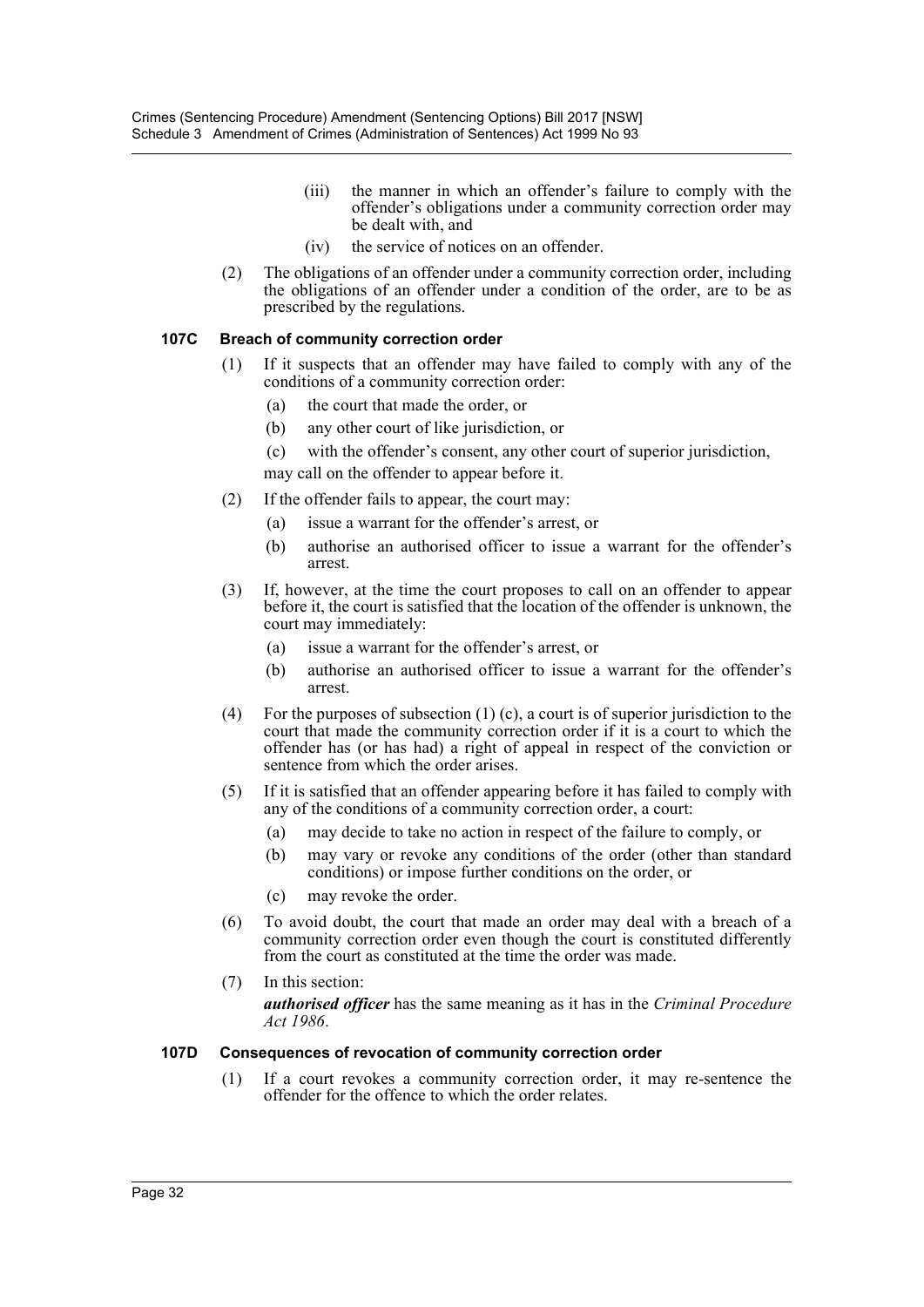- (2) The *Crimes (Sentencing Procedure) Act 1999* applies to the re-sentencing of an offender under this section in the same way as it applies to the sentencing of an offender on a conviction.
- (3) An offender who under this section is re-sentenced by a court for an offence has the same rights of appeal as the offender would have had if the offender had been sentenced by that court on being convicted of the offence.

#### **107E Suspension of certain conditions of community correction order**

- (1) This section applies to the following conditions of a community correction order:
	- (a) a condition referred to in section 89 (2) (g) of the *Crimes (Sentencing Procedure) Act 1999* (a *supervision condition*),
	- (b) a curfew condition, non-association condition or place restriction condition referred to in section 89 (2) of that Act.
- (2) A community corrections officer may, by order in writing and subject to the regulations, suspend the application of a supervision condition to an offender for a period or periods or indefinitely.
- (3) A community corrections officer may, by order given orally or in writing and subject to the regulations, suspend the application of any other condition to which this section applies to an offender for a period or periods.
- (4) The suspension may be unconditional or subject to conditions.
- (5) For the purposes of this Act, a failure to comply with a condition of the suspension is taken to be a failure to comply with the obligations of the community correction order. This subsection does not limit the power of the community corrections officer to revoke the suspension order.
- (6) The regulations may make provision for or with respect to the following:
	- (a) the periods for which a condition may be suspended,
	- (b) notice to an offender of the making or revocation of a suspension order,
	- (c) requiring the power to make, amend or revoke a suspension order to be exercised subject to and in accordance with any specified requirements.
- (7) A reference in this section to a community corrections officer is, in relation to an offender who is subject to supervision or management by a juvenile justice officer, taken to be a reference to a juvenile justice officer.
- (8) If a supervision condition is suspended by a juvenile justice officer and the offender has reached the age of 18 years, a community corrections officer may revoke the suspension order.

## **Part 4C Administration of conditional release orders**

#### **108A Conditions governing conditional release orders**

Conditions on a conditional release order are imposed by the sentencing court under the *Crimes (Sentencing Procedure) Act 1999* (see Part 8 of that Act) or by a court under section 108D.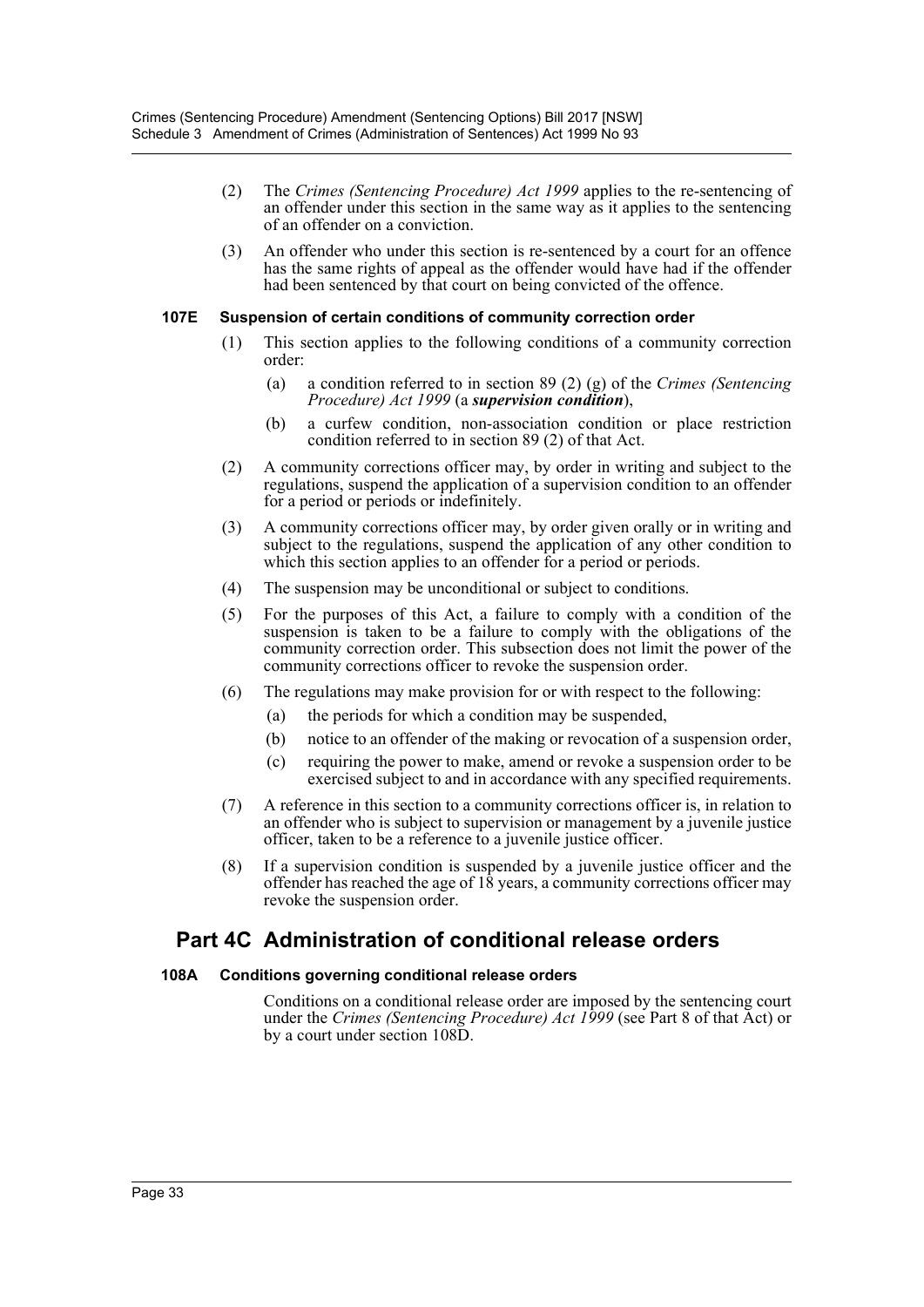## **108B Administration of conditional release orders and obligations of offenders**

- (1) The regulations may make provision for or with respect to:
	- (a) the administration of conditional release orders, including any conditions of those orders, whether by the establishment of a scheme for their management or otherwise, and
	- (b) without limitation:
		- (i) any matter relating to carrying out or complying with any of the conditions of a conditional release order (including, for example, a condition relating to supervision), and
		- (ii) the functions of persons involved in the administration of conditional release orders, and
		- (iii) the manner in which an offender's failure to comply with the offender's obligations under a conditional release order may be dealt with, and
		- (iv) the service of notices on an offender.
- (2) The obligations of an offender under a conditional release order, including the obligations of an offender under a condition of the order, are to be as prescribed by the regulations.

## **108C Breach of conditional release order**

- (1) If it suspects that an offender may have failed to comply with any of the conditions of a conditional release order:
	- (a) the court that made the order, or
	- (b) any other court of like jurisdiction, or
	- (c) with the offender's consent, any other court of superior jurisdiction,

may call on the offender to appear before it.

- (2) If the offender fails to appear, the court may:
	- (a) issue a warrant for the offender's arrest, or
	- (b) authorise an authorised officer to issue a warrant for the offender's arrest.
- (3) If, however, at the time the court proposes to call on an offender to appear before it, the court is satisfied that the location of the offender is unknown, the court may immediately:
	- (a) issue a warrant for the offender's arrest, or
	- (b) authorise an authorised officer to issue a warrant for the offender's arrest.
- (4) For the purposes of subsection  $(1)$  (c), a court is of superior jurisdiction to the court that made the conditional release order if it is a court to which the offender has (or has had) a right of appeal in respect of the conviction or sentence from which the order arises.
- (5) If it is satisfied that an offender appearing before it has failed to comply with any of the conditions of a conditional release order, a court:
	- (a) may decide to take no action in respect of the failure to comply, or
	- (b) may vary or revoke any conditions of the order (other than standard conditions) or impose further conditions on the order, or
	- (c) may revoke the order.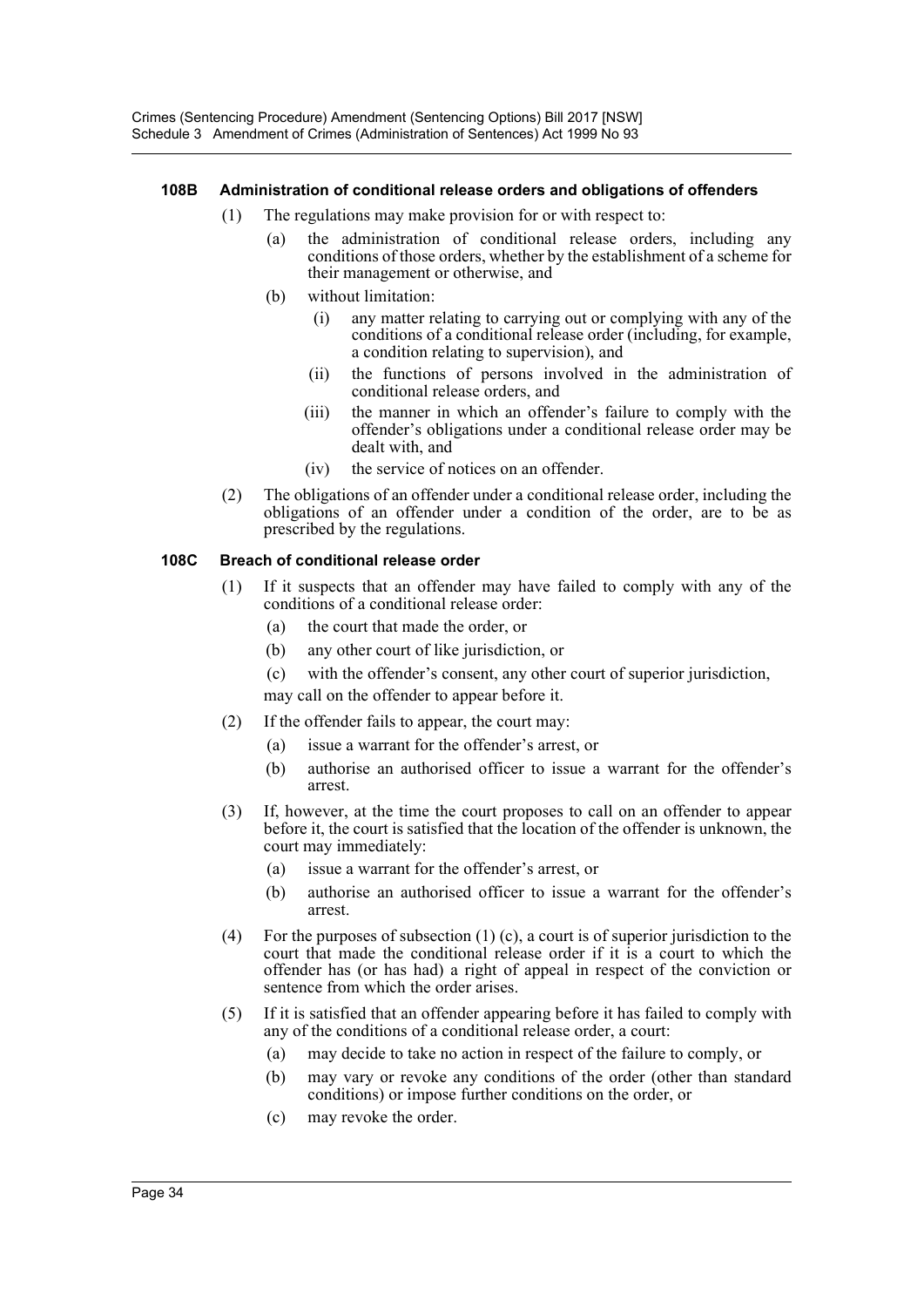- (6) To avoid doubt, the court that made an order may deal with a breach of a conditional release order even though the court is constituted differently from the court as constituted at the time the order was made.
- (7) In this section: *authorised officer* has the same meaning as it has in the *Criminal Procedure Act 1986*.

#### **108D Consequences of revocation of conditional release order**

- (1) If a court revokes a conditional release order, it may sentence or re-sentence the offender for the offence to which the order relates.
- (2) The *Crimes (Sentencing Procedure) Act 1999* applies to the sentencing or re-sentencing of an offender under this section in the same way as it applies to the sentencing of an offender found guilty of the offence concerned.
- (3) An offender who under this section is sentenced by a court for an offence has the same rights of appeal as the offender would have had if the offender had been sentenced by that court on being found guilty of the offence concerned.

#### **108E Suspension of certain conditions of conditional release order**

- (1) This section applies to the following conditions of a conditional release order:
	- (a) a condition referred to in section 99 (2) (e) of the *Crimes (Sentencing Procedure) Act 1999* (a *supervision condition*),
	- (b) a non-association condition or place restriction condition referred to in section 99 (2) of that Act.
- (2) A community corrections officer may, by order in writing and subject to the regulations, suspend the application of a supervision condition to an offender for a period or periods or indefinitely.
- (3) A community corrections officer may, by order given orally or in writing and subject to the regulations, suspend the application of any other condition to which this section applies to an offender for a period or periods.
- (4) The suspension may be unconditional or subject to conditions.
- (5) For the purposes of this Act, a failure to comply with a condition of the suspension is taken to be a failure to comply with the obligations of the conditional release order. This subsection does not limit the power of the community corrections officer to revoke the suspension order.
- (6) The regulations may make provision for or with respect to the following:
	- (a) the periods for which a condition may be suspended,
	- (b) notice to an offender of the making or revocation of a suspension order,
	- (c) requiring the power to make, amend or revoke a suspension order to be exercised subject to and in accordance with any specified requirements.
- (7) A reference in this section to a community corrections officer is, in relation to an offender who is subject to supervision or management by a juvenile justice officer, taken to be a reference to a juvenile justice officer.
- (8) If a supervision condition is suspended by a juvenile justice officer and the offender has reached the age of 18 years, a community corrections officer may revoke the suspension order.

#### **[14] Part 5 Community service work and other work performed by offenders**

Omit the introductory note before Division 1.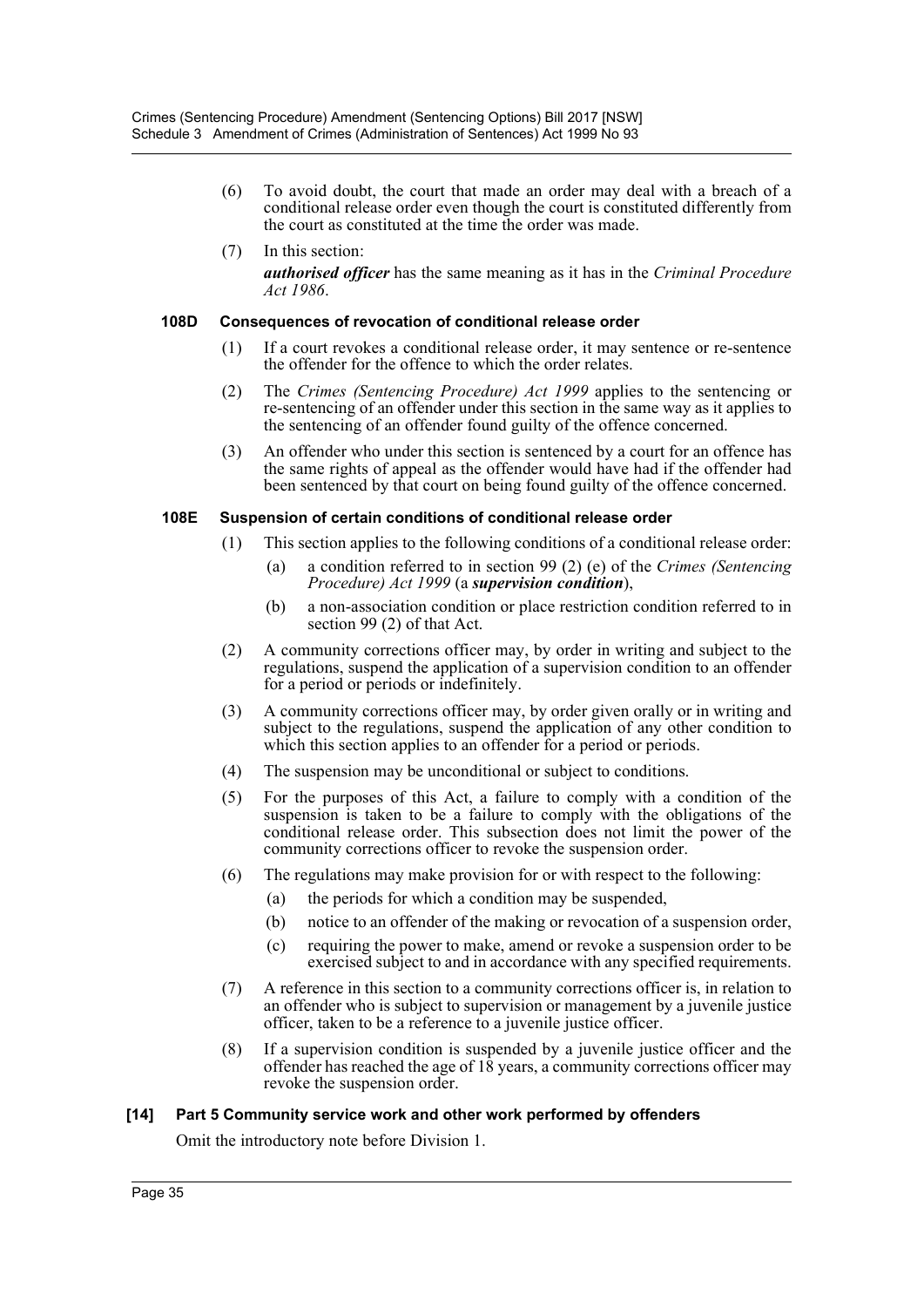## **[15] Part 5**

Omit Division 1 and the heading to Division 2.

## **[16] Section 118 Definitions**

Omit paragraphs (c) and (d) of the definition of *community service work*. Insert instead:

(d) community service work performed by an offender under a community correction order, and

## **[17] Section 118, definition of "offender"**

Omit paragraphs (c) and (d). Insert instead:

(d) a community correction order, or

## **[18] Sections 119 and 123**

Omit "a community service order" wherever occurring.

Insert instead "an intensive correction order or community correction order".

## **[19] Sections 163–164A**

Omit sections 163 and 164. Insert instead:

#### **163 Actions by community corrections officer on breach of intensive correction order**

- (1) This section applies if the Commissioner or a community corrections officer is satisfied that an offender has failed to comply with the offender's obligations under an intensive correction order.
- (2) A community corrections officer may take any of the following actions:
	- (a) record the breach and take no further action,
	- (b) give an informal warning to the offender,
	- (c) give, or arrange to be given to, the offender a formal warning that further breaches will result in referral to the Parole Authority,
	- (d) give a reasonable direction to the offender relating to the kind of behaviour by the offender that caused the breach,
	- (e) impose a curfew on the offender of up to 12 hours in any 24-hour period.
- (3) As an alternative, or in addition, to taking any such action, the Commissioner or a community corrections officer may decide to refer the breach to the Parole Authority because of the serious nature of the breach and may also make a recommendation as to the action that the Parole Authority may take in respect of the offender.
- (4) In deciding whether and what action should be taken in respect of the offender's breach of the intensive correction order, a community corrections officer may have regard to any action previously taken in respect of the breach or any earlier breaches of the order.
- (5) The regulations may make provision for or with respect to any action that may be taken by a community corrections officer under this section.

#### **164 Actions by Parole Authority on breach of intensive correction order**

(1) This section applies if the Parole Authority is satisfied that an offender has failed to comply with the offender's obligations under an intensive correction order.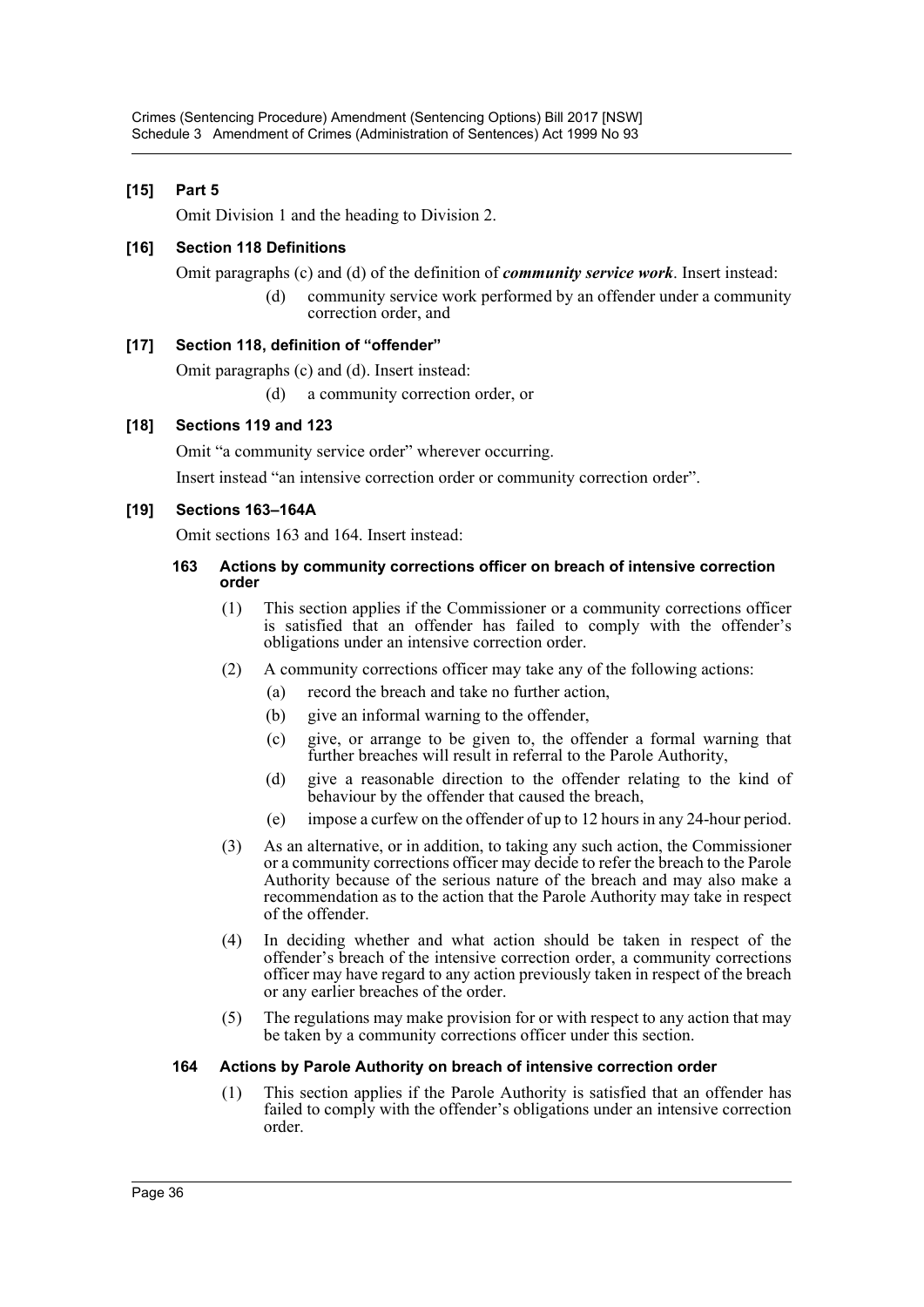- (2) The Parole Authority may take any of the following actions:
	- (a) record the breach and take no further action,
	- (b) give a formal warning to the offender,
	- (c) impose any conditions on the intensive correction order,
	- (d) vary or revoke any conditions of the intensive correction order, including conditions imposed by the sentencing court,
	- (e) make an order revoking the intensive correction order (a *revocation order*).
- (3) Without affecting the generality of subsection (2), the Parole Authority may impose a condition on the intensive correction order of the following kind:
	- (a) a condition imposing a requirement that the offender remain at the offender's place of residence for a period of home detention of up to 30 days,
	- (b) a condition that the offender must submit to the use of an electronic monitoring device,
	- (c) ancillary conditions relating to any condition imposed under this section.
- (4) In deciding whether and what action should be taken in respect of the offender's breach of the intensive correction order, the Parole Authority may have regard to any action previously taken in respect of the breach or any earlier breaches of the order.
- (5) The regulations may provide that specified provisions of Part 5 of the *Crimes (Sentencing Procedure) Act 1999* and Part 3 of this Act (and the regulations under those Acts) so far as they relate to conditions of an intensive correction order that is subject to a condition of home detention imposed under this section:
	- (a) apply to the offender in the same way as they apply to an intensive correction order that is subject to a home detention condition, and
	- (b) so apply with any necessary modifications and any modifications prescribed by the regulations.
- (6) The Parole Authority must not:
	- (a) vary or revoke a standard condition under this section, or
	- (b) impose a condition under this section unless the sentencing court could have imposed the condition under Part 5 of the *Crimes (Sentencing Procedure) Act 1999*, or
	- (c) vary a condition under this section unless the sentencing court could have imposed the varied condition under that Part, or
	- (d) impose a condition imposing a period of home detention or a condition requiring community service work unless a report prepared by a community corrections officer states that the imposition of such a condition is appropriate in the circumstances.
- (7) If the Parole Authority revokes an additional condition on an intensive correction order, it must replace it with another additional condition, unless there is already another additional condition in force with respect to the order.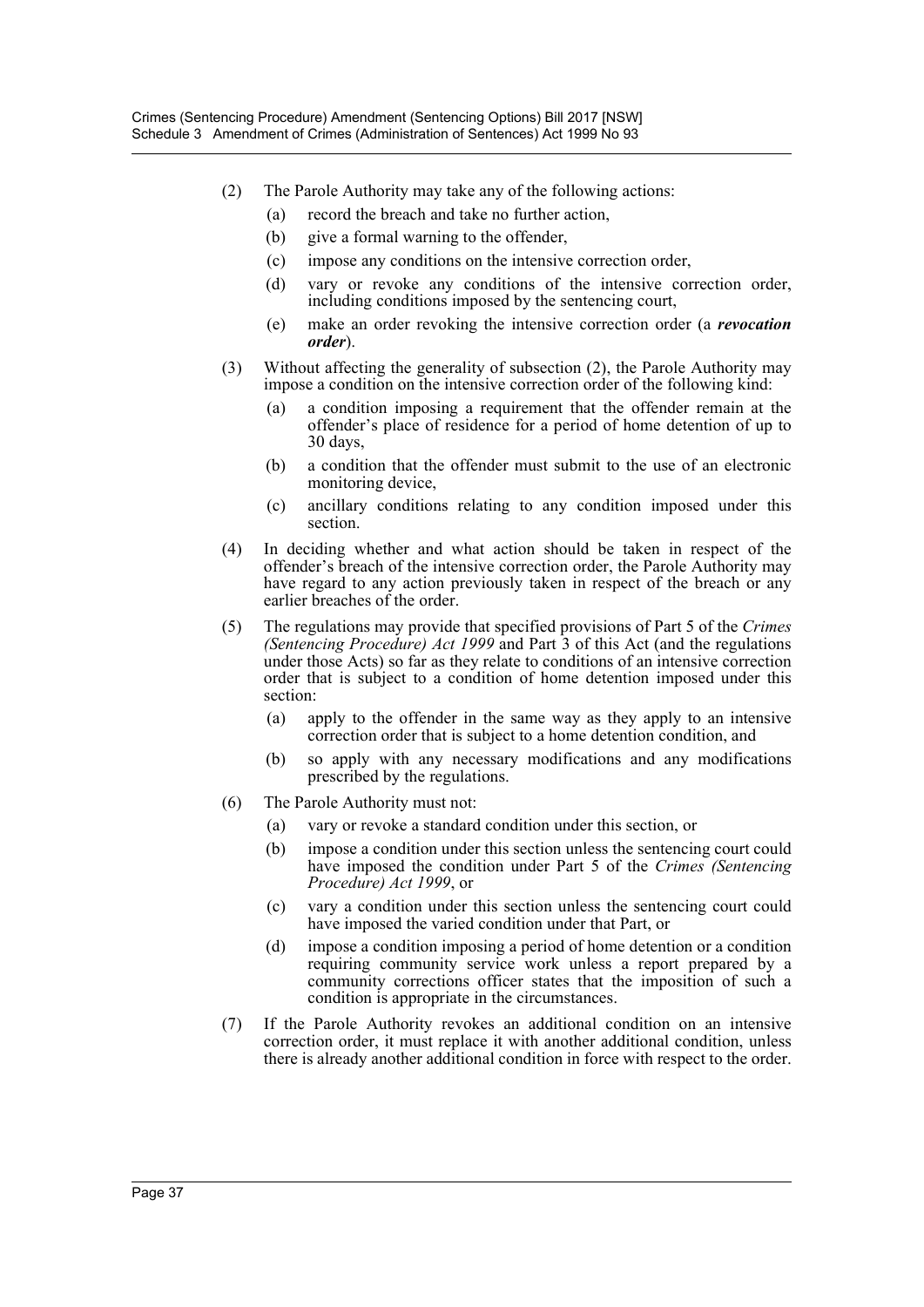## **164A Effect of revocation order**

- (1) A revocation order (see section 164 (2) (e)) takes effect, or is taken to have taken effect, on the date on which it is made or on such earlier date as the Parole Authority thinks fit.
- (2) The earliest date on which the revocation order may take effect is the date of the first occasion on which it appears to the Parole Authority that the offender failed to comply with the offender's obligations under the intensive correction order.
- (3) If an offender is not taken into custody until after the day on which the revocation order takes effect, the term of the offender's sentence is, by this subsection, extended by the number of days the person was at large after the order took effect.

## **[20] Section 165 Parole Authority may reinstate revoked intensive correction order**

Omit section 165 (1) (a). Insert instead:

(a) on its own initiative or on the application of the offender, and

## **[21] Section 165 (6)**

Insert after section 165 (5):

- (6) The regulations may make provision for or with respect to:
	- (a) requiring a report to be made in relation to an assessment referred to in subsection  $(3)$ , and
	- (b) the matters to be addressed in the report, and
	- (c) the preparation and furnishing of the report.

#### **[22] Sections 165A–165C**

Omit the sections.

- **[23] Part 7, Division 2 Home detention orders** Omit the Division.
- **[24] Section 173 Notice of revocation** Omit ", home detention order" wherever occurring.
- **[25] Section 174 Review of revocation** Omit ", home detention order" wherever occurring.
- **[26] Section 175 Decision after review**

Omit ", home detention order" wherever occurring.

- **[27] Section 175 (1A) (b)** Omit "or".
- **[28] Section 175 (1A) (c)** Omit the paragraph.

**[29] Section 175A Review not available in certain circumstances** Omit ", home detention order".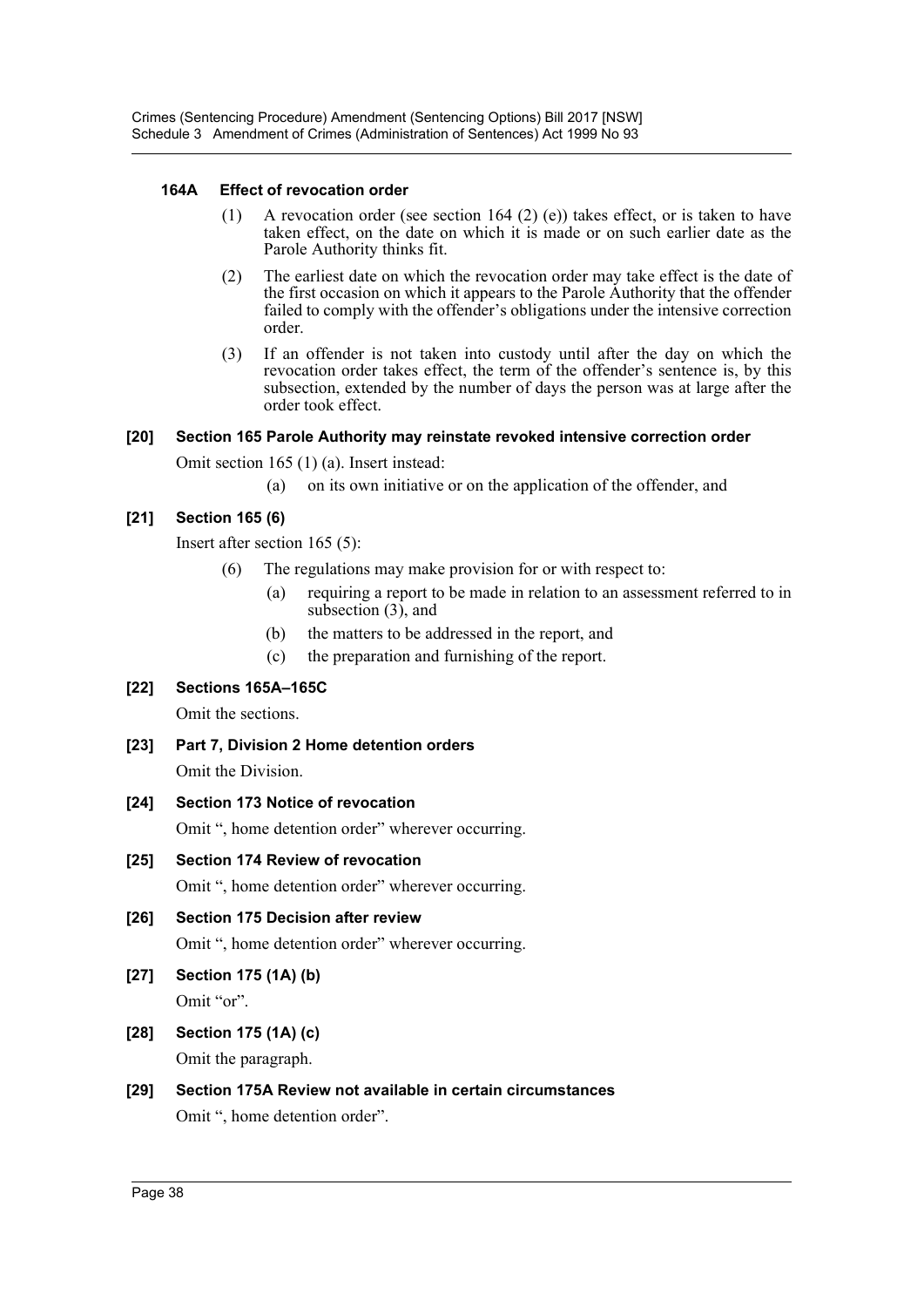Crimes (Sentencing Procedure) Amendment (Sentencing Options) Bill 2017 [NSW] Schedule 3 Amendment of Crimes (Administration of Sentences) Act 1999 No 93

#### **[30] Section 176 Application to Supreme Court by offender**

Omit ", home detention order" wherever occurring in section 176 (1).

#### **[31] Section 179 Consequential revocation of other orders**

Omit ", home detention order" and ", home detention orders" wherever occurring.

#### **[32] Section 179A Revocation of first of consecutive home detention orders—Parole Authority to seek new assessment**

Omit the section.

#### **[33] Section 181 Warrants committing offenders to correctional centres**

Omit section 181 (1). Insert instead:

(1) If the Parole Authority revokes an intensive correction order or parole order, it may issue a warrant committing the offender to a correctional centre to serve the remainder of the sentence to which the order relates by way of full-time detention.

#### **[34] Section 181 (1A)**

Omit the subsection.

#### **[35] Section 181 (3) (b)**

Omit ", or pending the Parole Authority's decision as to whether or not to make a home detention order under section 165A, as the case requires".

#### **[36] Section 182 Functions may be exercised after order has expired**

Omit ", home detention order".

**[37] Section 185 Functions of Parole Authority**

Omit ", home detention orders" from section 185 (1) (b).

#### **[38] Section 193C Parole Authority decisions**

Omit ", home detention order" from section 193C (1) (b).

#### **[39] Section 193C (1) (c)**

Omit "or home detention order".

- **[40] Section 193C (1) (c)** Omit "or 167 (1)".
- **[41] Section 235E Functions of community corrections field officers** Omit "community service orders" from section 235E (1). Insert instead "community correction orders".
- **[42] Section 236M Accommodation of offenders in residential facilities** Omit ", a home detention order" from section 236M (5) (b).
- **[43] Section 254 Extension of sentence following unlawful absence from custody** Omit ", home detention order" from section 254 (2) (a).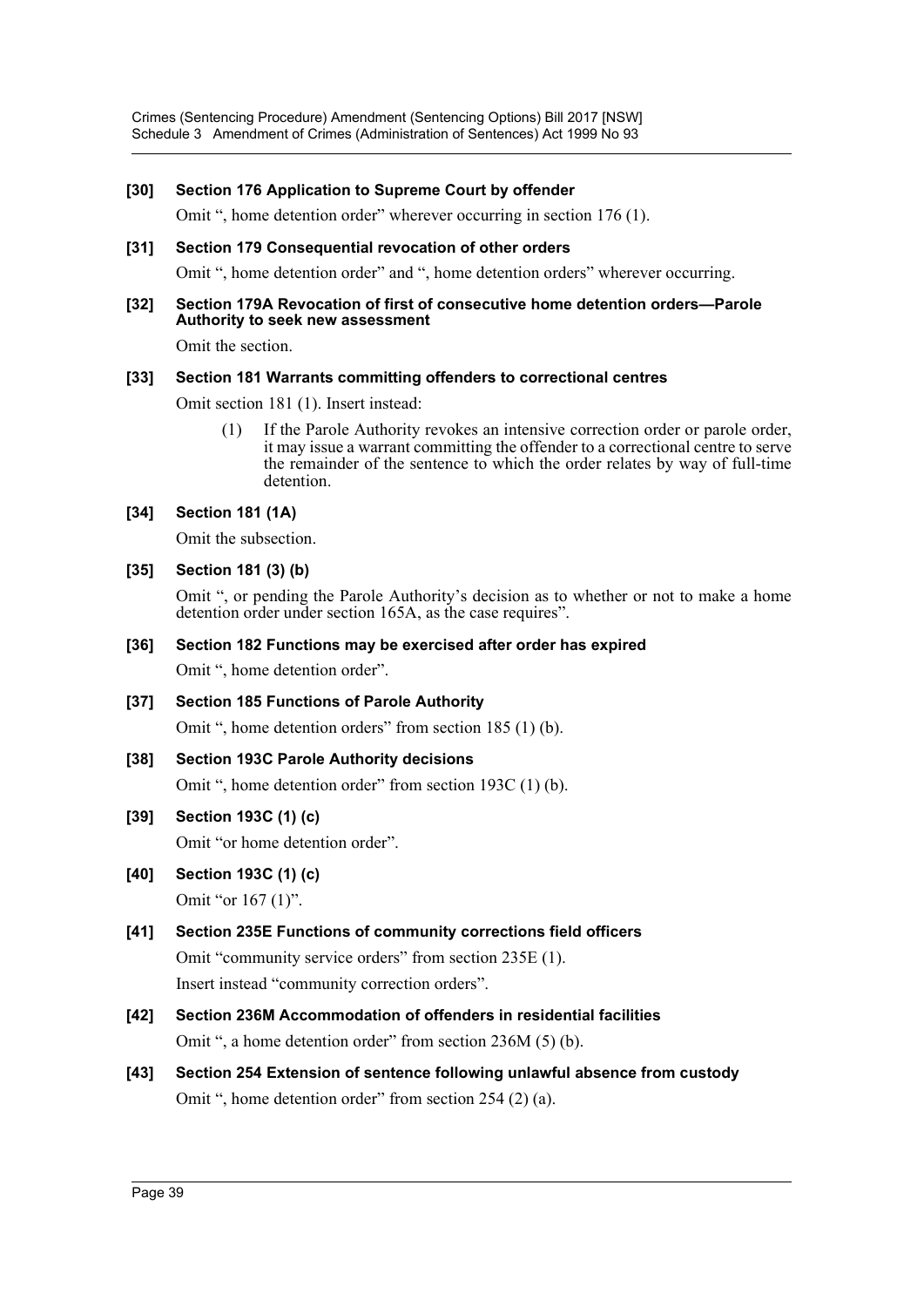#### **[44] Section 255A Approvals for the purposes of the Mutual Assistance in Criminal Matters Act 1987 of the Commonwealth**

Omit ", or is the subject of a home detention order" from paragraph (a) of the definition of *relevant officer* in section 255A (4).

#### **[45] Section 259 Service of notices**

Omit "home detention order, parole order or community service order" from section 259 (1).

Insert instead "parole order or community correction order".

## **[46] Section 260 Evidentiary certificates**

Omit "home detention order, community service order" wherever occurring. Insert instead "community correction order".

**[47] Schedule 3 Intensive Correction Orders Management Committee** Omit the Schedule.

## **[48] Schedule 5 Savings, transitional and other provisions**

Insert at the end of the Schedule:

## **Part 22 Provisions consequent on enactment of Crimes (Sentencing Procedure) Amendment (Sentencing Options) Act 2017**

## **124 Definition and operation of this Part**

(1) In this Part:

*amending Act* means the *Crimes (Sentencing Procedure) Amendment (Sentencing Options) Act 2017*.

*commencement day* means the day appointed for the commencement of the insertion, repeal or amendment (made by the amending Act) that is relevant to the provision in which the expression occurs.

(2) Nothing in this Schedule affects the operation of Part 29 of Schedule 2 to the *Crimes (Sentencing Procedure) Act 1999* in relation to amendments made to this Act by the amending Act.

#### **125 Parole Authority's power under section 81A regarding certain conditions**

- (1) This clause applies to an intensive correction order referred to in clause 71 (2) or 72 (2) of Schedule 2 to the *Crimes (Sentencing Procedure) Act 1999*.
- (2) In exercising its functions under section 81A in relation to the intensive correction order, the Parole Authority must, as far as practicable, not exercise those functions in a way that would result in the conditions of the order being more onerous than the conditions that applied to the order immediately before the commencement day.

#### **126 Existing home detention orders under section 165A**

(1) This clause applies to a home detention order (*the home detention order*) made by the Parole Authority under section 165A before the commencement day and in force immediately before that day.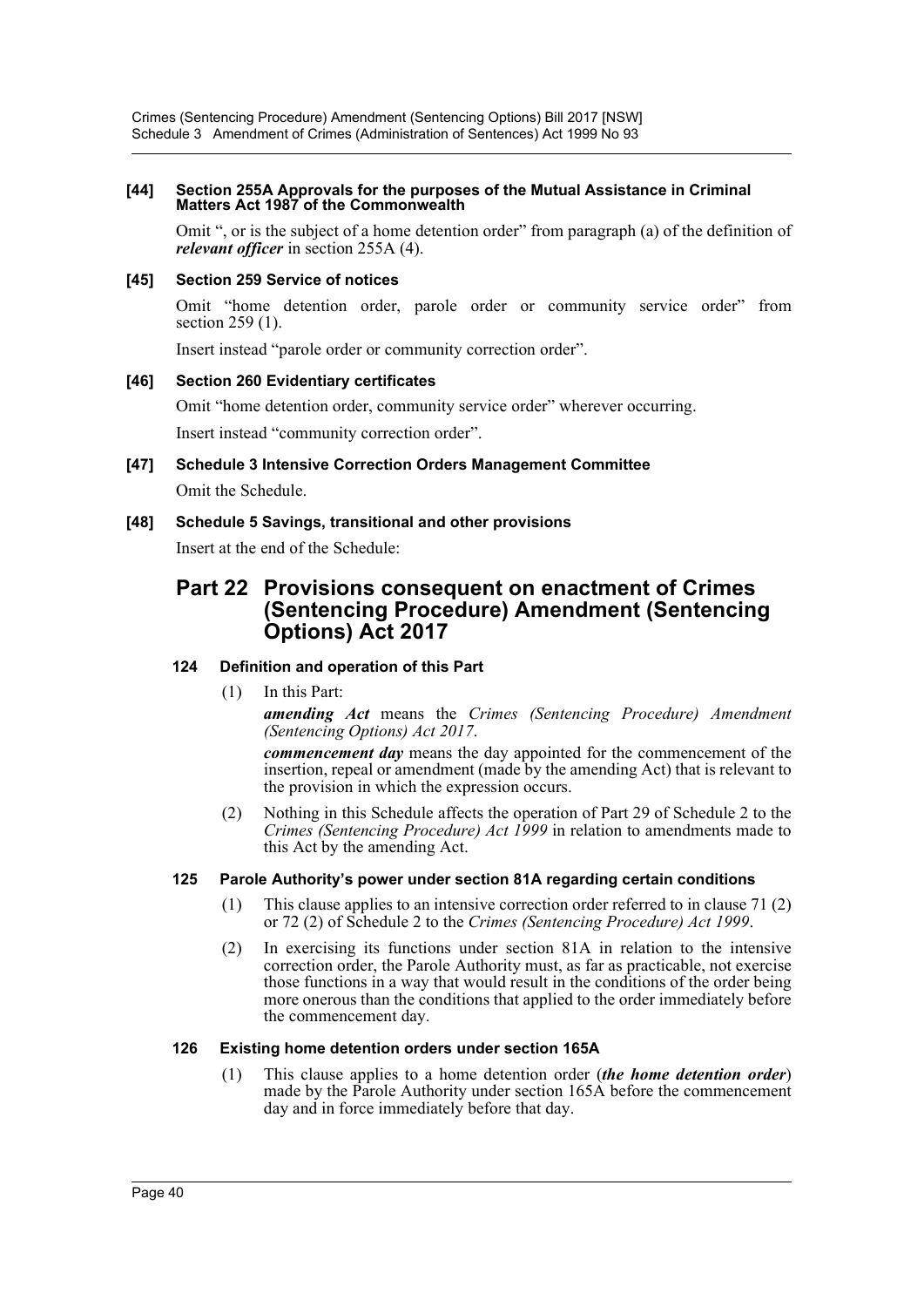(2) Clause 71 of Schedule 2 to the *Crimes (Sentencing Procedure) Act 1999* (as inserted by the amending Act) applies to the home detention order made by the Parole Authority in the same way as it applies to a home detention order made by a sentencing court.

#### **127 Temporary release order under section 165B**

- (1) This clause applies to a temporary release order (the *temporary release order*) made under section 165B before the commencement day and in force immediately before that day.
- (2) The temporary release order continues in force on and after the commencement day, pending the Parole Authority's decision as to whether or not to reinstate the intensive correction order.
- (3) If the Parole Authority decides to reinstate the intensive correction order, the following conditions apply to the order:
	- (a) the standard conditions of an intensive correction order in section 73 of the *Crimes (Sentencing Procedure) Act 1999*,
	- (b) any other conditions prescribed by or determined under the regulations.
- (4) The Parole Authority may impose further conditions on the intensive correction order that are not inconsistent with the standard conditions and may vary or revoke any conditions of the order (other than standard conditions).

## **128 Regulations**

- (1) The regulations made under clause 1 in relation to the amending Act or under another clause of this Part have effect despite anything to the contrary in this Part.
- (2) The regulations made under clause 1 may make separate savings and transitional provisions or amend this Part to consolidate the savings and transitional provisions.
- (3) This clause does not affect the meaning or construction of any other Part of this Schedule.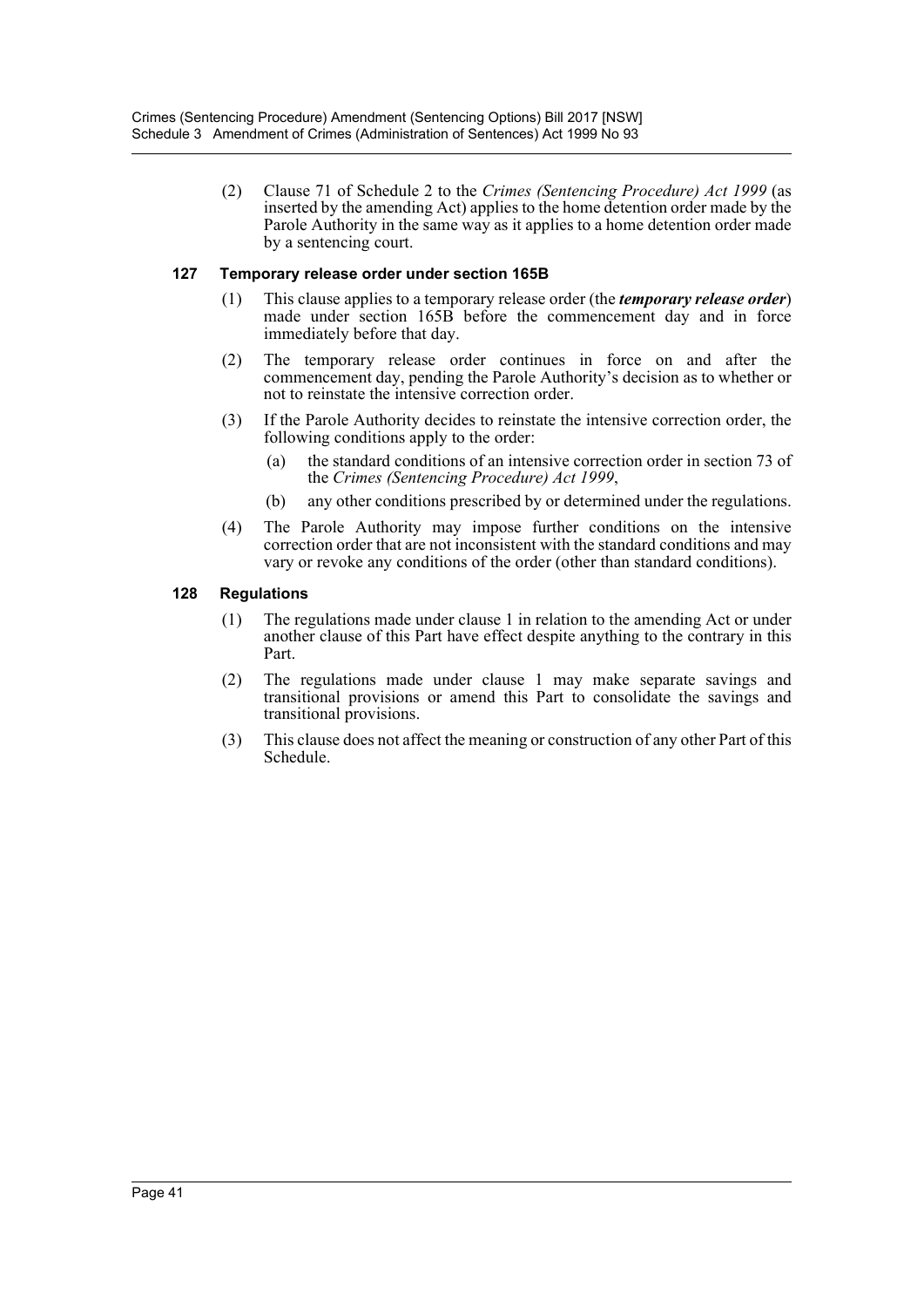## <span id="page-42-0"></span>**Schedule 4 Amendment of other legislation**

## **4.1 Anzac Memorial (Building) Act 1923 No 27**

## **Section 9 By-laws**

Omit section 9 (4A) (a). Insert instead:

(a) may make a community correction order under section 8 of the *Crimes (Sentencing Procedure) Act 1999* that is subject to the standard conditions of a community correction order and to a community service work condition (despite the offence not being punishable by imprisonment), or

## **4.2 Bail Act 2013 No 26**

## **[1] Section 18 Matters to be considered as part of assessment**

Omit section 18 (1) (f) (v). Insert instead:

(v) home detention orders, good behaviour bonds or community service orders,

## **[2] Section 18 (1) (f) (vii) and (viii)**

Omit the subparagraphs. Insert instead:

- (vii) community correction orders,
- (viii) conditional release orders,

## **[3] Schedule 1 Application of Act to non-offenders**

Omit clause 1 (2) (a). Insert instead:

(a) proceedings under the *Crimes (Sentencing Procedure) Act 1999* for an alleged failure by the person to comply with the conditions of a community correction order or conditional release order imposed for an offence,

## **[4] Schedule 1, clause 1 (2) (c)**

Omit the paragraph. Insert instead:

(c) proceedings under the *Crimes (Administration of Sentences) Act 1999* on an application for the revocation of a community correction order made in relation to the person for an offence,

## **4.3 Births, Deaths and Marriages Registration Act 1995 No 62**

## **Section 25F Definitions**

Omit "or home detention order" from paragraph (b) of the definition of *supervision order*.

## **4.4 Child Protection (Offenders Registration) Act 2000 No 42**

## **[1] Section 3 Definitions**

Insert in alphabetical order in section 3 (1):

*community correction order* means a community correction order under the *Crimes (Sentencing Procedure) Act 1999*.

*conditional release order* means a conditional release order under the *Crimes (Sentencing Procedure) Act 1999*.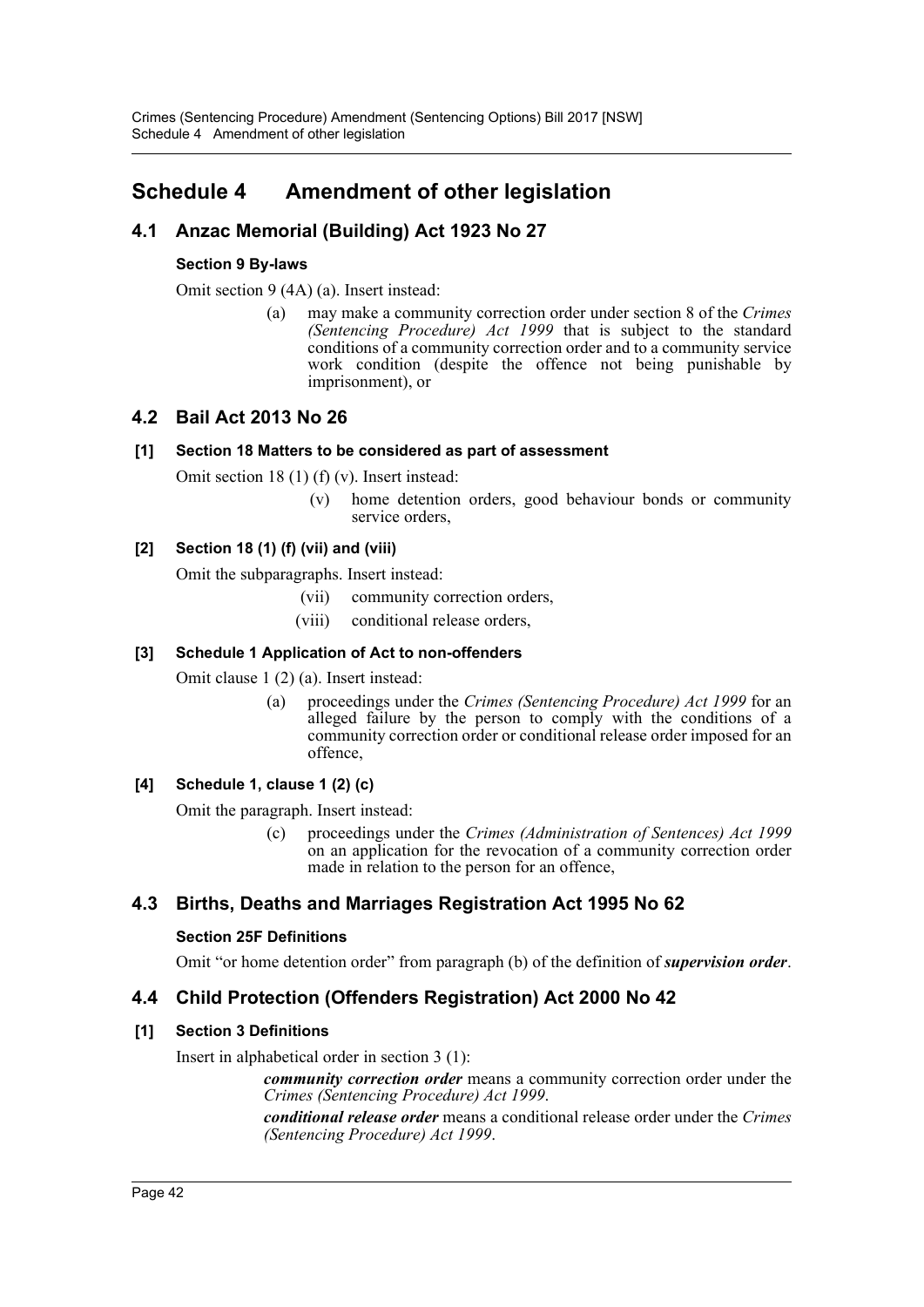## **[2] Section 3 (1), paragraph (b) of the definition of "supervised sentence"**

Insert "or community correction order" after "community service order".

## **[3] Section 3 (1), paragraph (c) of the definition of "supervised sentence"**

Insert "or conditional release order" after "good behaviour bond".

## **[4] Section 3 (1A)**

Insert after section 3 (1):

(1A) Except in so far as the context or subject-matter otherwise indicates or requires or as the regulations provide that this subsection not have effect, a reference in this Act to the *Crimes (Sentencing Procedure) Act 1999* is a reference to that Act as in force at any time (whether before, on or after the commencement of this subsection). This subsection does not affect the meaning or construction of references to any other Act mentioned in this Act.

**Note.** The principal purpose of this subsection is to make it clear that references to orders and bonds under the *Crimes (Sentencing Procedure) Act 1999* extend to orders and bonds under that Act as in force at any time.

## **4.5 Child Protection (Offenders Registration) Regulation 2015**

## **Clause 4 Definition of "supervising authority"**

Omit "a home detention order, community service order" from clause 4 (b) (iv).

Insert instead "an intensive correction order, community correction order, conditional release order".

## **4.6 Child Protection (Working with Children) Act 2012 No 51**

## **Section 26 Persons not entitled to apply for review or enabling order**

Insert after section  $26(2)$  (b) (i):

(ia) a community correction order or conditional release order under that Act,

## **4.7 Children (Criminal Proceedings) Act 1987 No 55**

## **Section 33C Application of Crimes (Sentencing Procedure) Act 1999 to children**

Insert ", community correction order or conditional release order" after "good behaviour bond" where firstly occurring in section 33C (1) (d).

## **4.8 Civil Liability Act 2002 No 22**

## **[1] Section 26A Definitions**

Omit paragraph (c) of the definition of *offender in custody* or *offender* in section 26A (1). Insert instead:

> (c) a person in respect of whom an intensive correction order that is subject to a home detention condition is in force under the *Crimes (Sentencing Procedure) Act 1999*,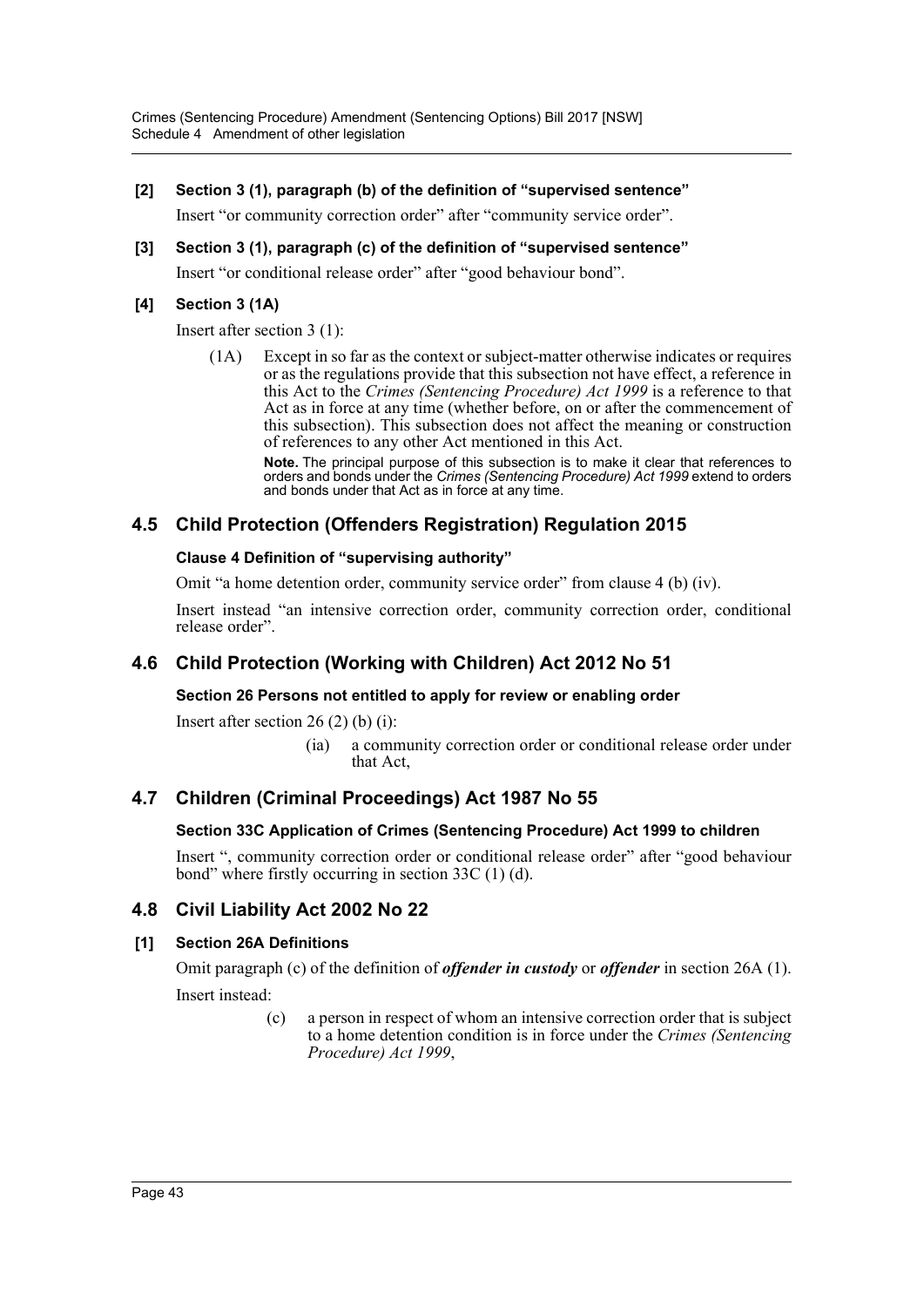# **[2] Section 26A (1), paragraph (e) of the definition of "offender in custody" or "offender"**

Omit the paragraph. Insert instead:

(e) a person performing community service work under, or attending a place in compliance with the requirements of, an intensive correction order, a community correction order, or a children's community service order as provided by the CAS Act or the *Children (Community Service Orders) Act 1987*, whether or not the person is an offender in custody under any other paragraph of this definition,

## **[3] Schedule 5 Savings, transitional and other provisions**

Insert at the end of the Schedule, with appropriate Part and clause numbering:

## **Part Provisions consequent on enactment of Crimes (Sentencing Procedure) Amendment (Sentencing Options) Act 2017**

## **Definition**

In this Part:

*amending Act* means the *Crimes (Sentencing Procedure) Amendment (Sentencing Options) Act 2017*.

## **Offenders in Custody (Part 2A)**

(1) A reference to a person described in paragraph (c) of the definition of *offender in custody* or *offender* in section 26A as substituted by the amending Act includes a reference to an offender described in that paragraph immediately before its substitution.

**Note.** Before its substitution by the amending Act, paragraph (c) of that definition referred to an offender within the meaning of Part 4 (Imprisonment by way of home detention) of the *Crimes (Administration of Sentences) Act 1999*.

(2) A reference to a community correction order in paragraph (e) of that definition includes a reference to a community service order under the *Crimes (Sentencing Procedure) Act 1999* as in force before the amendment of that Act by the amending Act. The community service order is taken to be a community correction order (see Part 29 of Schedule 2 to the *Crimes (Sentencing Procedure) Act 1999*).

## **4.9 Crimes Act 1900 No 40**

## **Section 310H Application of Part**

Omit "or home detention order" from section 310H (a).

## **4.10 Crimes (Appeal and Review) Act 2001 No 120**

#### **[1] Section 3 Definitions**

Insert after paragraph (a) (ii) of the definition of *sentence*:

(iia) any community correction order, conditional release order or fine, and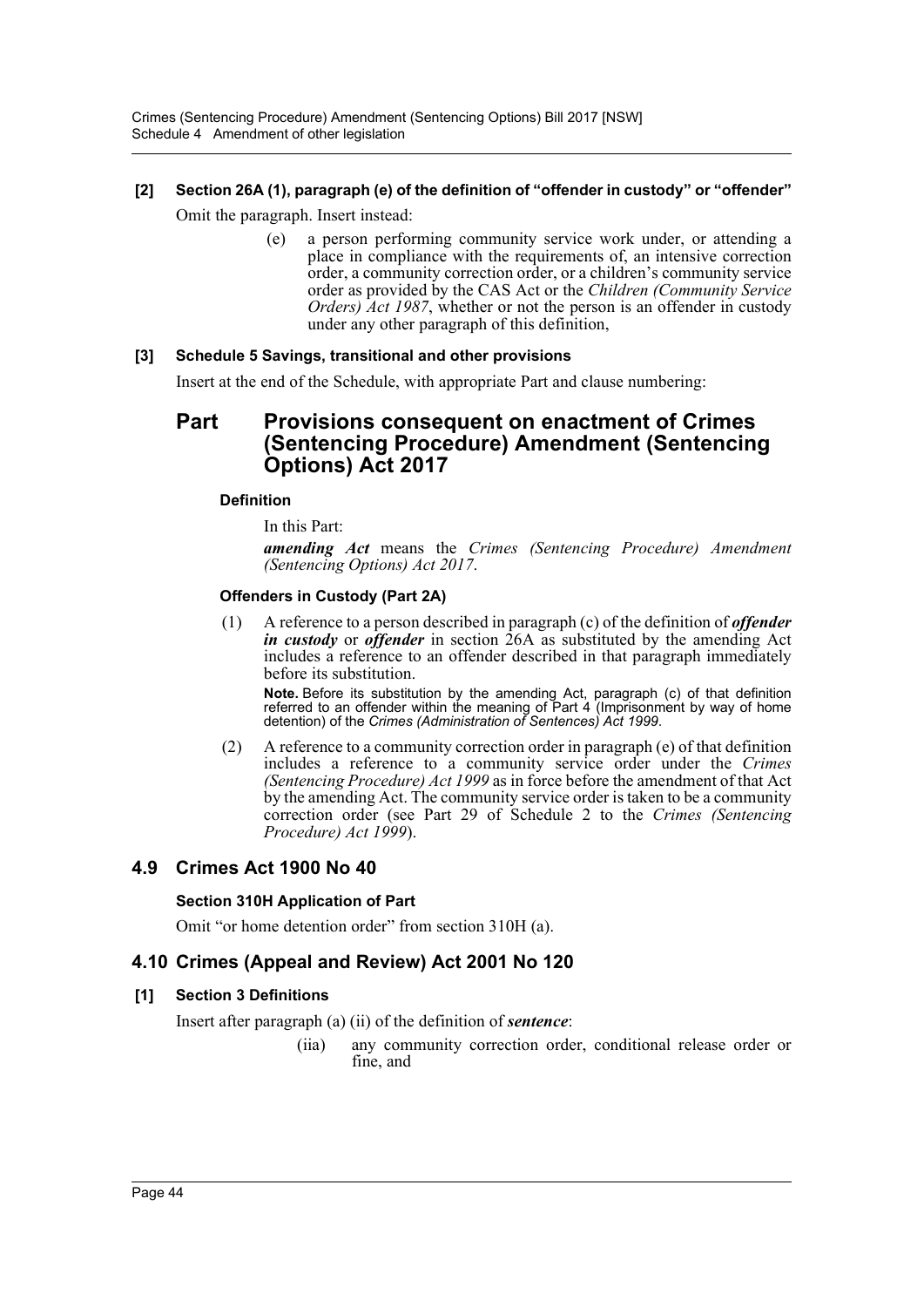## **[2] Section 3 (3) (c)**

Insert at the end of section 3 (3) (b):

, and

(c) a reference to varying or revoking a condition of, or imposing a new condition on, an intensive correction order, community correction order or conditional release order.

## **4.11 Crimes (Forensic Procedures) Act 2000 No 59**

#### **Section 3 Interpretation**

Omit the definition of *place of detention* from section 3 (1). Insert instead:

*place of detention*, in relation to a person the subject of an intensive correction order that is subject to a home detention condition under the *Crimes (Sentencing Procedure) Act 1999*, means the place at which the person resides pursuant to the order.

**Note.** A home detention order is taken to be an intensive correction order that is subject to a home detention condition. See Part 29 of Schedule 2 to that Act.

## **4.12 Crimes (Interstate Transfer of Community Based Sentences) Act 2004 No 72**

#### **Section 7**

Omit the section. Insert instead:

#### **7 What is a "community based sentence"?**

- (1) A *community based sentence* is:
	- (a) for this jurisdiction—any of the following:
		- (i) an intensive correction order under section 7 of the *Crimes (Sentencing Procedure) Act 1999* (including a home detention order that is taken to be an intensive correction order subject to a home detention condition under Part 29 of Schedule  $\tilde{2}$  to that Act),
		- (ii) a community correction order under section 8 of the *Crimes (Sentencing Procedure) Act 1999* (including a community service order or good behaviour bond that is taken to be a community correction order under Part 29 of Schedule 2 to that Act),
		- (iii) a conditional release order under section 9 of the *Crimes (Sentencing Procedure) Act 1999* (including a good behaviour bond that is taken to be a conditional release order under Part 29 of Schedule 2 to that Act),
		- (iv) an order under section 12 (1) of the *Crimes (Sentencing Procedure) Act 1999* suspending a sentence, a good behaviour bond entered into in accordance with the order and the sentence of imprisonment imposed in relation to the order, where the order was made before the repeal of that section by the *Crimes (Sentencing Procedure) Amendment (Sentencing Options) Act 2017*,
		- (v) a sentence declared by the regulations to be a community based sentence, and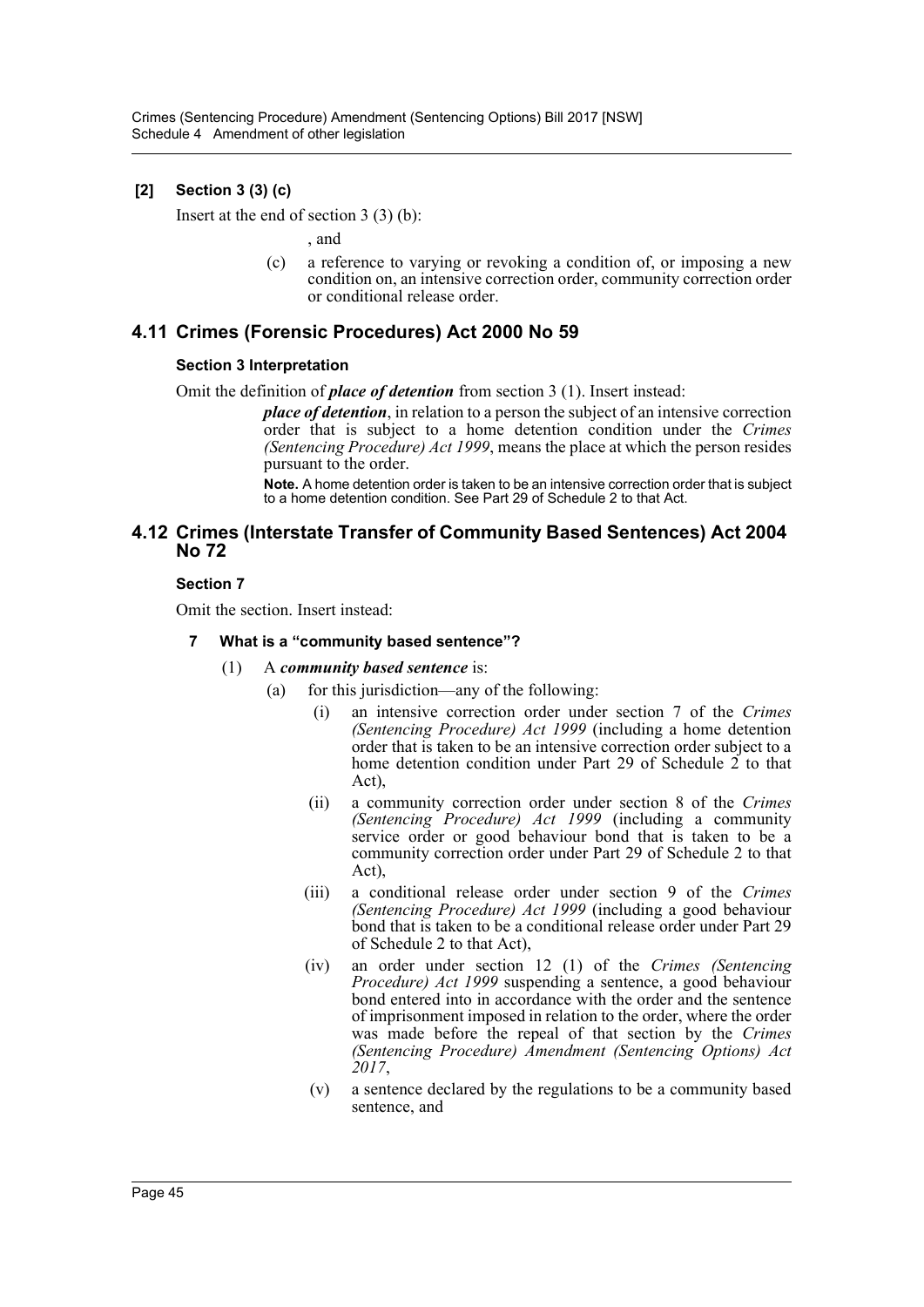- (b) for an interstate jurisdiction—a sentence that is a community based sentence under the corresponding law of the jurisdiction.
- (2) For the purposes of subsection (1) (a), the following are taken to be a single community based sentence:
	- (a) an order referred to in subsection (1) (a) (i) and the sentence of imprisonment in relation to which the order is made,
	- (b) an order referred to in subsection (1) (a) (iv) and the good behaviour bond and the sentence of imprisonment imposed in relation to the order,
	- (c) any combination of 2 or more community based sentences referred to in subsection (1) (a) that is declared by the regulations to be a single community based sentence.

## **4.13 Criminal Appeal Act 1912 No 16**

## **[1] Section 2 Definitions**

Omit "or home detention order" from paragraph (a) (i) of the definition of *Sentence* in section 2 (1).

#### **[2] Section 2 (1), definition of "Sentence"**

Omit paragraph (a) (ii). Insert instead:

(ii) any community correction order, conditional release order or community service order, and

## **[3] Section 2 (1), definition of "Sentence"**

Insert at the end of the definition:

**Note.** Part 29 of Schedule 2 to the *Crimes (Sentencing Procedure) Act 1999* provides that certain home detention orders, community service orders and good behaviour bonds are taken to be intensive correction orders, community correction orders or conditional release orders.

## **4.14 Criminal Procedure Act 1986 No 209**

#### **Chapter 7, Part 4 Intervention programs**

Omit paragraph (d) of the note that immediately follows the heading to the Part.

## **4.15 Criminal Records Act 1991 No 8**

#### **[1] Section 8 When is a conviction spent?**

Insert ", except as provided by this section" after "made" in section 8 (2).

#### **[2] Section 8 (4) (c)**

Insert at the end of section 8 (4) (b):

or

(c) the making of a conditional release order, without conviction, under section 9 of the *Crimes (Sentencing Procedure) Act 1999*, for a specified term and with 1 or more additional or further conditions imposed under that Act,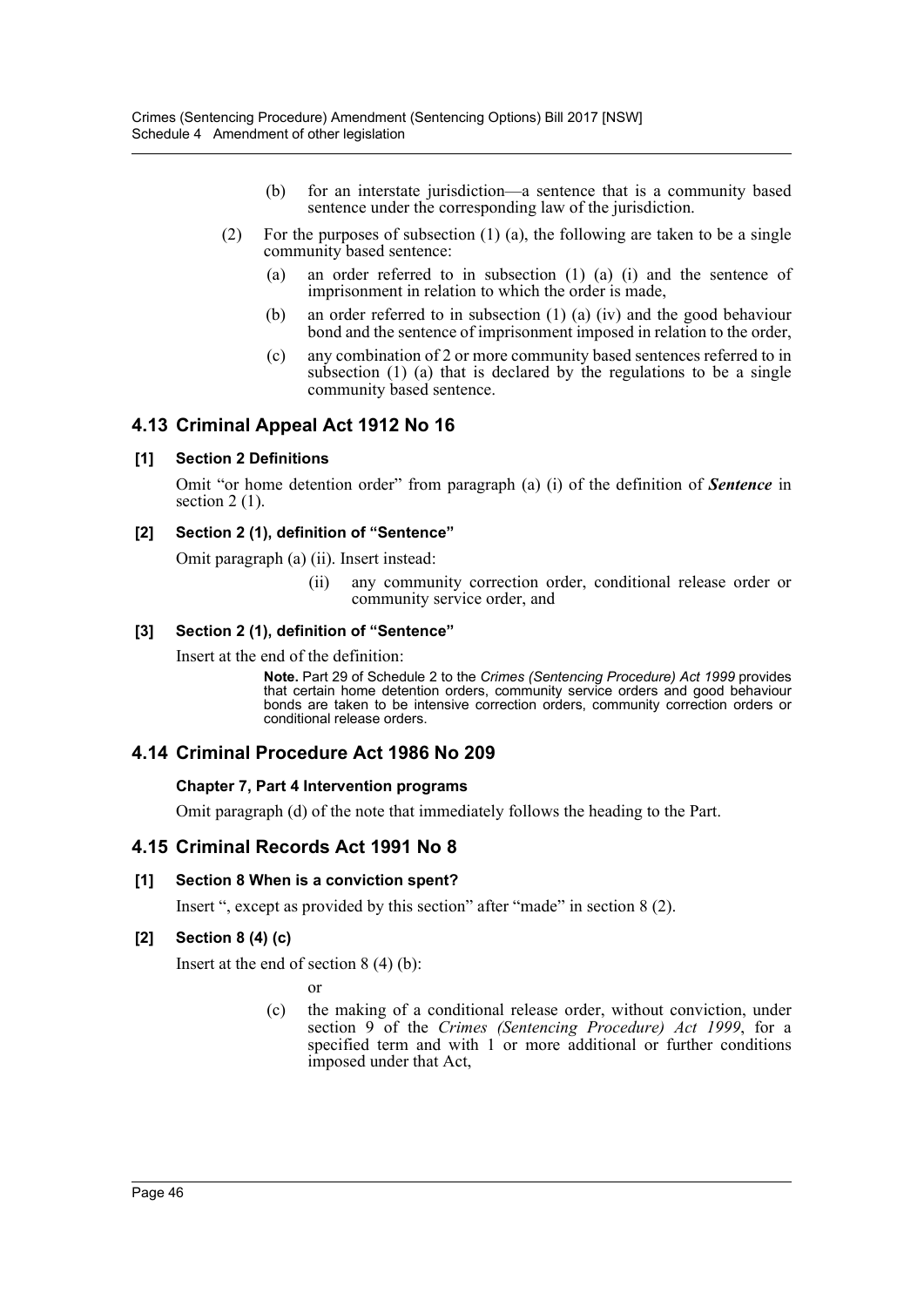## **4.16 Dangerous Goods (Road and Rail Transport) Act 2008 No 95**

#### **Section 49 Operation of Division**

Insert after section 49 (2) (a):

(a1) the court makes a conditional release order under section 9 of the *Crimes (Sentencing Procedure) Act 1999* in respect of the offender in relation to the offence (where the court does not proceed to conviction), or

## **4.17 Drug Court Act 1998 No 150**

#### **[1] Section 7 Courts may refer persons to Drug Court during proceedings for failure to comply with conditions of good behaviour bond**

Omit "It is the duty of a court before whom an offender appears under section 98 of the *Crimes (Sentencing Procedure) Act 1999* in connection with an alleged failure to comply with the conditions of a good behaviour bond imposed under section 12 of that Act" from section  $7(2)$ .

Insert instead "It is the duty of a court before whom an offender appears under section 98 of the *Crimes (Sentencing Procedure) Act 1999* (as previously in force but continuing to apply under clause 76 (3) of Schedule 2 to that Act) in connection with an alleged failure to comply with the conditions of a good behaviour bond imposed under section 12 of that Act (as previously in force)".

#### **[2] Section 7A Persons accepted into program in relation to offence**

Omit section 7A (8) (b). Insert instead:

- (b) be dealt with in proceedings under:
	- (i) section 107C of the *Crimes (Administration of Sentences) Act 1999* on the revocation of a community correction order, or
	- (ii) section 108C of that Act on the revocation of a conditional release order, or
	- (iii) section 98 or 99 of the *Crimes (Sentencing Procedure) Act 1999* (as previously in force but continuing to apply under clause 76 (3) of Schedule 2 to that Act) on the revocation of a good behaviour bond imposed under section 12 of that Act (as previously in force), whether or not the person has been referred to the Drug Court under section 7 in relation to the failure to comply with the conditions of the good behaviour bond, or

#### **[3] Section 7B Persons accepted into program in relation to failure to comply with conditions of community correction order, conditional release order or good behaviour bond**

Omit section 7B (1) (b). Insert instead:

- (b) who has been called on by the Drug Court to appear before it under:
	- (i) section 107C of the *Crimes (Administration of Sentences) Act 1999* in relation to a community correction order, or
	- (ii) section 108C of that Act in relation to a conditional release order, or
	- (iii) section 98 of the *Crimes (Sentencing Procedure) Act 1999* (as previously in force but continuing to apply under clause 76 (3) of Schedule 2 to that Act) in relation to a good behaviour bond under section 12 (as previously in force),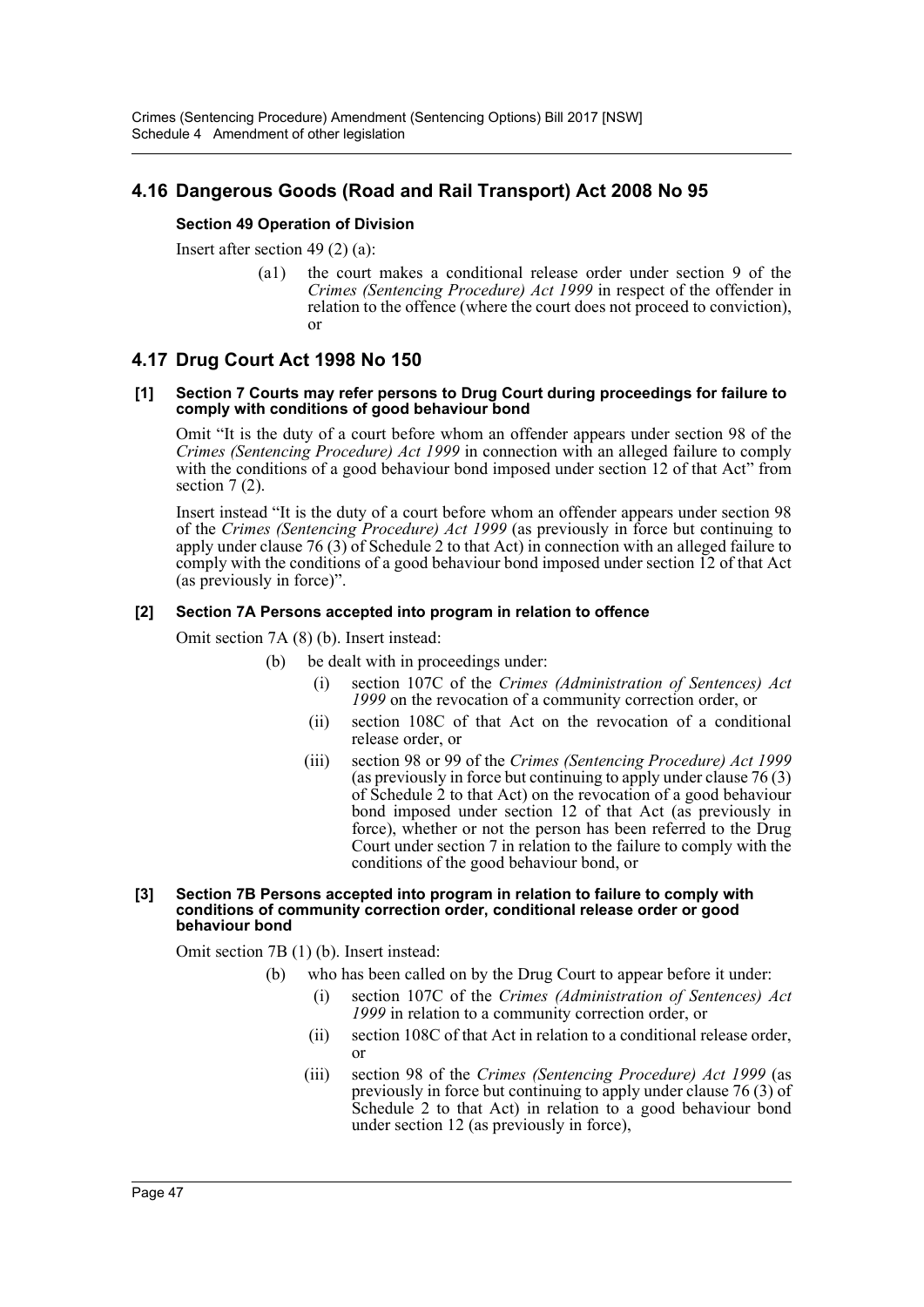## **[4] Section 7B (2)**

Insert "community correction order, conditional release order or" before "good behaviour bond".

## **[5] Section 7B (2) (b)**

Insert "order or" before "bond".

## **[6] Section 7B (3)**

Omit "good behaviour bond by revoking the bond".

Insert instead "community correction order, conditional release order or good behaviour bond by revoking the order or bond".

## **[7] Section 7B (4)**

Omit the subsection. Insert instead:

- (4) The provisions of:
	- (a) section 107D of the *Crimes (Administration of Sentences) Act 1999* do not apply to a community correction order that is revoked under subsection (3) of this section, and
	- (b) section 108D of that Act do not apply to a conditional release order that is revoked under that subsection, and
	- (c) section 99 of the *Crimes (Sentencing Procedure) Act 1999* (as previously in force but continuing to apply under clause 76 (3) of Schedule 2 to that Act) do not apply to a good behaviour bond that is revoked under that subsection.

#### **[8] Section 7C Persons allowed to continue in program in relation to failure to comply with conditions of community correction order, conditional release order or good behaviour bond**

Omit section 7C (1) (b). Insert instead:

- (b) who has been called on by the Drug Court to appear before it under:
	- (i) section 107C of the *Crimes (Administration of Sentences) Act 1999* in relation to a community correction order, or
	- (ii) section 108C of that Act in relation to a conditional release order, or
	- (iii) section 98 of the *Crimes (Sentencing Procedure) Act 1999* (as previously in force but continuing to apply under clause 76 (3) of Schedule 2 to that Act) in relation to a good behaviour bond under section 12 (as previously in force),

## **[9] Section 7C (3)**

Omit "good behaviour bond by revoking the bond".

Insert instead "community correction order, conditional release order or good behaviour bond by revoking the order or bond".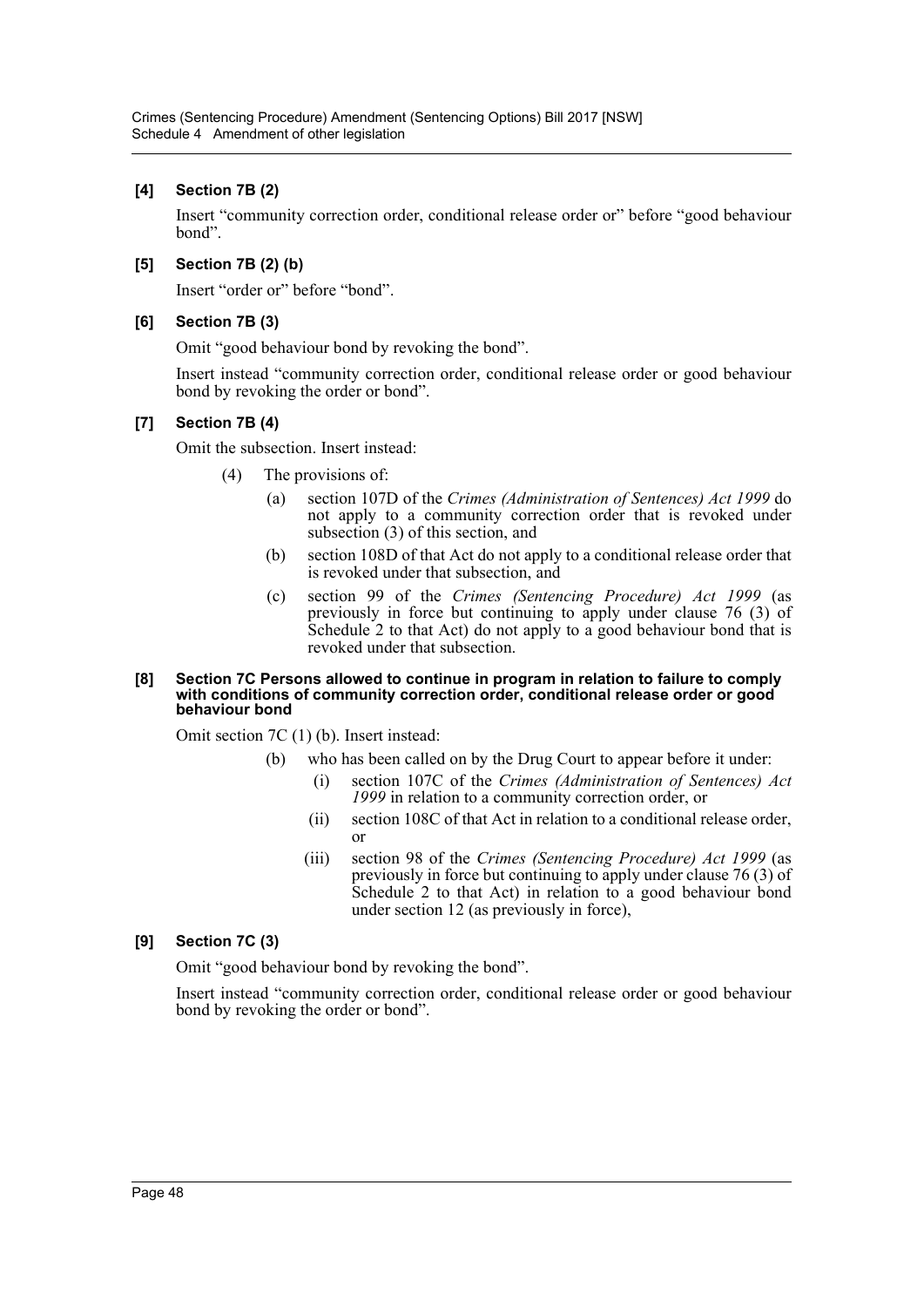## **[10] Section 7C (4)**

Omit the subsection. Insert instead:

- (4) The provisions of:
	- (a) section 107D of the *Crimes (Administration of Sentences) Act 1999* do not apply to a community correction order that is revoked under subsection (3) of this section, and
	- (b) section 108D of that Act do not apply to a conditional release order that is revoked under that subsection, and
	- (c) section 99 of the *Crimes (Sentencing Procedure) Act 1999* (as previously in force but continuing to apply under clause 76 (3) of Schedule 2 to that Act) do not apply to a good behaviour bond that is revoked under that subsection.

## **[11] Section 7D Persons not accepted into program in relation to offence**

Omit section 7D (8) (b). Insert instead:

- (b) be dealt with in proceedings under:
	- (i) section 107C of the *Crimes (Administration of Sentences) Act 1999* on the revocation of a community correction order, or
	- (ii) section 108C of that Act on the revocation of a conditional release order, or
	- (iii) section 98 or 99 of the *Crimes (Sentencing Procedure) Act 1999* (as previously in force but continuing to apply under clause 76 (3) of Schedule 2 to that Act) on the revocation of a good behaviour bond imposed under section 12 of that Act (as previously in force), whether or not the person has been referred to the Drug Court under section 7 in relation to the failure to comply with the conditions of the good behaviour bond, or

## **[12] Section 7E**

Omit the section. Insert instead:

#### **7E Persons not accepted into program in relation to failure to comply with conditions of community correction order, conditional release order or good behaviour bond**

- (1) This section applies to a person:
	- (a) who has been referred to the Drug Court under section 7, or
	- (b) who has been called on by the Drug Court to appear before it under the relevant provisions referred to in subsection  $(3)$ ,

but whom the Drug Court has not dealt with under section 7B or 7C.

- (2) The Drug Court is to deal with a person to whom this section applies in accordance with those relevant provisions.
- (3) For the purposes of this section, the relevant provisions are:
	- (a) section 107C of the *Crimes (Administration of Sentences) Act 1999* in relation to a community correction order, or
	- (b) section 108C of that Act in relation to a conditional release order, or
	- (c) section 98 of the *Crimes (Sentencing Procedure) Act 1999* (as previously in force but continuing to apply under clause 76 (3) of Schedule 2 to that Act) in relation to a good behaviour bond under section 12 (as previously in force).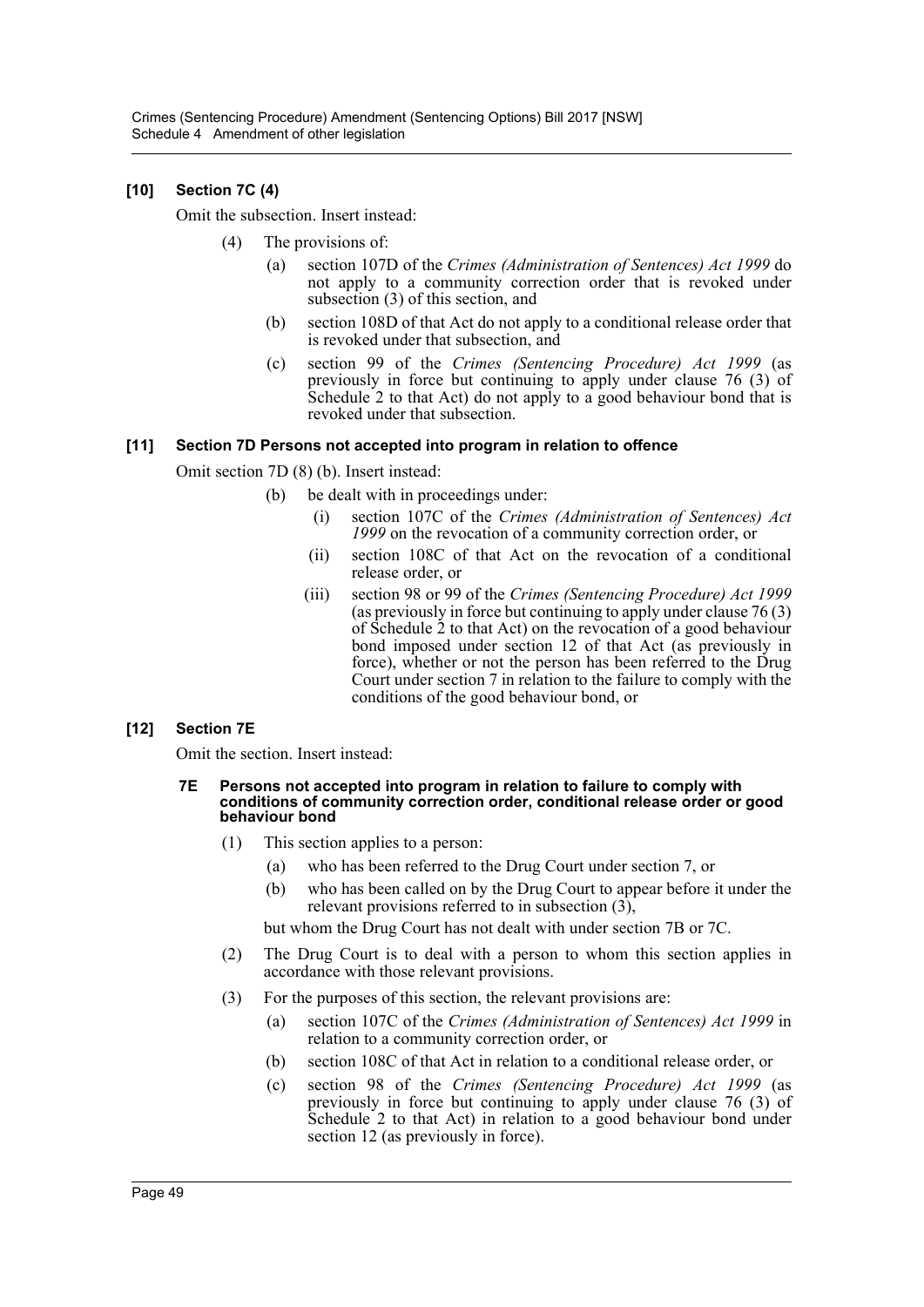## **[13] Section 12 Imposition of final sentence**

Insert after section 12 (4):

(5) For the purpose of making an order under subsection (3) in relation to an initial sentence imposed before the commencement of this subsection, subsections (3) and (4) have effect as if the amendments made to the *Crimes (Sentencing Procedure) Act 1999* by the *Crimes (Sentencing Procedure) Amendment (Sentencing Options) Act 2017* were in force when the initial sentence was imposed.

## **[14] Section 24 Jurisdiction of Drug Court**

Omit "section 98 (1) (b) and (c) of the *Crimes (Sentencing Procedure) Act 1999*" from section 24 (3).

Insert instead "section 107C (1) (b) and (c) and section 108C (1) (b) and (c) of the *Crimes (Administration of Sentences) Act 1999* and section 98 (1) (b) and (c) of the *Crimes (Sentencing Procedure) Act 1999* (as previously in force but continuing to apply under clause 76  $(3)$  of Schedule 2 to that Act)".

## **4.18 Education Act 1990 No 8**

## **Section 23 Offence if parent fails to send child to school**

Omit "community service order under section 8 (1) of the *Crimes (Sentencing Procedure) Act 1999*" from section 23 (5).

Insert instead "community correction order under section 8 of the *Crimes (Sentencing Procedure) Act 1999* that is subject to the standard conditions of a community correction order and to a community service work condition".

## **4.19 Fines Act 1996 No 99**

#### **[1] Section 3 Definitions**

Insert in alphabetical order in section 3 (1):

*community service order*—see section 79. **Note.** A community service order applies in relation to a child.

#### **[2] Section 58 Summary of enforcement procedure**

Omit section 58 (1) (d)–(f). Insert instead:

## (d) **Order requiring community service**

If civil enforcement action is not successful, an order requiring community service is served on the fine defaulter (see Division  $\dot{5}$ ).

#### (e) **Imprisonment if failure to comply with order**

If the fine defaulter does not comply with the order requiring community service, a warrant of commitment is issued to a police officer for the imprisonment of the fine defaulter (except in the case of children).

#### (f) **Fines payable by corporations**

The procedures for fine enforcement (other than order requiring community service work and imprisonment) apply to fines payable by corporations (see Division 7).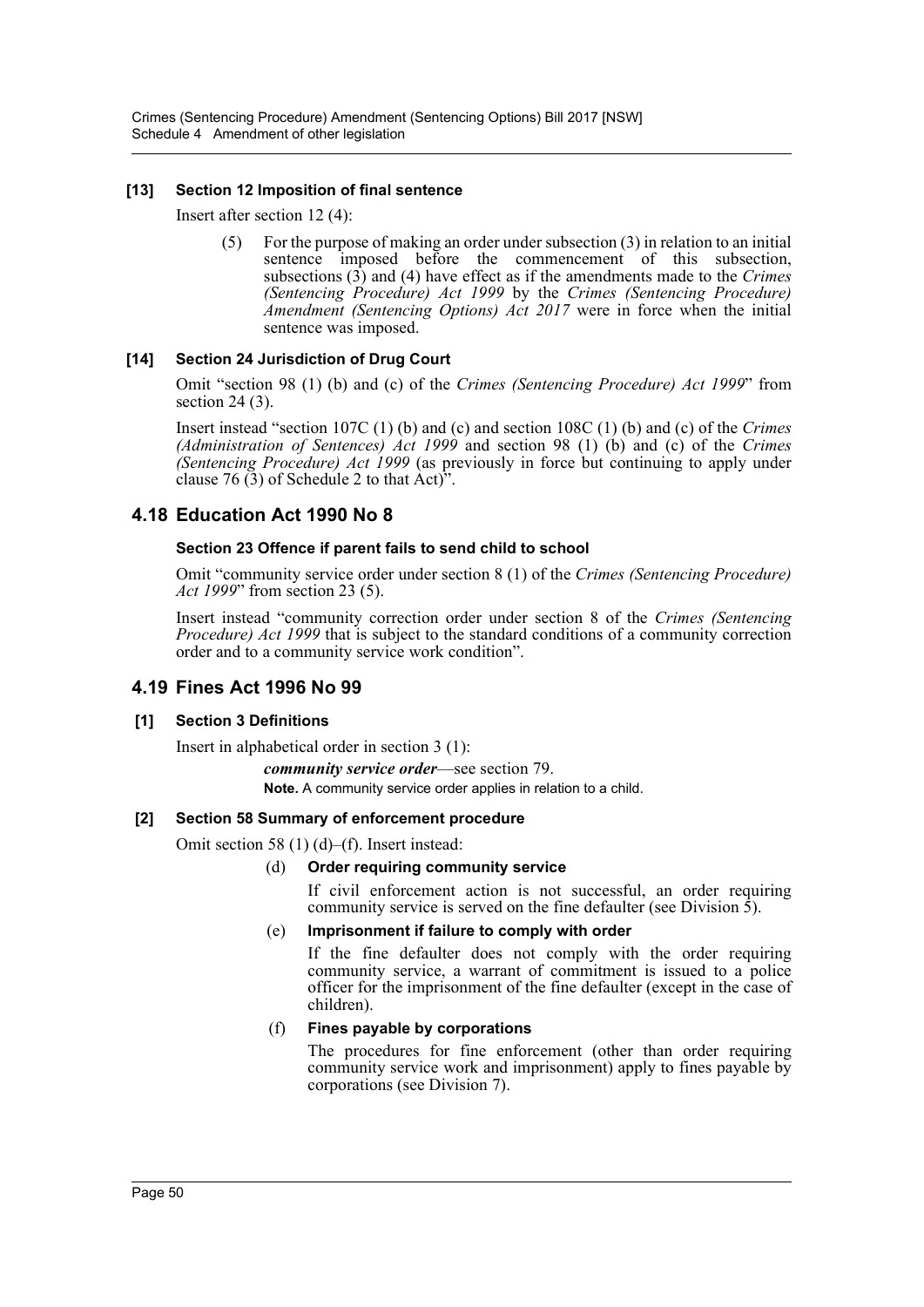## **[3] Part 4, Division 5**

Omit "**Community service orders**" from the heading.

Insert instead "**Orders requiring community service**".

#### **[4] Section 79**

Omit the section. Insert instead:

#### **79 Making of order against fine defaulter**

- (1) The Commissioner may make an order under this Division requiring a fine defaulter to perform community service work in order to work off the amount of the fine that remains unpaid.
- (2) An order may be either:
	- (a) in the case of an adult—a community correction order subject to a community service work condition, or
	- (b) in the case of a child—a community service order.
- (3) The Commissioner may make an order only if satisfied that enforcement action is authorised against the fine defaulter under this Division.
- (4) The Commissioner is not to make an order:
	- (a) if satisfied that the person is not capable of performing work under an order or is otherwise not suitable to be engaged in such work, and
	- (b) unless the Commissioner has obtained a report from an appropriate officer concerning the person's suitability to be so engaged and the report indicates that the person is assessed as suitable.
- (5) An order may be made in the absence of, and without notice to, the fine defaulter.
- (6) An order may be made before the execution of a warrant under Division 4 and in anticipation that enforcement action may not be successful under that Division in satisfying the fine. The order is not to be served if that enforcement action is successful.
- (7) Subject to this Division, such of the provisions of the *Crimes (Sentencing Procedure) Act 1999*, the *Crimes (Administration of Sentences) Act 1999* and the regulations under those Acts as are prescribed for the purposes of this subsection by the regulations under this Act:
	- (a) apply to a community correction order under this Division in the same way as they apply to a community correction order under the *Crimes (Sentencing Procedure) Act 1999*, and
	- (b) so apply with any modifications so prescribed.
- (8) Subject to this Division, section 11 and such other provisions of the *Children (Community Service Orders) Act 1987* and the regulations under that Act:
	- (a) apply to a community service order under this Division in the same way as they apply to a community service order under that Act, and
	- (b) so apply with any modifications so prescribed.

**Note.** Section 11 of the *Children (Community Service Orders) Act 1987* requires a community service order to require the offender to perform graffiti clean up.

(9) An order under this section is to be in the approved form.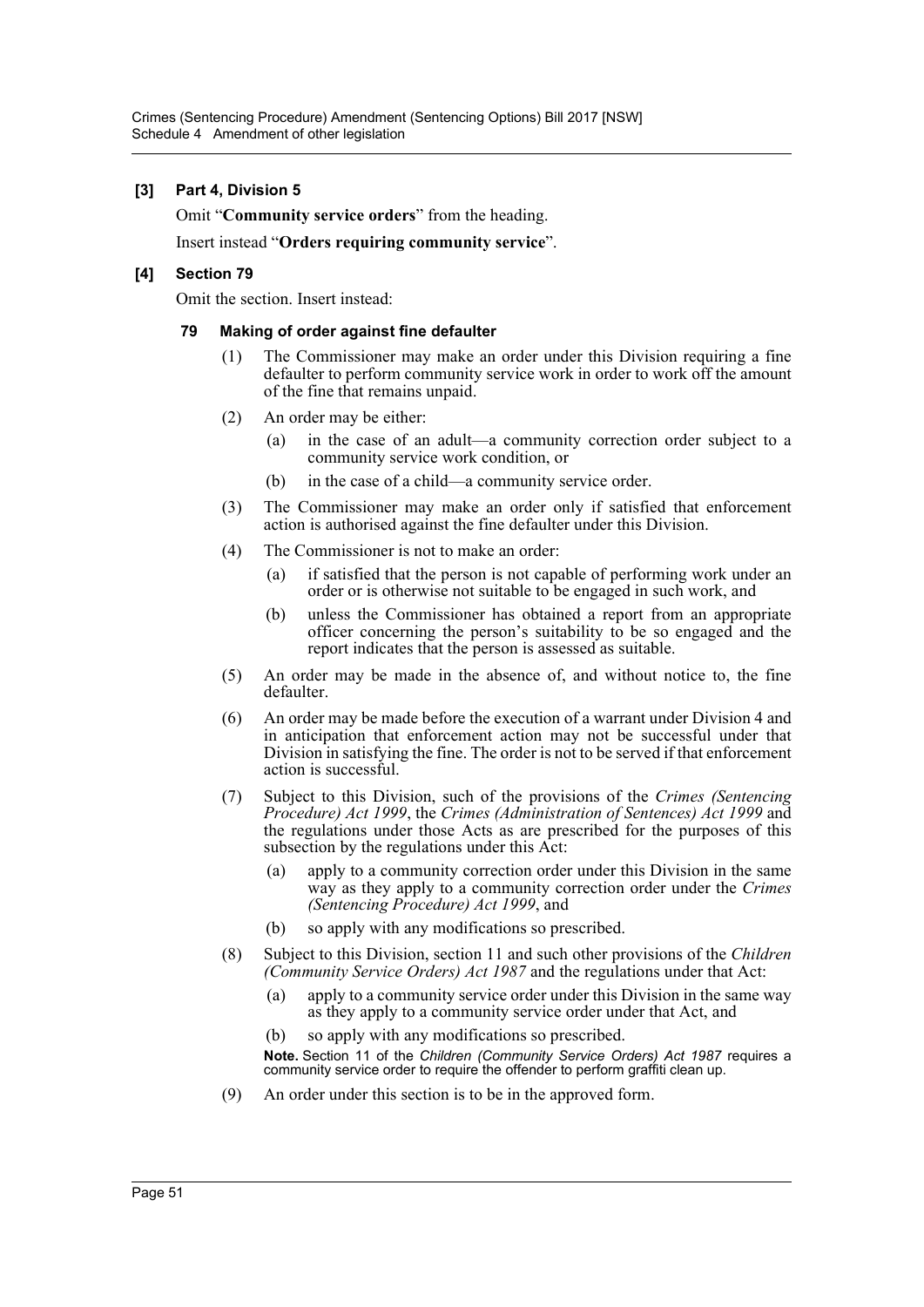- (10) For the purposes of this section, an *appropriate officer* is:
	- (a) in the case of an adult—a community corrections officer (as defined in the *Crimes (Administration of Sentences) Act 1999*), or
	- (b) in the case of a child—a juvenile justice officer (as defined in the *Children (Detention Centres) Act 1987*).

## **[5] Sections 80, 80A, 81, 82, 83, 84, 85, 86, 87 and 88**

Omit "a community service order", "A community service order", "the community service order" and "The community service order" wherever occurring.

Insert instead "an order", "An order", "the order" and "The order" respectively.

## **[6] Sections 81 and 86**

Omit "other community service order" and "other community service orders" wherever occurring.

Insert instead "other such order" and "other such orders" respectively.

#### **[7] Section 87 Imprisonment following breach of order**

Omit "community service" from section 87 (2).

#### **[8] Section 87 Imprisonment following breach of order**

Omit "community service orders" from section 87 (2). Insert instead "orders".

#### **[9] Section 89 Intensive correction order**

Omit section 89 (1) and (2). Insert instead:

- (1) If a fine defaulter is committed to a correctional centre by warrant under this Division, the Commissioner of Corrective Services may determine that the fine defaulter's period of imprisonment be served under an intensive correction order. The determination may be made in anticipation of the issue of a warrant.
- (2) The Commissioner of Corrective Services may, having made a determination under subsection (1), make an intensive correction order that is subject to:
	- (a) the standard conditions of an intensive correction order under the *Crimes (Sentencing Procedure) Act 1999*, and
	- (b) if the Commissioner of Corrective Services so elects—a community service work condition under that Act.

## **[10] Section 89 (5)**

Omit the subsection. Insert instead:

(5) The decision whether or not to make a determination under this section is at the discretion of the Commissioner of Corrective Services, and no appeal lies against a decision, determination or order under this section in a particular case.

#### **[11] Section 89 (8)**

Omit the subsection. Insert instead:

(8) Subject to this Division, such of the provisions of the *Crimes (Sentencing Procedure) Act 1999*, the *Crimes (Administration of Sentences) Act 1999* and the regulations under those Acts as are prescribed for the purposes of this subsection by the regulations under this Act: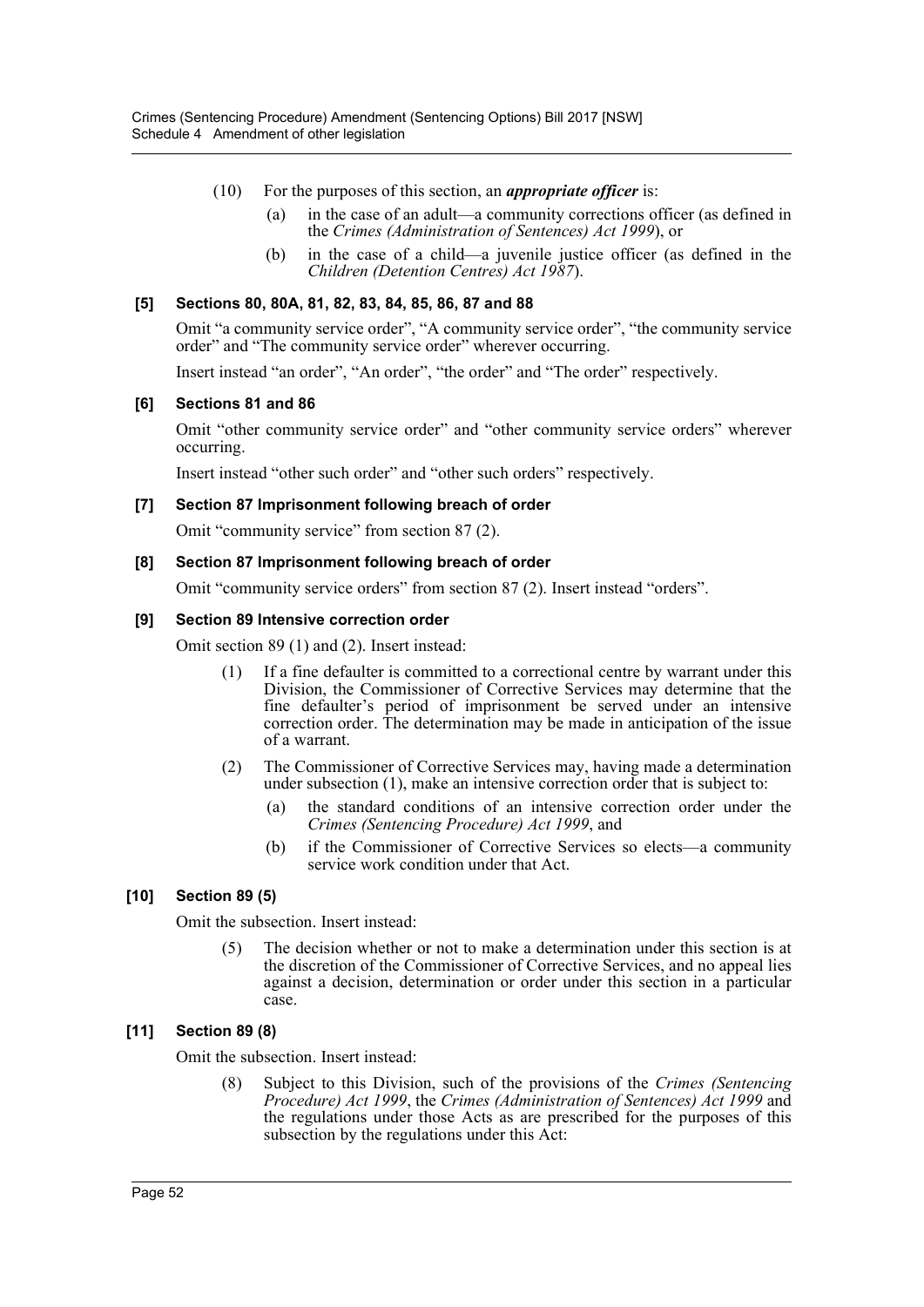- (a) apply to an intensive correction order under this Division in the same way as they apply to an intensive correction order under the *Crimes (Sentencing Procedure) Act 1999*, and
- (b) so apply with any modifications so prescribed.

## **[12] Section 98 Application of civil and other enforcement procedures**

Omit "Community service orders". Insert instead "Orders requiring community service".

## **[13] Section 99B Making an order**

Omit "a community service order is not in force" from section 99B (1) (c).

Insert instead "a community correction order or community service order is not in force under Division 5".

## **[14] Sections 100 and 101**

Omit "a community service order is issued" wherever occurring.

Insert instead "a community correction order or community service order is issued under Division 5".

## **[15] Section 103 Electronic transmission of documents**

Omit "a community service order" from section 103 (1) (c).

Insert instead "a community correction order or community service order".

## **[16] Section 120 Guidelines on exercise of functions under this Act**

Omit "or community service orders" from section 120 (1) (a).

Insert instead ", the issue of community correction orders or community service orders under Division  $\tilde{5}$  of Part 4".

## **[17] Section 125 Abolition of imprisonment as primary enforcement action for fine default**

Omit "a community service order" from section 125 (2).

Insert instead "a community correction order or community service order made under Division 5 of Part 4 and".

## **[18] Schedule 3 Savings, transitional and other provisions**

Insert at the end of the Schedule, with appropriate Part and clause numbering:

## **Part Provisions consequent on enactment of Crimes (Sentencing Procedure) Amendment (Sentencing Options) Act 2017**

## **Division 1 Preliminary**

## **Definitions**

In this Part: *adult* means a person who is of or above the age of 18 years. *amending Act* means the *Crimes (Sentencing Procedure) Amendment (Sentencing Options) Act 2017*. *child* means a person who is under the age of 18 years.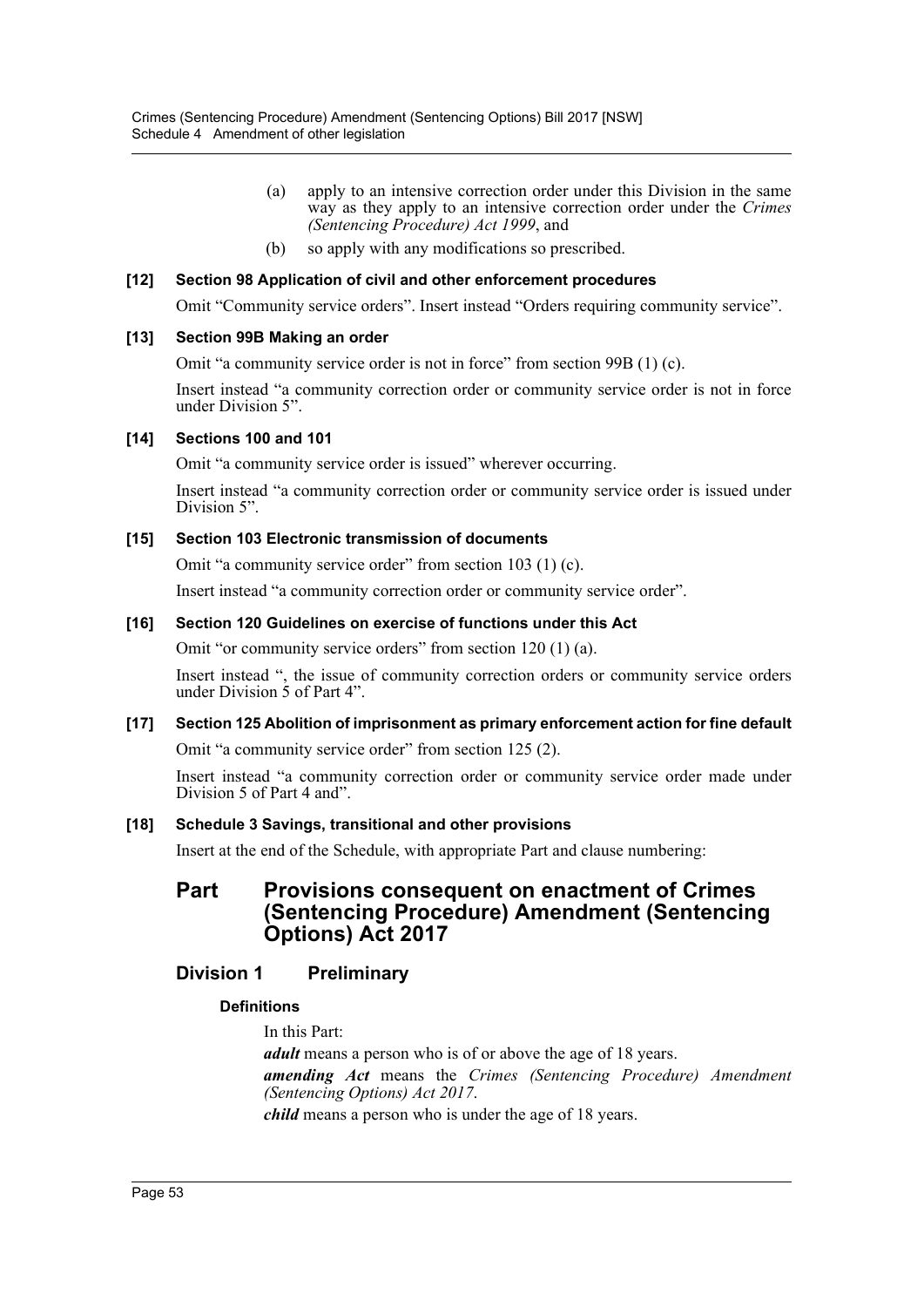## **Division 2 Existing orders**

#### **Existing community service orders under section 79 for adults**

- (1) This clause applies to a community service order made under section 79 before the date of the substitution of that section by the amending Act (the *substitution date*), being an order that was:
	- (a) made in respect of an adult, and
	- (b) in force immediately before the substitution date.
- (2) The community service order is taken to be a community correction order made under section 79 as substituted by the amending Act.
- (3) Without limiting subclause (2), the community correction order is subject to a community service work condition referred to in section 79 as substituted by the amending Act.
- (4) The conditions applicable under this Act as in force before the substitution date in respect of the community service order do not apply to the community correction order.

#### **Existing community service orders under section 79 for children**

- (1) This clause applies to a community service order made under section 79 before the date of the substitution of that section by the amending Act (the *substitution date*), being an order that was:
	- (a) made in respect of a child, and
	- (b) in force immediately before the substitution date.
- (2) The community service order is taken to be a community service order made under section 79 as substituted by the amending Act.
- (3) The community service order is subject to the conditions prescribed by or determined under the regulations for the purposes of this clause.
- (4) The conditions applicable under this Act as in force before the substitution date in respect of the order do not apply to the community service order.

#### **Existing intensive correction orders under section 89**

- (1) This clause applies to an intensive correction order made under section 89 (2) before the date of the substitution of that subsection by the amending Act (the *substitution date*), being an order that was in force immediately before the substitution date.
- (2) The intensive correction order is taken to be an intensive correction order made under section 89 (2) as substituted by the amending Act.
- (3) Without limiting subclause (2), the intensive correction order is subject to a community service work condition referred to in section 89 (2) as substituted by the amending Act.
- (4) The conditions applicable under this Act as in force before the substitution date in respect of the order do not apply to the intensive correction order.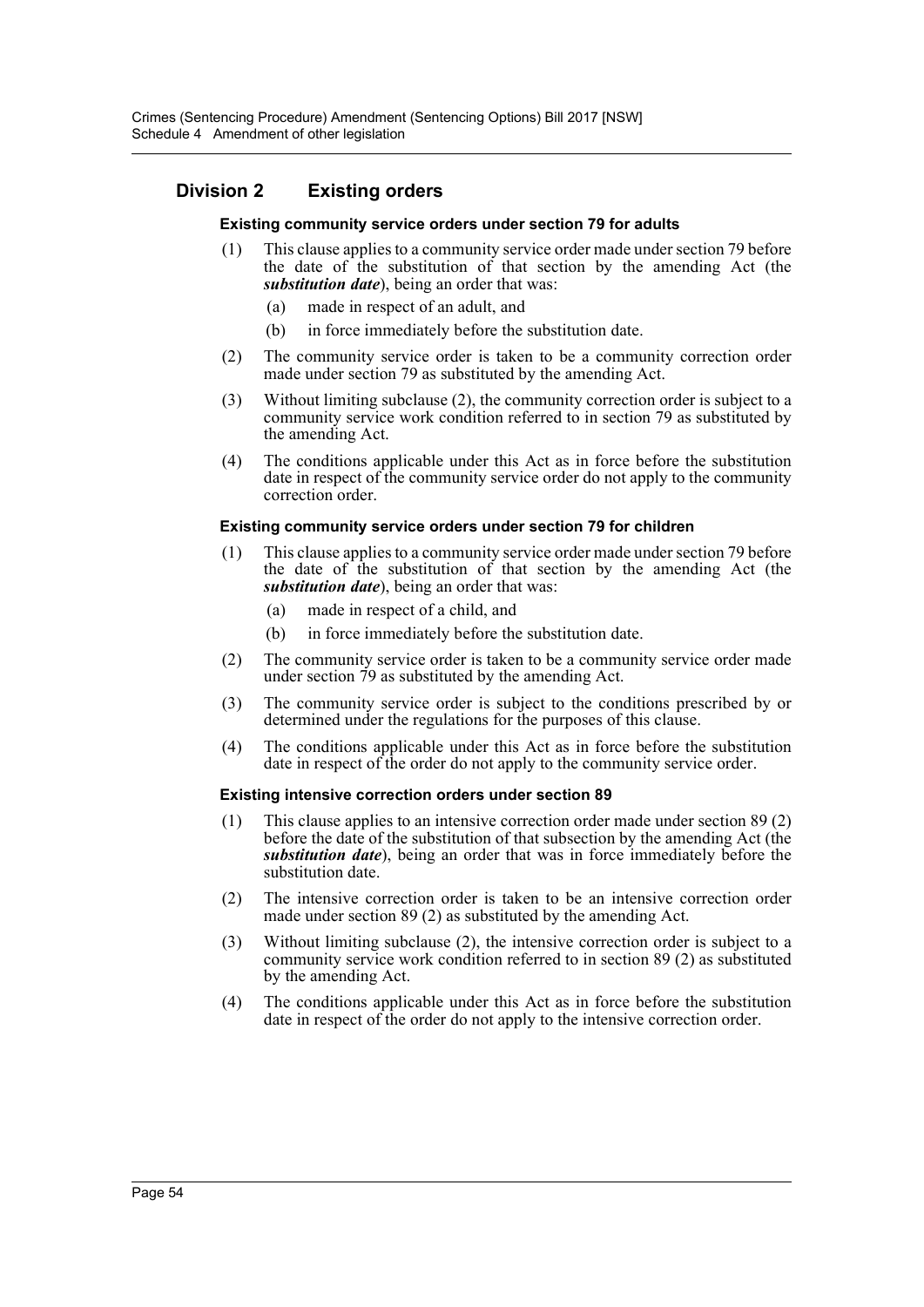Crimes (Sentencing Procedure) Amendment (Sentencing Options) Bill 2017 [NSW] Schedule 4 Amendment of other legislation

## **4.20 Fisheries Management Act 1994 No 38**

#### **[1] Sections 220ZGA Community service work**

Omit "a community service order" from section 220ZGA (1).

Insert instead "an intensive correction order or community correction order respectively subject to a community service work condition".

## **[2] Section 220ZGA (3)**

Omit the definition of *community service order*.

## **[3] Section 220ZGA (3)**

Insert after the definition of *community service work*:

*intensive correction order* and *community correction order* have the same meanings as they have in the *Crimes (Sentencing Procedure) Act 1999*.

#### **[4] Section 282K Community service work in respect of serious fisheries offences**

Omit "a community service order" from section 282K (1).

Insert instead "an intensive correction order or community correction order respectively subject to a community service work condition".

#### **[5] Section 282K (3)**

Omit the definition of *community service order*.

#### **[6] Section 220K (3)**

Insert after the definition of *community service work*:

*intensive correction order* and *community correction order* have the same meanings as they have in the *Crimes (Sentencing Procedure) Act 1999*.

## **4.21 Graffiti Control Act 2008 No 100**

#### **[1] Section 9Q Application of sentencing legislation to orders made in respect of adult offenders**

Omit "community service order" from section 9Q (1).

Insert instead "community correction order".

#### **[2] Section 9Q (2)**

Omit the subsection. Insert instead:

(2) Such of the provisions of the *Crimes (Sentencing Procedure) Act 1999* or the *Crimes (Administration of Sentences) Act 1999* as may be prescribed by the regulations under this Act do not apply to a community clean up order.

#### **[3] Section 13B Alternative and additional actions to imposing penalty for graffiti offences under sections 4 (2) and 5**

Omit section 13B (1). Insert instead:

- (1) A court may, instead of imposing a fine on a person for an offence under section  $4(2)$  or 5, make:
	- (a) a community correction order under the *Crimes (Sentencing Procedure) Act 1999* that is subject to the standard conditions of a community correction order and to a community service work condition, or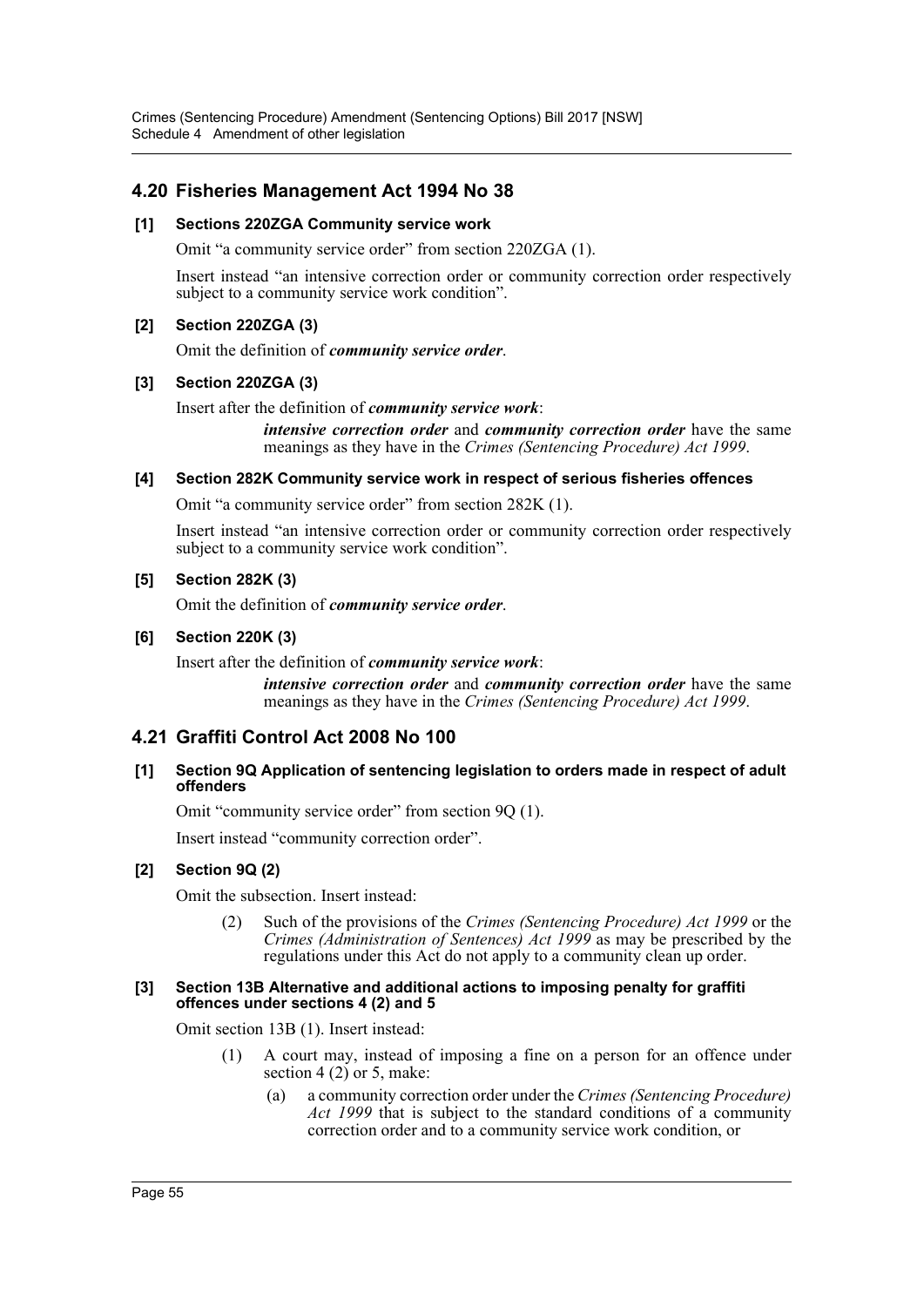(b) a community service order under the *Children (Community Service Orders) Act 1987* directing the person to perform community service work,

as the case requires.

## **4.22 Jury Act 1977 No 18**

## **[1] Schedule 1 Persons excluded from jury service**

Insert ", or an intensive correction order that is subject to a home detention condition," after "home detention order" in clause  $2(5)(a)$ .

## **[2] Schedule 1, clause 4**

Omit "or an order under section 9, 10 or 11" from clause 4 (1) (b).

Insert instead ", a community correction order, a conditional release order or an order under section 10 or  $11$ ".

## **4.23 Motor Dealers and Repairers Regulation 2014**

#### **Clause 37 Certain persons not to be employed as manager**

Insert after clause 37 (1) (b):

(b1) the person is subject to a community correction order or conditional release order in relation to an offence involving fraud or dishonesty, or

## **4.24 Privacy Code of Practice (General) 2003**

#### **Clause 12 Definitions**

Omit paragraph (d) of the definition of *offender* in clause 12 (1). Insert instead:

(d) a person who is the subject of an intensive correction order, a community correction order, a conditional release order (with or without conviction), an intervention program order, a non-association order or a place restriction order within the meaning of the *Crimes (Sentencing Procedure) Act 1999* that is in force,

## **4.25 Security Industry Regulation 2016**

#### **[1] Clause 15 Offences and civil penalties that disqualify applicants**

Insert "an intensive correction order, a community correction order, a conditional release order," after "(whether or not suspended)," wherever occurring in clause 15 (1) (b) and (c).

## **[2] Clause 15 (1) (c) (i)**

Omit ", or both".